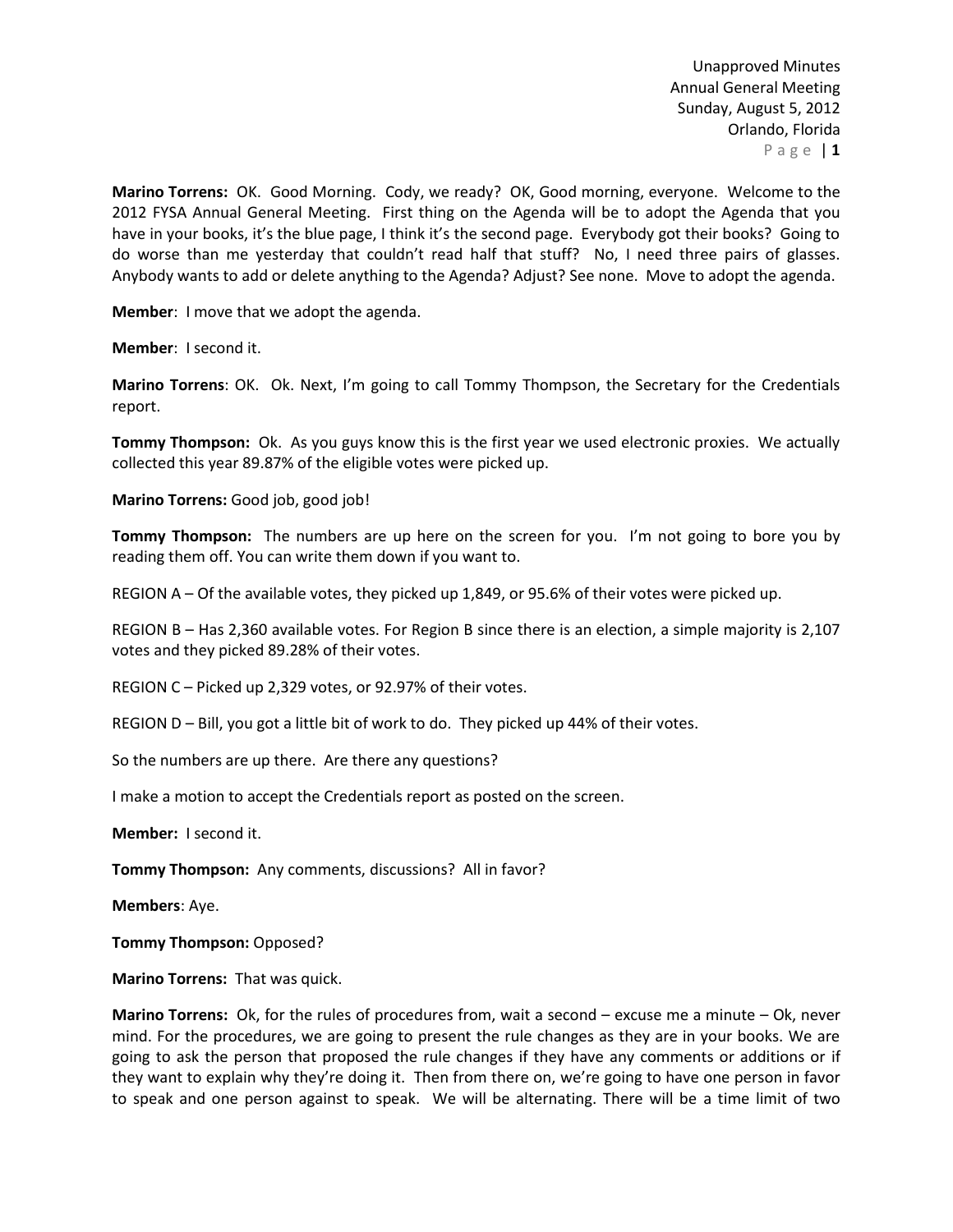minutes, three minutes, just to keep it short. If, after somebody that speaks for or against, we don't have anybody else to be the opposite, there will be no more comments from the floor. We all understand that? Ok. Proposed rule changes, here we go.

**Marino Torrens**: I'm sorry. Becky McLaren.

**Becky McLaren:** If you turn to the white section in your books, that's where the proposed rule changes are and they are going to be posted on the screen. The only time that I will read anything, is if there, after the workshop that we had yesterday for proposed rule changes, if there was a change made to it, then I will go to the screen and will read it because it will be different than what's in your book. Ok?

And the first one is involving Bylaw 4.1, Page 7. This one does have a change to the suggested change – Cody, if you could move down just a bit – It's going to be, "The President is the Chief Operating Officer of the corporation. The President shall:" and then the duties will be numbered underneath it. It was taking point number 1 and moving it to the top and then adding that, that would be the only change that's in your book.

I move that we accept the change as presented on the screen.

**Member:** Second.

**Becky McLaren:** Any discussion? Seeing no discussion, all those in favor, say Aye.

**Members:** Aye.

**Becky McLaren:** Opposed? Abstention? **Passes.**

**Becky McLaren:** Bylaw 5- Mr. Kimbrell, if you're in the room, would you like to speak to your motion? Would you like to speak to your proposal?

**Marino Torrens:** Guys, is it on? There is a little switch on the bottom, you can hardly see it.

**Steve Kimbrell:** My name is Steve Kimbrell. Club Directors League (CDL). Please take a moment at the bottom of this sheet where the rule change is proposed and read the committee's report. It's very important what they say.

The purpose of proposing this rule change is to give the membership of this association the opportunity to vote Yes or No on the issue of a state-wide league run by FYSA, which you have not been given otherwise. This could become the biggest program that FYSA has in the long run, and yet you as members have been bypassed to approve or disapprove. I personally believe the current FYSA leadership knows most of Florida wants to run its own local and regional leagues. So they have to backdoor this to meet their agenda. Today, you get to decide what's best for Florida, because of this rule change proposal. In the response given at the bottom of the page here, the review committee is recommending denial. Two things stand out in that short paragraph:

Number 1 – It says the FYSA state league will not compete with other leagues in the state. This is bogus. It not only will compete with leagues, other competitive leagues, but it will cannibalize the other competitive leagues. FYSA's plans do not stop at just using a round of 16 teams. They intend to expand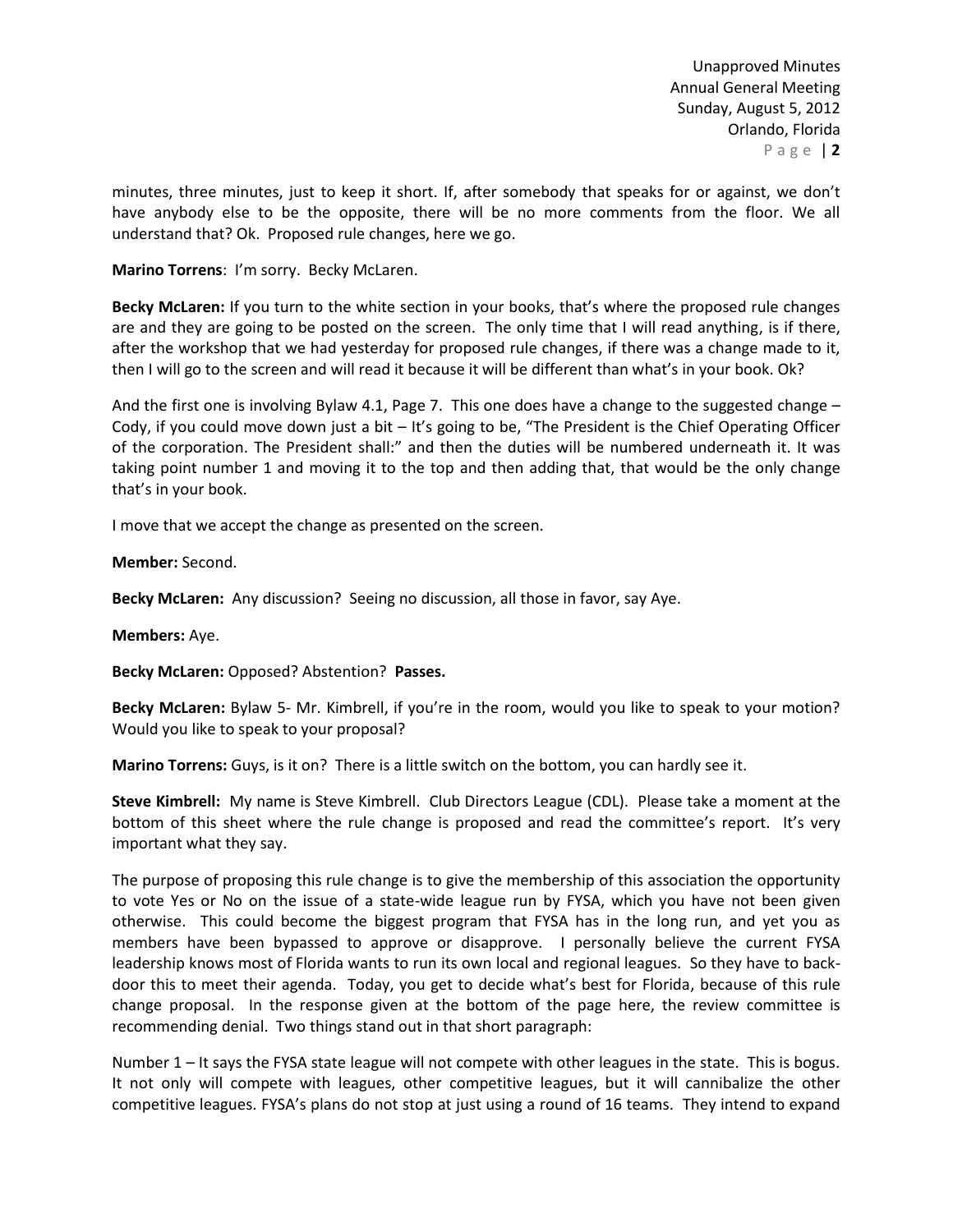their league in the future. Require that if you are going to play in State Cup, that you play in their league. And basically reduce all the other competitive leagues to a second level or put us out of business. For example, if you have 16 teams in an age group that are playing in their league, that's 15 games if you play just one team each. Most teams it would be impossible for them to play in another league. Fifteen games is a lot of games; There's not enough time, not enough space to play in other local or regional leagues.

Number 2 – It says, "For FYSA to survive" they have to have this league. That's pretty disturbing. I kind of thought the state was running pretty good. But with that statement, it now reveals the true motive for the league and that is to stop other USSF affiliates, mainly US Club Soccer. But the truth is, competition will be reduced by having only one main competitive league, and I believe FYSA has this backwards. In my opinion the best solution is to form a coalition of your top leagues. Assign the top finishers in those leagues the right to get into State Cup. This puts the best teams in the State Cup, it forces coaches to put their best talent and keep them in the FYSA local leagues, and now all the leagues in the state are working together on behalf of the FYSA. Sadly, with one main competitive league, many local leagues will choose to leave FYSA, so they can survive.

The next logical step after creating an affiliate league to compete with your other leagues is maybe there will be affiliate clubs. You know, maybe the folks in Jacksonville and Orlando and Tampa and Miami, they're not doing as good a job as they should developing players, so maybe FYSA, big brother, will come in and say, "well, look. We'll just develop some clubs in those areas. Call the ODP clubs. And those will feed into our new league" You say, well, that's ridiculous. Well, did you believe that they would compete with your own league and the state? Did we create FYSA to run leagues and clubs? No, affiliates run leagues and clubs and this is a clear conflict of interest.

It boils down to this. Control and power – are you today prepared to give up control and power of your local leagues and give it to FYSA? Today will be your only time to decide this. Choose wisely.

**Becky McLaren:** The discussion is going to go, will go For and Against. Obviously, that was a For, now it would be somebody speaking against the motion.

**Tommy Thompson:** Steve, with all due respect, you've taken a league

### **Male Member:** Name?

**Tommy Thompson**: Tommy Thompson, Secretary FYSA – You've taken a competitive league here that we are trying to form and taken it way beyond (garbled)

**Becky McLaren:** Tommy, we can't hear you. You have to get closer to the mike.

**Tommy Thompson:** Ok. With all due respect, Steve, you've taken a proposal here and taken it way beyond the intent or the desire of this program. You say there has been no local representation of this. This was approved by your Board of Directors, with your DC's and RVP's present. So you did have local representation when this decision was made.

Two – nowhere has anybody said that you have to be in this league to play in State Cup. State Cup, by definition, is an open tournament, it's open to anybody. That is not in the proposal for the league. The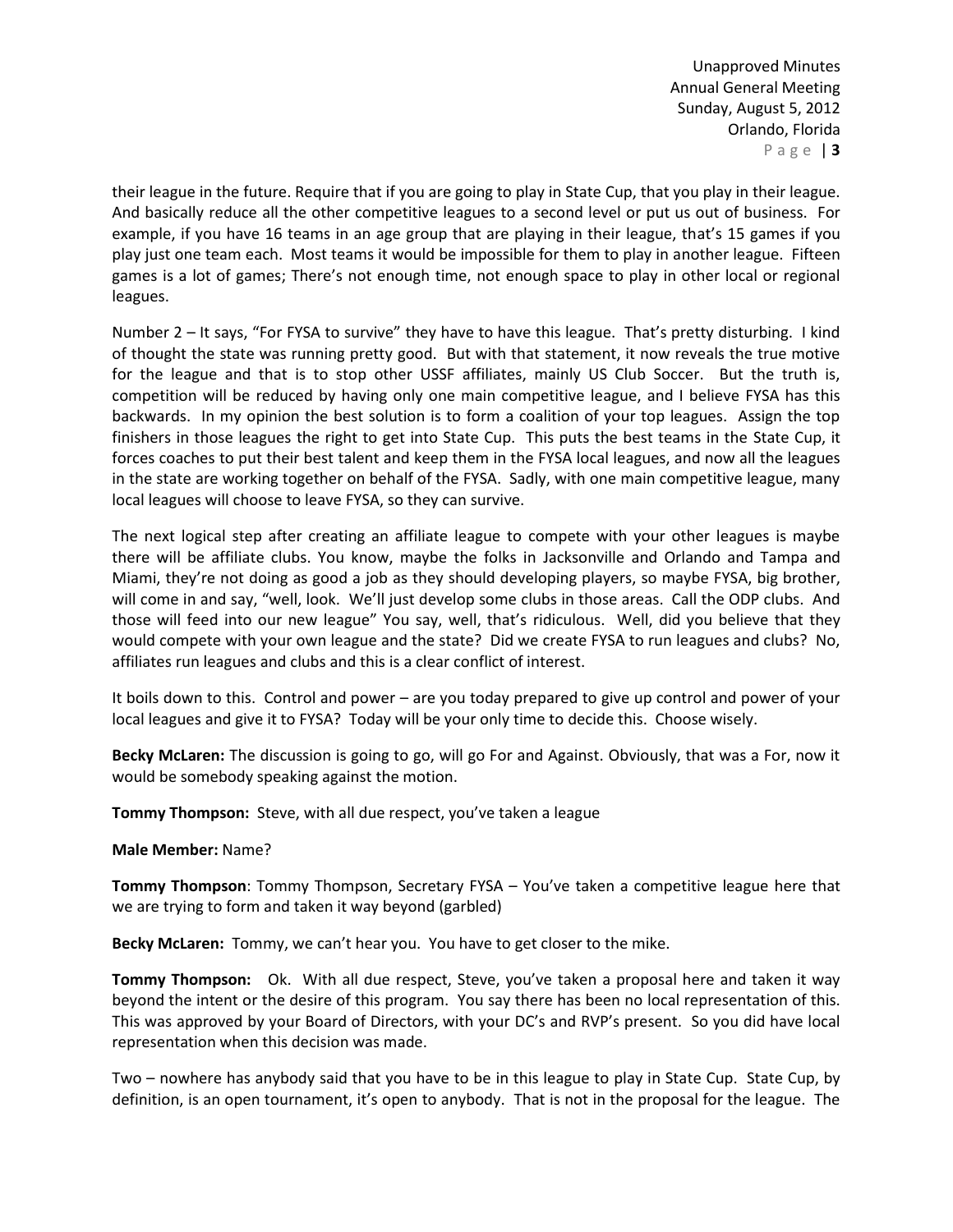only thing that is in the league is possible seeding in State Cup points. There is no requirement anywhere that you must play in this league to enter State Cup.

Third point – FYSA isn't a competitive marketplace for your players. The coaches and DOC's out there have expressed a desire to us for a more competitive league. Now, they haven't talked to the administrators, that's a dysfunction between you and your DOC's and your coaches. There is another state wide league being formed at this moment in this state by one of our competitors, US Club, The Florida Premier League. If we don't have the authority to do this, we are going to lose players and teams to that league because that's what the people seem to want.

Again Steve, with all due respect, don't read something into the proposal that's not there. FYSA has no desire to come down and run the CDL to USA BYSL Jacksonville league. This league is restricted to the top 16 teams. From the round of 16, three or 4 of those each year go on to play in the Premier league, so we're talking about 11 or 12 teams maximum. We did have the authority to add one extra team to average out the brackets. That's one extra team. And as far as picking the top teams from each league to play in this league, we don't want to anoint one league is better than another league. Who's to say Jacksonville is weaker than CDL, or worse than South Florida United or something like that. The criteria right now is set. Round of 16 teams only. There has been no proposal to take it any further than that. Thank you.

**Marino Torrens:** I'm sorry, excuse me Barry. There are some pens being passed around because, I guess if someone who hasn't raise if anyone hasn't got a pen to make sure for the vote, please. Sorry, thank you.

### **Becky McLaren:** Barry.

**Barry Witlan:** Barry Witlan, South Florida United. Um, I'm in favor of this proposal

**Becky McLaren:** Wait, I've got to have an against, um in favor. Oh wait, you're in favor. Oh, I'm sorry, go ahead. I'm sorry, go ahead.

**Barry Witlan:** Tommy and I never disagree, but this time we do.

**Becky McLaren**: I'm surprised.

**Barry Witlan:** I'm in favor of this proposal. First off I think philosophically FYSA should not compete with its affiliates and I'm not sure what definition of competition FYSA is attempting to use here, but you are going after the teams in our leagues to play in your league. That is a pure definition of competition.

Secondly, just because another league is offered by some other USSF affiliate doesn't mean it's a good idea that FYSA should follow. I think FYSA should be leaders and rely on what they have done best, which is administer, and let us do what we do best, which is run our local leagues.

Third, for the last several years, all we've heard from FYSA, the mantra has been, "we don't want the kids to play more games." So if FYSA is saying, "Well, we're going to allow these teams to compete in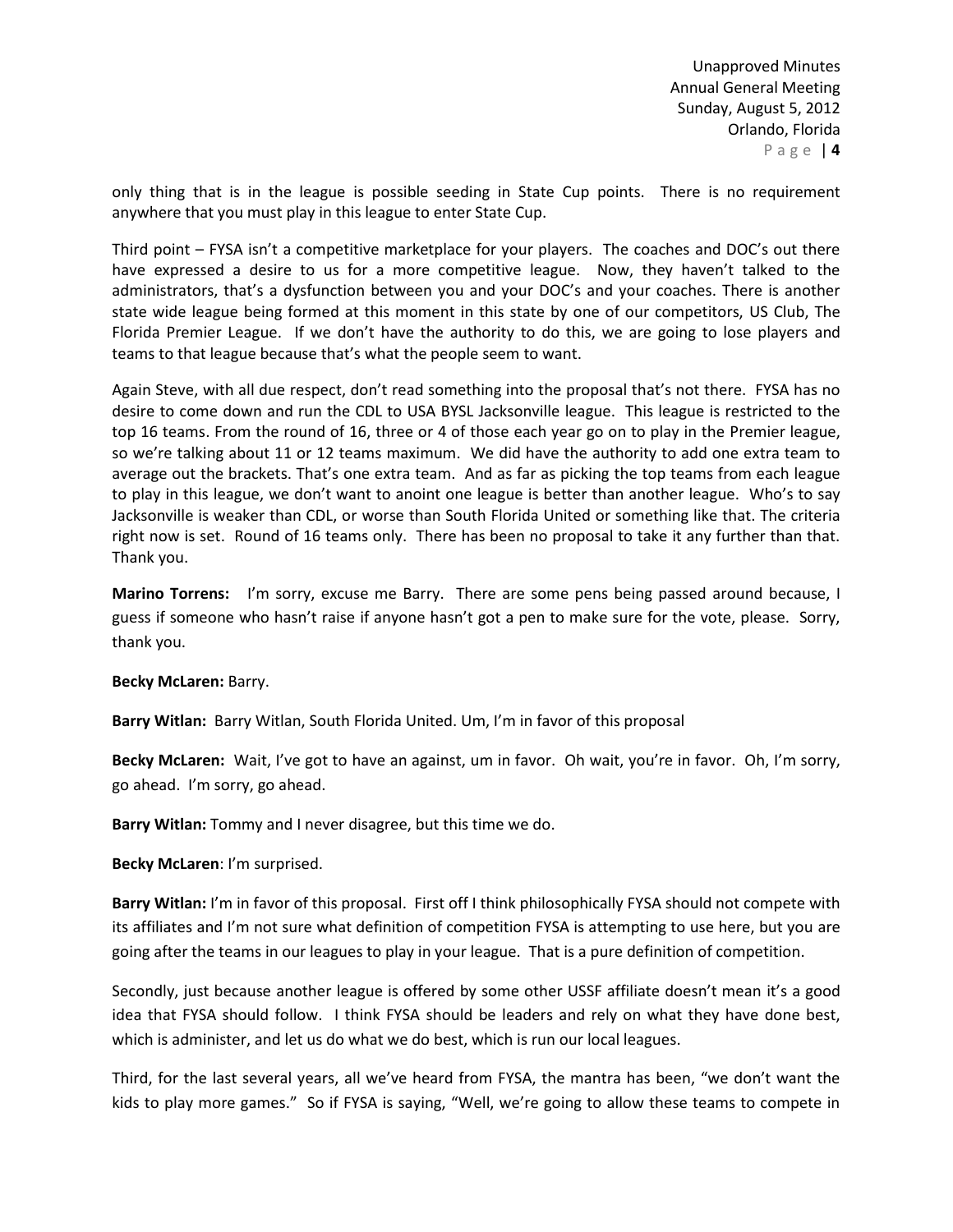the state wide league, plus your local leagues." That's pretty hypocritical because what they're saying is you are going to be able to play more games and the kids are encouraged to play more games. And I thought that was exactly the opposite of what FYSA's been saying.

And lastly, I think the concept of a state wide league, given the make-up of our state geographically, it becomes too costly. And when you are talking about games starting in August and September, when you're thinking of coming from south Florida to play in Sarasota with the weather problems and everything else, I think what you're creating is a league that will go against what we have all started with our local leagues, which is a family and the parents being able to spend time with their children. Now they are paying money to have their children pay elsewhere and not experiencing it with them which I think is against what FYSA has done best and what the local leagues provide. Thank you.

# **Becky McLaren:** Any other discussion?

**Sandy Parker:** I'm short; I have to pull it down. I'm Sandy Parker, Vice President of Competition. I'm speaking against the proposed rule. There are approximately 40 other state associations within US Youth Soccer who have premier league structures in place for their state organizations today. We are one of only 15 who do not have this in place. It is our Charter from US Youth as an affiliate state association to develop, conduct, and sanction programs for the better development of our organization, our players, our coaches, and we have been hearing for approximately 5 years from the grass roots, at the coaching level, at the player level, that this is what they want. They want additional seeding within State Cup, and the only way to do that is by competition where they are playing each other on the field, not on paper. And the concept of selecting 2 or 3 current existing leagues out of 15 that offer competitive scheduling would be detrimental and disparate treatment by anointing a few to the detriment of the others. Therefore trying to have this on a state-wide level so that the games can determine who gets placement is the most equitable way to do that, in fairness to all affiliates and all leagues rather than just anointing a few.

We have no plans to require this to be a part of State Cup. Our participation in the current Regional Leagues and National Leagues that has expanded over the past 6 to 8 years, has increased our presence in those avenues and those venues and culminated in 2 National Championships this year for Florida, which is the first time since 1997. So by providing this competition for our teams allows them to better position themselves with competition that's at their same levels.

And to answer the response relative to adding games, it was at the meeting that we had in February with the league presidents to try to work in partnership with them, that the leagues asked us to encourage our teams to participate in both and our position was that we would not require teams to play exclusively in ours and if they chose to play in both, that was fine. But, however, to counterbalance that argument that we would be offering additional games that were adding to the structure, we allowed them that if there were going to be games against local leagues or regional league opponents that are also in the Florida State Premier League, you would only have to play the game once and it would count for both leagues. So we feel that we have taken the right steps through the feedback from our coaches and clubs who've asked for this in working partnership with the existing leagues, and don't form any threat or competition to our standing leagues than the formation of any other affiliate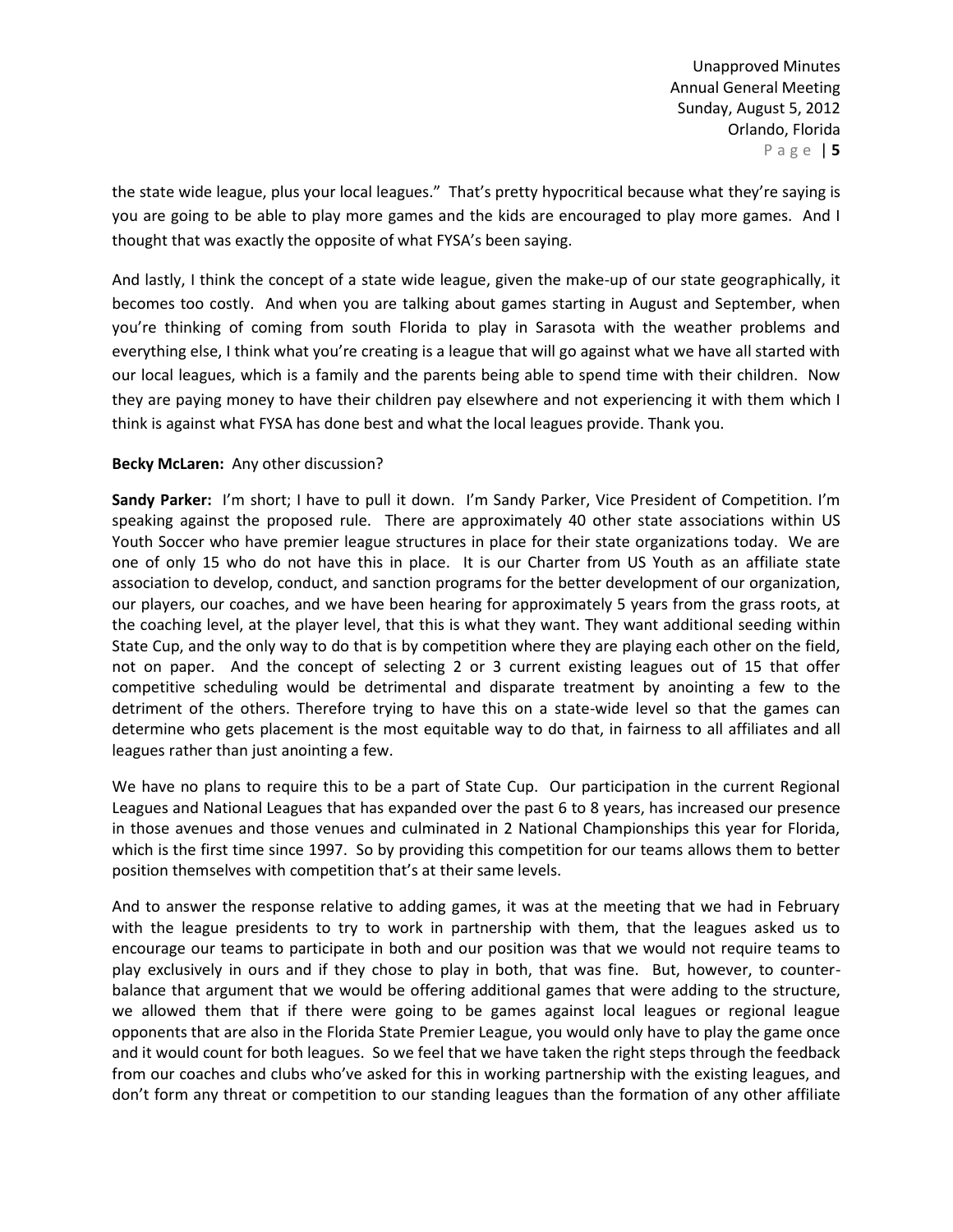league would be. So I encourage you to please vote no to this proposal so we can move forward and provide the program that we're hearing from our coaches and teams that they want.

**Becky McLaren:** Any other discussion? Seeing no discussion. Yeah, I need another For before you could do that. I've got somebody coming. Yes?

**Heather McDonough:** Heather McDonough, Space Coast United. Um, I just wanted to point out, Tommy made the statement that there's no plans to expand this league, or this tournament league anything beyond 16 teams, yet on the FYSA website it indicates that the league will expand and evolve in the coming years in order to offer the highest quality competition around the state. So it sounds to me like there are some contradictory plans for the future for this.

## **Becky McLaren:** Now you may

**Paul Van Steenbergen:** My name is Paul Van Steenbergen, F.C.Tampa. I'm the President. Right now this association our association here really is characterized in my opinion by two separate types of organizations. That's simplifying it for the sake of exposition right here; I'm going to use it. One is the old soccer, the Youth Soccer organization. The other is a Youth Soccer business. We're all in this together, but we have different operations, different organizations and different needs.

I'll characterize the business first. It's say characterized by hyper or ah or hyper recruitment, merchandising, fees far in excess of the variable cost of playing soccer, and third, right now, the inability to return on investment. In other words, whatever has been promised at those prices hasn't come to pass. It's bad for the customer, understandable for the business. I don't, I don't mind the businesses, I think they are probable good for the sport. The businesses are currently engaged in trying to consolidate the existing soccer capital in the state. They're not after clubs; they're after leases, because when all of the areas that are used up, um, if there are no more fields to play on, you're going to play on their fields.

This I see, so this profusion of playing coalitions, the profusion of leagues that we've seen, have been attempts to some degree to eliminate the youth soccer organizations, and to keep them down. So you can compare yourselves as a business, today's youth soccer organizations and say really their not very good. That's why you should come play here. This league opens that up, it democratizes the play, and lets all the merchandising and recruitment and everything else, take place on the field. So we think we are in favor of it. We community soccer organization are in favor of it because we think it gives us the opportunity now to get on the playing fields and to really, you know, get some kind of democratic outlet for us to compete. And I think that without it we are going to continue to consolidate to the point where we have 3 or 4 businesses. They're coming; we're not going to stop them. The franchises are coming. This is the beginning of what we'll see, a complete change in it. This organization is either going to become a business organization or it's going to remain a youth soccer organization. We'll see in the next couple of years where it's going to go. This is an attempt, this league is the first attempt I've seen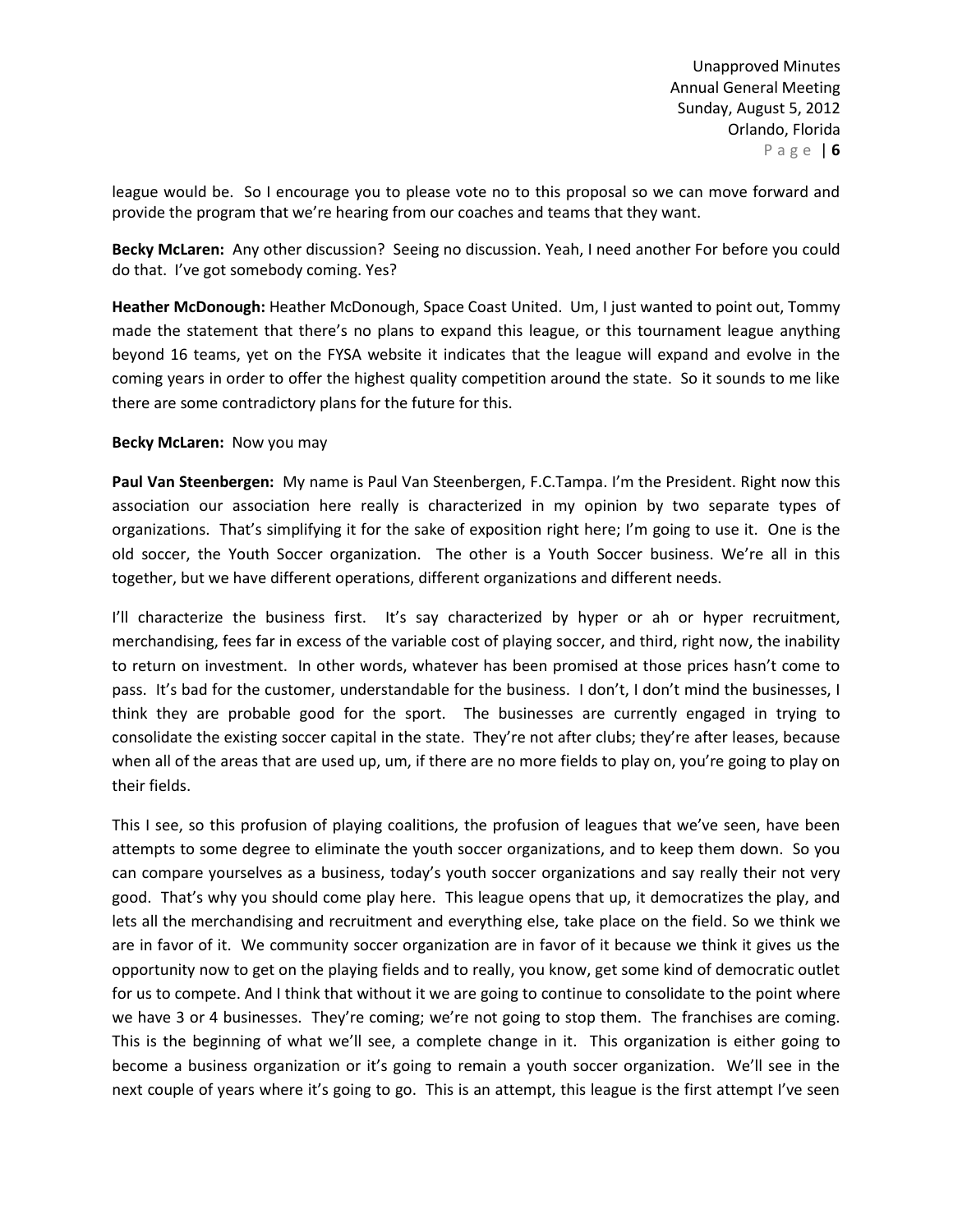to move back and give the youth soccer organization, the volunteer organizations, some ability to democratize the play. So we are in favor of it. We like to see the league, we, we, and we don't think it's going to destroy any of the leagues we play in USA. We're not at all concerned about it because we know it's 16 teams in the entire state. It is not going to collapse us in any way, shape or form. And we have 400 teams playing in that coalition. Thank you.

**Becky McLaren:** Are you For or Against?

**Claudia Palombo**: I'm kinda Against.

**Becky McLaren:** Ok, then I need another For before I can say that the lady

**Claudia Palombo:** He was a For, now I'm Against.

**Becky McLaren:** No, he is against, he is against the proposal.

**Claudia Palombo**: I'm For

**Becky McLaren:** Ok. I'm sorry.

**Claudia Palombo:** That's what I meant to say. I'm sorry. I meant to say I was against what the other guy

**Becky McLaren**: 'Cuz when you said "Against". That's why

**Claudia Palombo:** I just wanted to make sure everyone was awake. The only

**Becky McLaren:** Identify yourself first.

**Claudia Palombo:** I'm Claudia Palombo, Florida United Girls Soccer Association FLUGSA. I'm a league, of course, and the only thing that concerns me the most is that if changes are made to, if this proposal passes and changes are made, I mean, doesn't pass, and changes are made, in this new league that FYSA is proposing the changes that are made, will be let known to the other leagues as to not eventually choke us by taking more and more and more teams and choking us. Ok, as leagues. That's my main concern with this new league, ok is the simple fact that now it's good, it's great in the books, the way they're saying it, ok, but my concern is that it changes later on to the point of hurting us as leagues because we've been affiliates for many years and it is not fair that all of a sudden it's like it's taking part of, like the gentleman said, our business. Even though this is not a business because we all volunteer to help, and in my opinion all the leagues that we have out here have made very good strides, they've really helped these kids and I think they have done a really good job, so far. Ok, which I want to make a point. But that's my main concern. If everything was done without, without kind of talking to us first would changes be made that in the future it will hurt our leagues because it will shrink us by taking more teams. That's it. Thank you.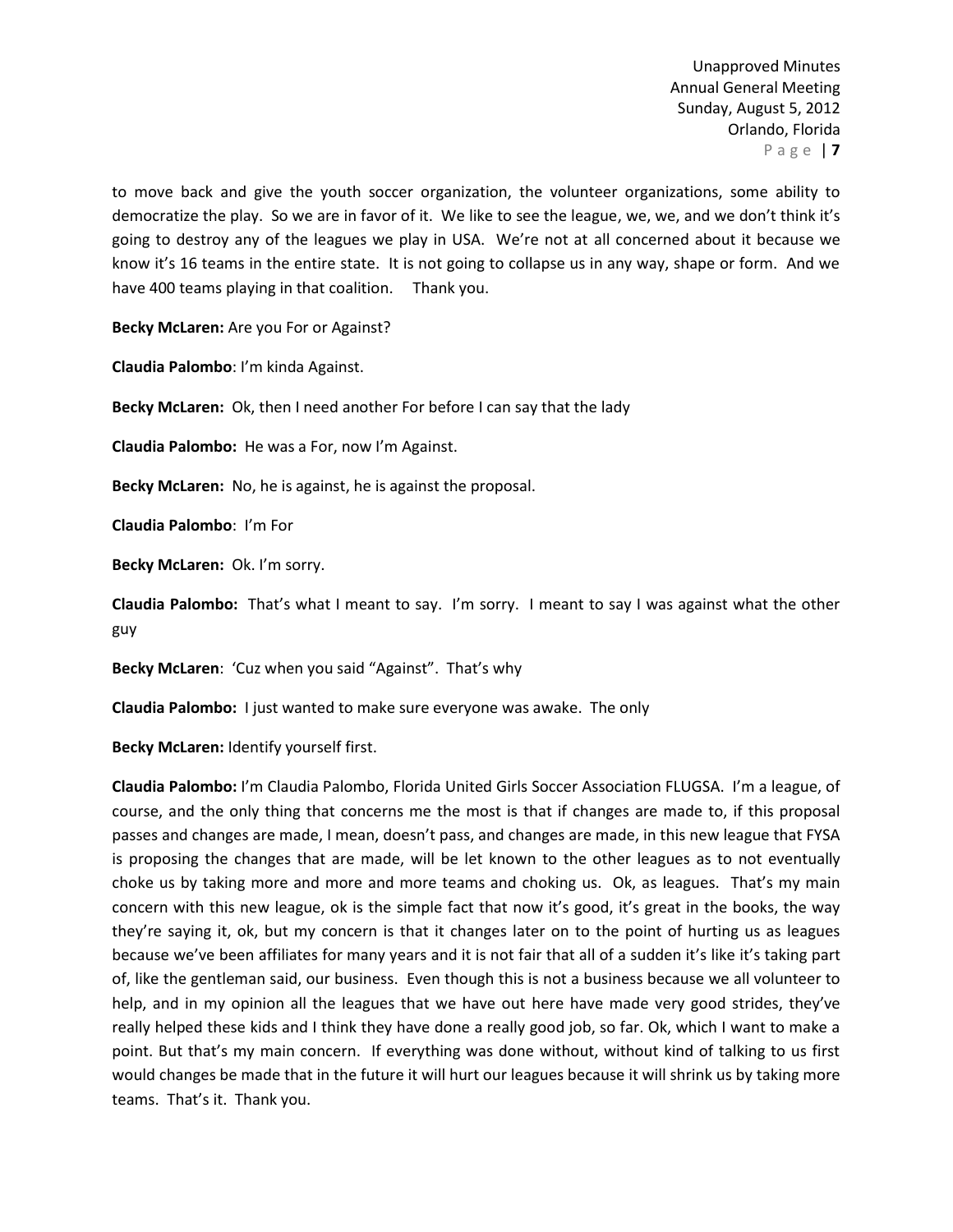**Becky McLaren:** And anybody else? Any other discussion against the motion? Seeing no other discussion against. I have to go back and forth, there's not against, then I have to, ah close discussion. All right. Take out your ballot books because this requires a 2/3 majority. Take out your ballot books and take out Ballot A, as in apple. Ok, I just want to remind everyone, ok, that voting for the motion is voting against the state wide league. If you vote against the rule proposal, you are voting for the state wide league to be able to happen. I know. This is for the change. This would restrict FYSA from doing this if you vote for. Ok?

**Member:** (not clear)

**Marino Torrens:** I'm Sorry?

**Becky McLaren:** Once you have written your vote on your ballot, if you will hold the ballot up

**Marino Torrens:** Hold on a second.

**Member:** (not clear) for or against

**Becky McLaren:** I'm sorry? Write Yes or No. Yes, that you're for the proposed rule. No, that you're against the proposed rule. Ok, if you fold your votes in half, pass them down to the end of the row, toward the center, towards the center where the microphones are. And we have people that are going to be coming down the aisle to pick them up.

**Marino Torrens:** Have we got everybody here? The workers have all come down?

**Marino Torrens:** Ok.

**Becky McLaren:** Ok. Hello. If you vote Yes, that means you are voting for the proposal. If you vote No, that means you are against the proposal.

**Becky McLaren:** Ok. Make sure, have all ballots been collected? Make sure you pass them down to the center. Guys, if somebody still has a ballot, hold it high so they can, they can collect them. Looks like we have, while they are totaling, while they are totaling,

**Marino Torrens:** They are still collecting

**Becky McLaren**: Yeah.

**Marino Torrens:** Make sure we have them.

**Becky McLaren:** Have we received all ballots? Does anybody

**Marino Torrens:** Mia, hello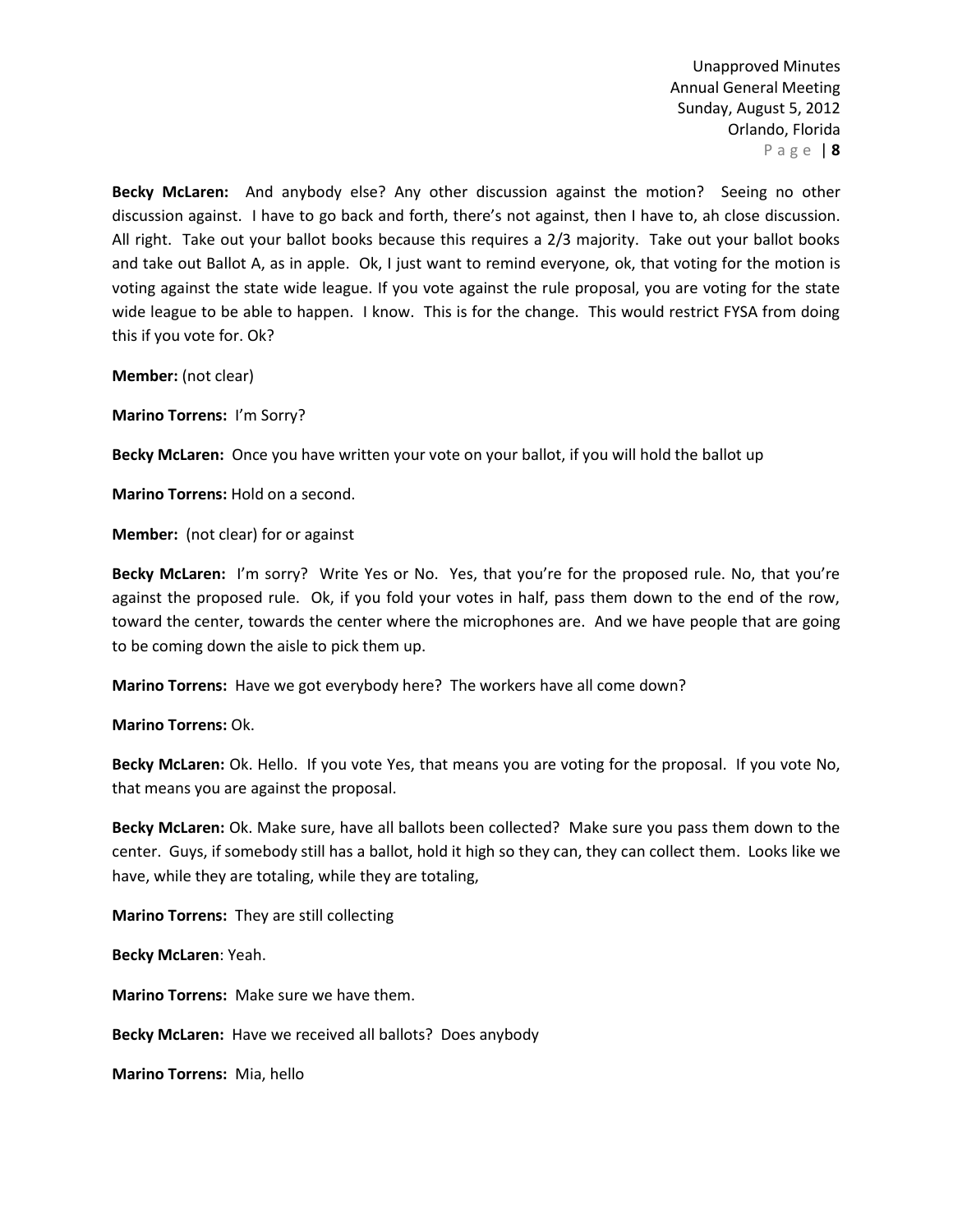### **Becky McLaren**: Colin

**Becky McLaren:** Do we have all ballots now? Seeing no more ballots, we're going to go ahead while they total the votes; we're going to go ahead and go on to the next proposal so that we can keep things moving.

**Becky McLaren:** I've got to put my glasses back on. Ok.

**Marino Torrens:** Might as well stay there. The next one is yours too.

**Tommy Thompson: (laughs)** 

**Becky McLaren**: Stay there. Let's go ahead to Rule 8.7 as presented on the screen. Tommy, would you like to speak to your proposal?

**Tommy Thompson:** All right. I think it's self-explanatory. We used the electronic proxies this weekend; we had 96 of them submitted. I think we only had 4 or 5 papers. We had people submitting proxies up to 5 minutes before close of Credentials. I think that's why we got 90% of our votes this year which is the highest percentage that we ever got.

**Becky McLaren:** Any other discussion? Seeing no other discussion, all those in favor say Aye.

**Members:** Aye

**Becky McLaren:** Opposed? **It passes**.

**Becky McLaren:** I'm waiting for Cody to get to the screen. Ok. Next one is C90.1. I move that we accept the proposal as presented on the screen. Mr. Thompson, would you like to speak to your motion?

**Tommy Thompson:** Ok. Again, I'm just deleting out two words from the Objectives here, "and Implementing". It is not the responsibility of the Personnel Committee to implement policies. It is the responsibility of the Personnel Committee to develop the policies, and then the Operating Officers of the corporation, right now your President, based on what we passed earlier, would be the one to implement the program. There doesn't need to be two people in the state office trying to implement the programs. Not the Personnel Committee and the President, it should come from the President and Executive Director right on down. Thank you.

**Becky McLaren:** Any other Discussion? Seeing no other discussion, all those in favor say Aye.

**Members:** Aye

**Becky McLaren:** Opposed? Abstentions? It **passes**.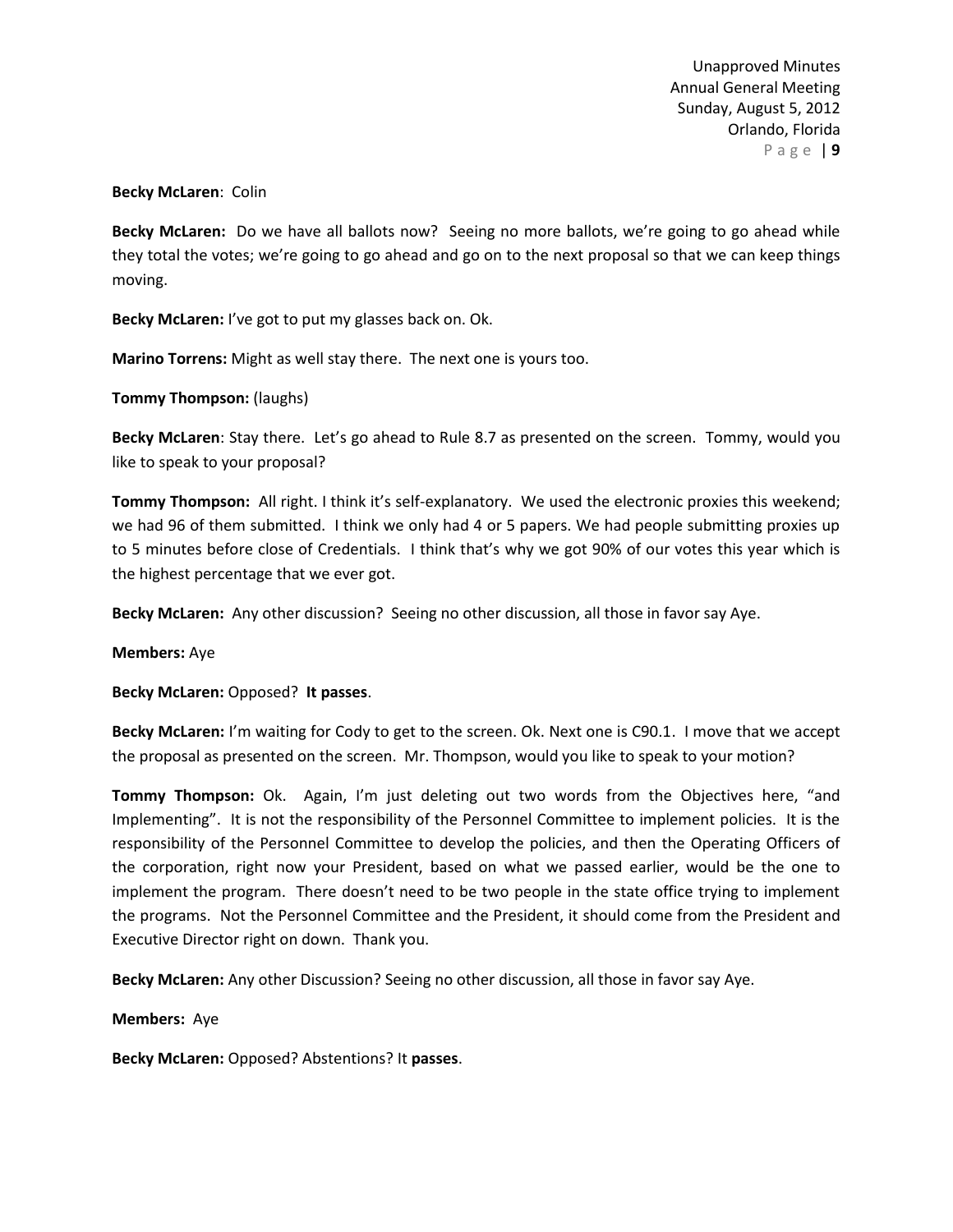**Becky McLaren:** C90.3.4 I move that we accept those changes presented on the screen. Mr. Thompson, would you like to speak to your motion?

**Marino Torrens:** You might as well just stand up here.

**Tommy Thompson:** Again, I think the explanation of the changes is fairly self-evident. It's just, delineating the procedures in the office and, again, it's removing the Personnel Committee from the operational side of the office and putting it where it should be.

**Becky McLaren**: Any other discussion? Seeing no other discussion, all those in favor signify by saying Aye.

**Members:** Aye

**Becky McLaren:** Opposed? Abstentions? Motion **passes.**

**Becky McLaren**: Ok. I have to switch places with you because I have to talk to my motion. I move that we accept the change for 104.3 as presented on the screen.

**Tommy Thompson:** Becky's going to come down so she can talk to this since it's her rule change.

**Becky McLaren:** If you notice what it is, it is to change the date for affiliation from September 1<sup>st</sup> to July  $1<sup>st</sup>$  which was what we did this year. This way we have all of the re-affiliation information in prior to when you start to register players. Last year we were chasing people to insure that everything was done. So this proposal will take care of that. So that everything is done, so that when August  $1<sup>st</sup>$  hits, you guys are ready to hit the ground running.

**Tommy Thompson:** Any other discussion? All those in favor of the change?

### **Members:** Aye

**Tommy Thompson:** Any opposed? Ok, as long as we are on 104.3, last year at the AGM there was an amendment to 104.3 Section 4, it said, "Have not used fields more than 15 miles from their home field in which the affiliation was granted or FYSA sanctioned player training etcetera, etcetera". We took this rule change to our legal, and our counsel has told us that basically this rule change is unenforceable, basically because it is a violation of Restraint of Trade. A Restraint of Trade violation under Florida statutes. We have no defense to defend it. The other point was made is, we have no control over the allocation of the fields, that is a city and county responsibility. For the most part, very few, if any, of our affiliates own their own fields. So, therefore, since we cannot defend this portion of the rule in court, it needs to be stricken from the rules at this time. Ok?

**Marino Torrens:** Somebody has a question.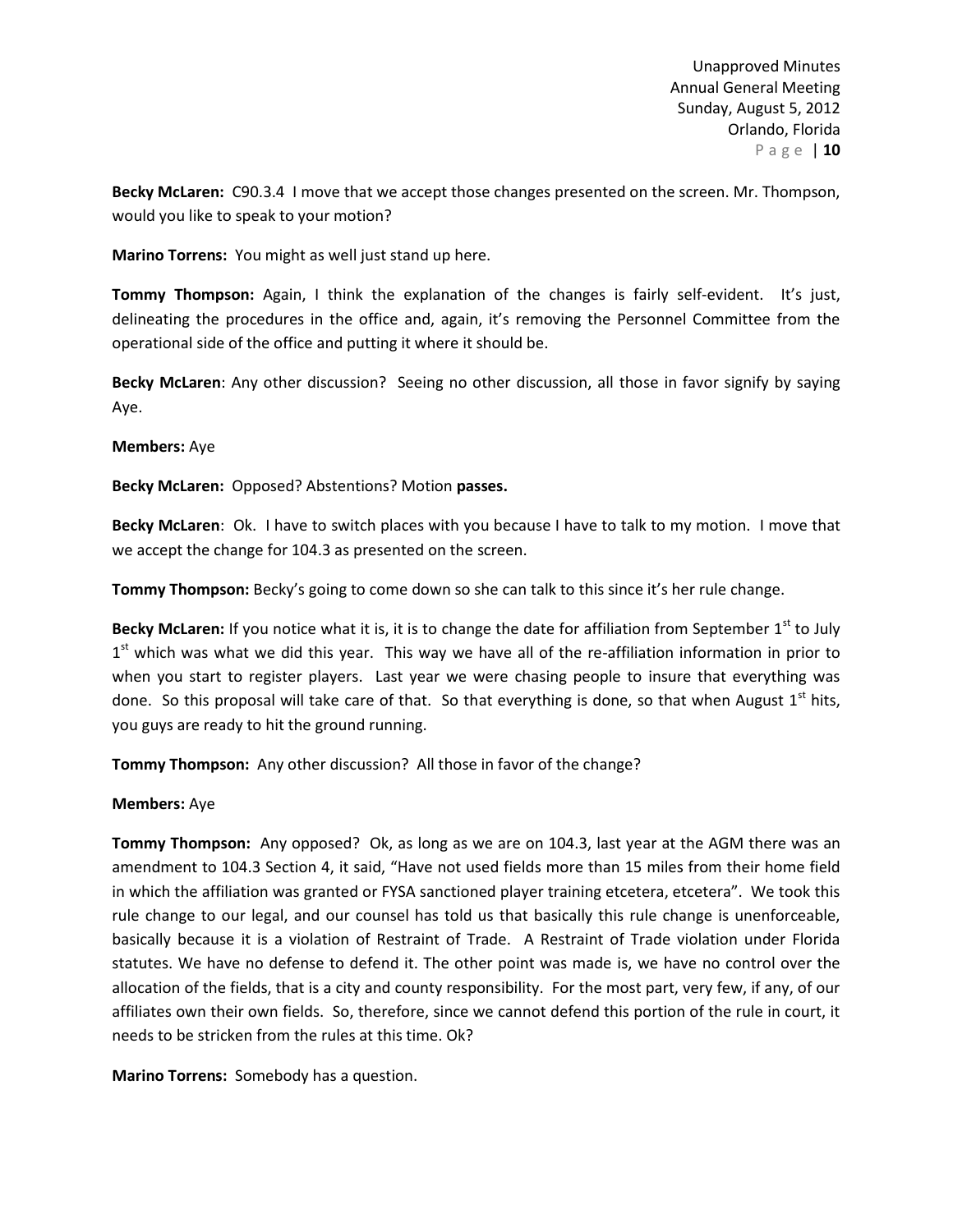# **Tommy Thompson:** Yes

**Lou Confessore:** Lou Confessore - I'm from Soccer Academy of the Americas in Miami. Um, this rule only has to do with the fields, and not having to do with new affiliates?

**Tommy Thompson:** Correct.

**Lou Confessore:** So I have, I can't put another affiliate within 15 miles, but I can have another affiliate practice across the canal from me?

**Tommy Thompson:** Correct.

**Lou Confessore:** That doesn't make any sense.

**Tommy Thompson:** It does when you look, when you talk to the attorneys.

**Lou Confessore:** Well, when, when I talk to the attorneys, the 15 mile rule doesn't make any sense for the same reason, because that also is Restraint of Trade.

**Tommy Thompson:** I did not approach that with our attorneys, we only

**Lou Confessore:** I think that maybe we need to do that**.**

**Tommy Thompson**: Ok, we

**Lou Confessore:** Because the attorney I talked to was out of the USSF office and he said, that if one of us brings it up, it will get overturned. So I would like to bring it up. And I think that you guys up there in the front know that that statement was made and that all we need to do is to bring it up. So the question is, do you want to deal with it now or do you want to wait until we put in a new affiliation next year?

**Tommy Thompson:** Lou, Um, with all due respect, the opinions that I get out of the USSF General Counsel, I really don't put a lot of faith in them, until we get a legal case law, or something from the State of Florida on it, if somebody wants to put forth the rule change to do it, we can't do it now, because it's too late to change it now, but we will address it with our counsel and come back with an opinion for you.

**Lou Confessore:** Ok.

**Tommy Thompson:** Ok.

**Member:** (question)

**Marino Torrens:** It's not a vote.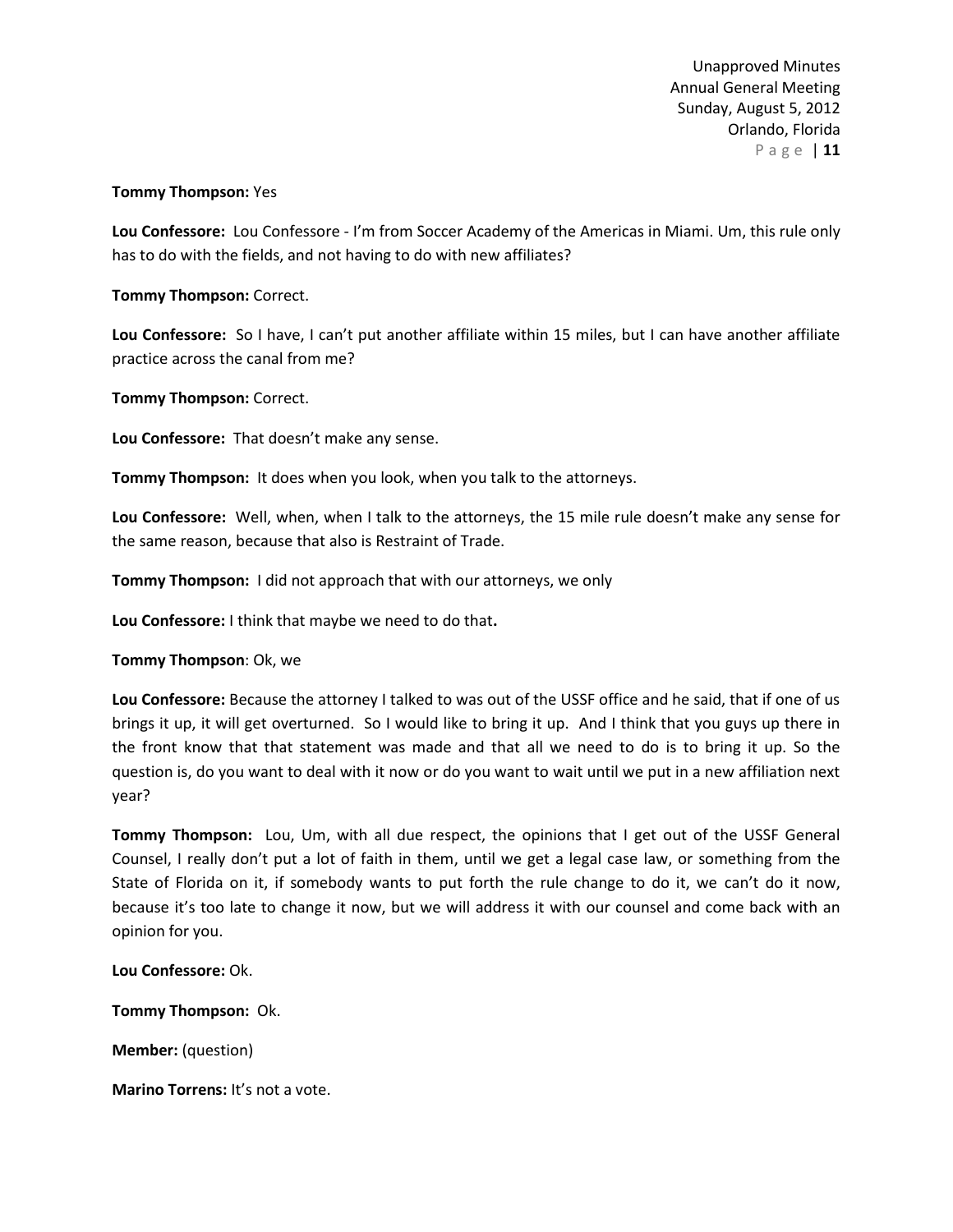**Becky McLaren:** It's not a vote. **Marino Torrens:** It just comes out automatically. **Becky McLaren:** It comes out automatically. **Becky McLaren:** Pass that Cody, we already did that. 202. **Marino Torrens:** Wait, wait, wait **Becky McLaren:** What? **Member:** (unheard) **Marino Torrens:** Come up to the microphone **Becky McLaren:** Come up to the microphone. I can't hear you, Tim. **Tim:** Can we have discussion on that last one, with the 15 mile rule? **Marino Torrens:** No, because we **Tim:** On the fields, the 15 mile rule

**Becky McLaren:** Well,

**Tim:** My opinion is that you have a legal opinion, ok, legal opinions are just that, the opinions of just one attorney. You have a rule, ok, and if somebody, your job is to enforce that rule that we have. If somebody wants to challenge that rule once you go to enforce it, then that that rule can be challenged in court and you'll get an actual verdict, but right now all you have is opinion. I've hired enough attorneys in my life to know that they have varying opinions on one side or the other. In fact, there is usually one sitting on one side of a table and one on the other with totally different opinions. So, I think you need to enforce the rule that you have and if somebody challenges you on that, then you let the court decide.

**Tommy Thompson:** I have no issue with your position on this other than the fact that if you want to commit the resources of this organization to defend a position that our legal counsel says we will lose on, then we will commit the resources of this organization to the fight and a court fight on this matter would run well into the six figures. Now if you want to commit your resources of this organization into that for a full blown court trial, on a position that our counsel tells us that we are not going to win, that's up to you guys.

**Marino Torrens:** Gentleman in the back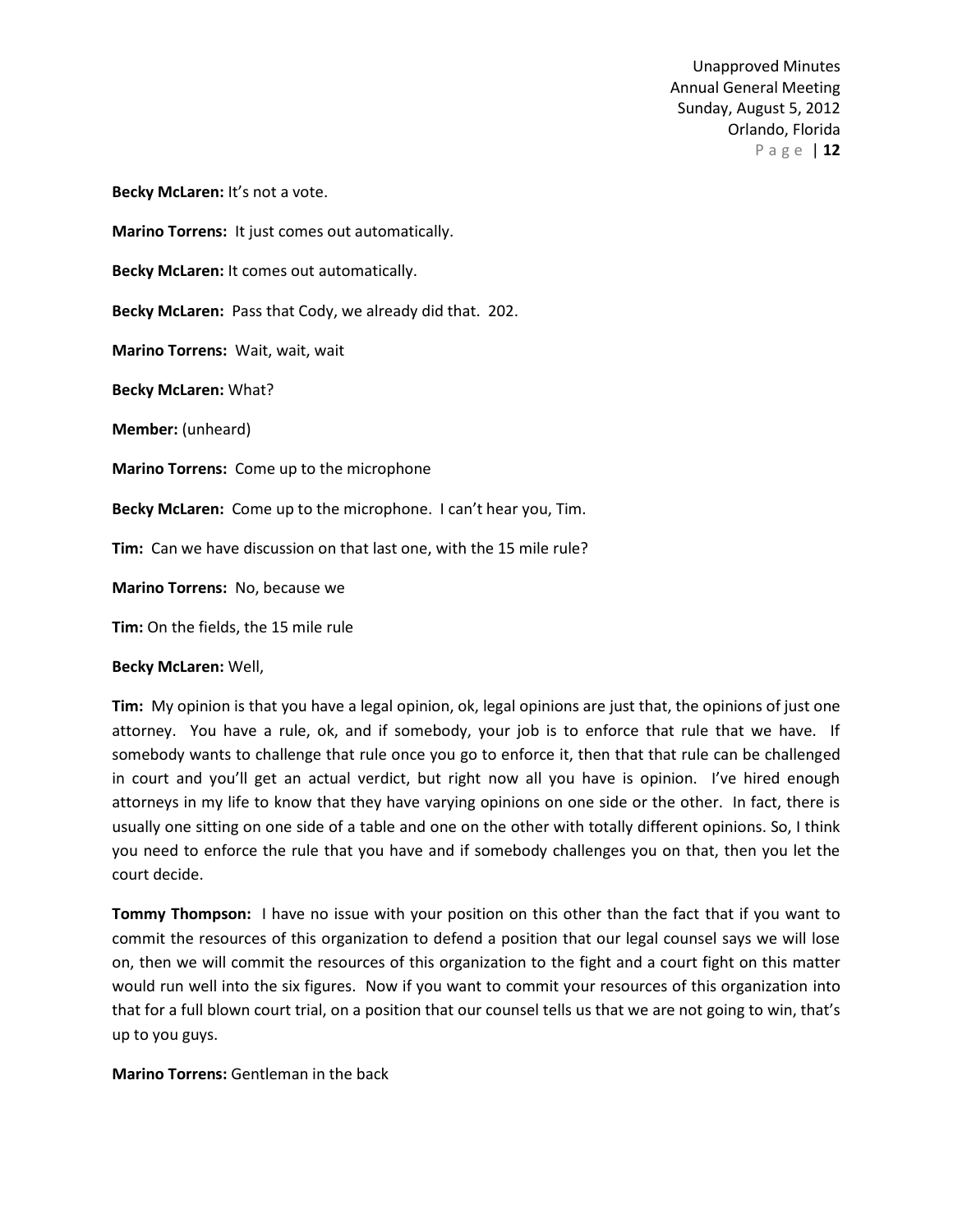**Angelo Nieri**: Angelo Nieri, Vice President Houston Dynamo Tampa Bay. Um, I think the burden would be on the club that is challenging the affiliation, and I think that if there is a rule that's passed by members of FYSA, I think it is FYSA's obligation to stand by the commitment that they made to the, to the membership. I think that, what was the rule was violated in the attorney's opinion?

# **Becky McLaren:** It was it was 104.3

**Angelo Nieri:** What was the case? What was the case law that they were citing? And and how is that any different than a McDonalds franchise saying that you can't open up across the street from from another McDonalds if you want to be an affiliate of a organization, then you have to abide by their rules, and I feel like the burden would be on the club that is in violation of the rule to prove the other way and I think that FYSA should commit legally.

**Tommy Thompson:** Ok**.** Yes, the burden would be on the other affiliate to, you know, put forth the court case and fight it, but we would still have to defend it. And to defend it is just as expensive as putting it forth. Yes, sir.

**Alan Mayr:** Alan Mayr, President Deltona Soccer Club. In my non-volunteer life as a, as a franchise owner and operator, I operate Marble-life and we have 50 franchises. We give exclusive territories. They're upheld in court, they just upheld it Philadelphia just recently, with a franchise that sought to leave the system and made this very argument. So we'll give you counter, we'll give you law that says that an exclusive territory is indeed defendable. Um we have it in the law, it is an important element with regards to how we operate our clubs. And I would agree that if we vote and say, hey, we support that then we have to defend it. You're 100% right that defending it costs money but the reality is that someone's got to challenge that and someone's got to put up that same amount of money. It's not an easy hurdle to overcome. I know, we just did it. That's my comment.

# **Tommy Thompson:** Go ahead.

# **Becky McLaren:** Go ahead.

**Steve:** Tommy, with all due respect, you can't just stand up and just wave your hands and wipe out a rule. If the opinion is that strong from the attorney, then you should put forth a proposal to vote it out by this group with the explanation that it is not legally prudent to keep it in place. But just because the attorney issues an opinion, doesn't mean you can stand up and say that rule shouldn't be here anymore.

### **Becky McLaren:** Ok**.** Should we do it by ballot?

**Tommy Thompson:** Ok Steve, I have no problem with what you said. Then all I need to know right now is, can we have a motion from the floor to, to, basically to set aside the rule of 30 days submission prior to the AGM to vote on this and we'll vote on this right now, yes or no? Fair enough?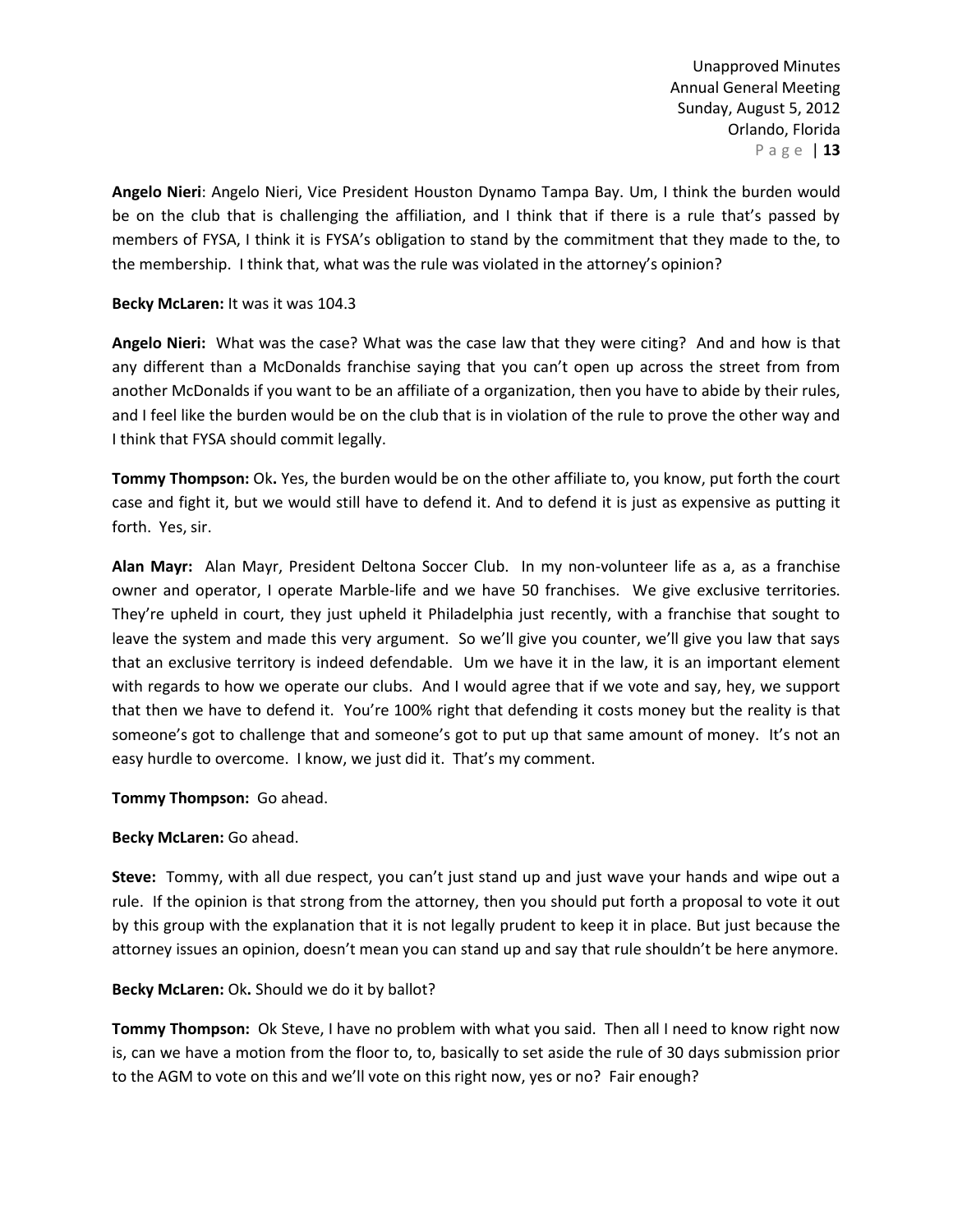**Member:** The rule is in place.

**Member**: It already passed.

**Tommy Thompson:** Wait a minute. Wait. I still think we need a vote of the membership right now. We've given you our side.

**Members**: No. It passed.

**Tommy Thompson:** Don't want it? No, ok. Leave it alone then. We'll fight it.

**Becky McLaren:** Ok. I know. I'm sorry? The rule will stand and if it gets anything then we will dedicate the funds to fight the rule. Rule 2. Craig.

**Craig Woll:** Craig Woll, Hobe Sound Soccer. Just to clarify, in agreeing that the rule will stand does that mean that it is the position of FYSA that anyone who is in violation of this rule as it is written will be denied affiliation? Or do they get to keep it until such time as is determined? What, what does it mean? What, what, is the rule going to be enforced by FYSA for this year's play? This is something that I am sure my

### **Becky McLaren:** We

**Craig Woll:** Friends will want to know.

**Becky McLaren:** The rule is there. The rule will be enforced. We did have two challenges that were filed against affiliations regarding this rule. We postponed, the Board postponed ruling on those two challenges until after this meeting today. Ok? So this afternoon we will hear them. So those that filed the challenges, you will need to stay for the meeting after this.

**Becky McLaren:** Off we go, um. I have the vote count for Bylaw 5 regarding the league, the proposal.

No – 4,419, Yes – 1,704, we had 21 abstentions. So the motion fails.

**Becky McLaren:** Now we'll go back to 202.2.A. I move that we accept the proposal as presented on the screen. Mr. Burke, would you like to speak to your proposal? No? Ok, this is. All those in favor, signify by saying Aye.

**Members**: Aye

**Becky McLaren:** Opposed? Abstention? Motion **passes**.

**Becky McLaren:** 202.2.B. I move that we accept the change as noted on the screen. Dale, would you like to speak to your motion? No? All those in favor signify by saying Aye.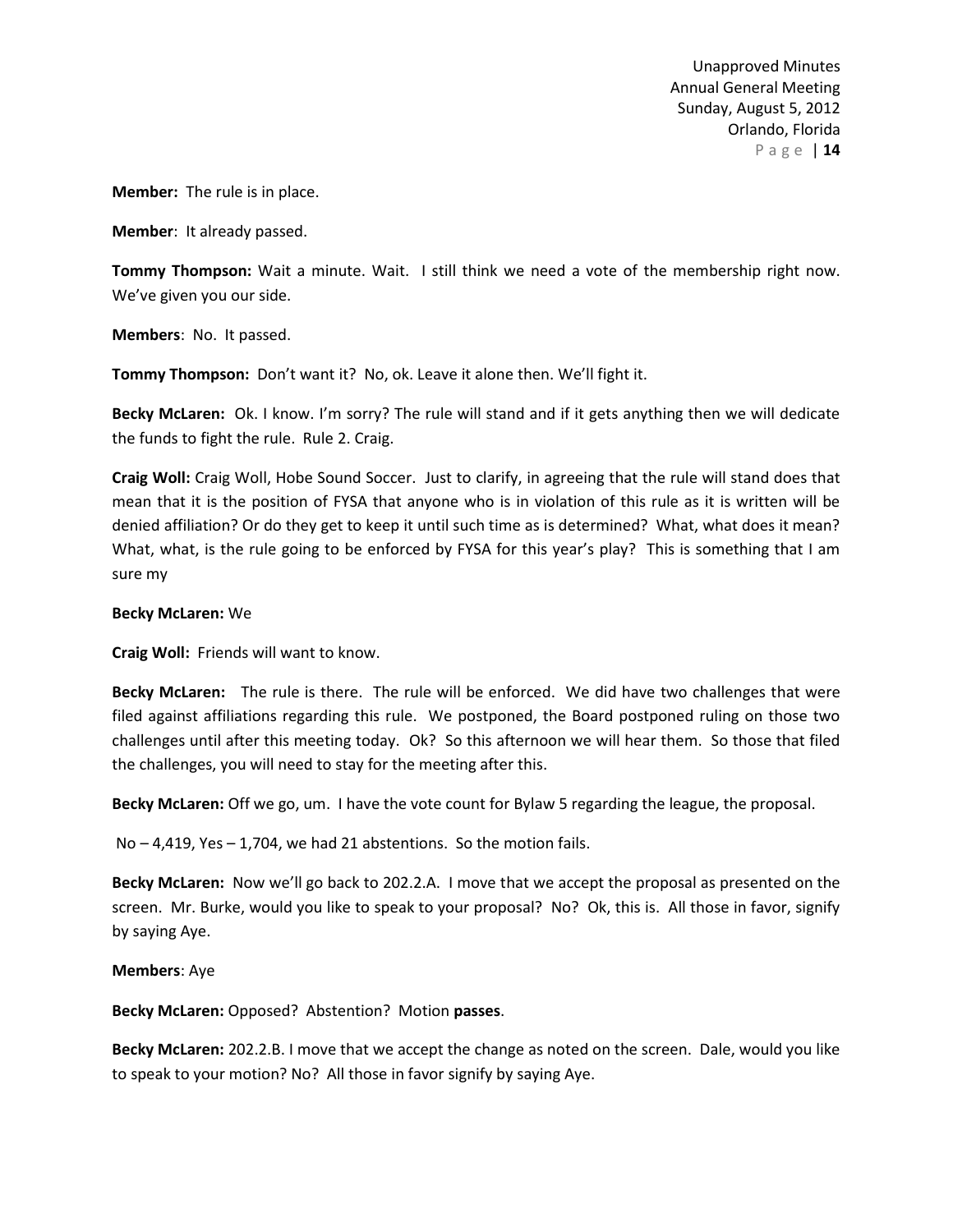### **Members:** Aye

**Becky McLaren:** Opposed? Motion **carries**.

**Becky McLaren:** 203.1. I move that we accept the change as presented on the screen. Jennifer, would you like to speak to your motion?

**Jennifer Smith:** Basically what this is going to do is clarify when a player is considered registered based on a date.

**Becky McLaren:** Any other discussion? Seeing no other discussion, all those in favor signify by saying Aye.

**Members:** Aye

**Becky McLaren:** Opposed? Abstentions? Motion **passes**

**Becky McLaren:** Keep going Cody. I think you have the other document. That's it. 208, 208.B. I move that we accept the change as presented on the screen. Mr. Strickler, would you like to speak?

**Mike Strickler:** All this does (intelligible)

**Tommy Thompson:** You need to get on the microphone.

**Becky McLaren:** You need to get on the mike, Mike**.**

**Mike Strickler:** I don't want to be at the mike.

**Marino Torrens:** I know you don't like the mike.

**Mike Strickler:** Ok. How's this? All right, Um. Really this is in line with the guidelines we've been using so it will kind of save you time from having to put it all together. It will save me time, from having to look at it and send it all back. The only areas that you will still need to send for approval is for players playing more than 2 years up. So for example, those like U16's playing U19's and so forth. Ok. Now, while I have you here, all right, in terms of playing up, the biggest issues we see is those that typically don't roster players to specific teams and then at the end of the year, after they played incorrectly, it gets sent to me. All right. Make sure that if you have players that are, that you need to get approval for do those early in the year so it doesn't put you in a bad light, doesn't put me in a bad light but they take it out on me. So please if we could take care of those accordingly. Thank you.

**Becky McLaren:** Any other discussion? All those in favor, say Aye.

**Members:** Aye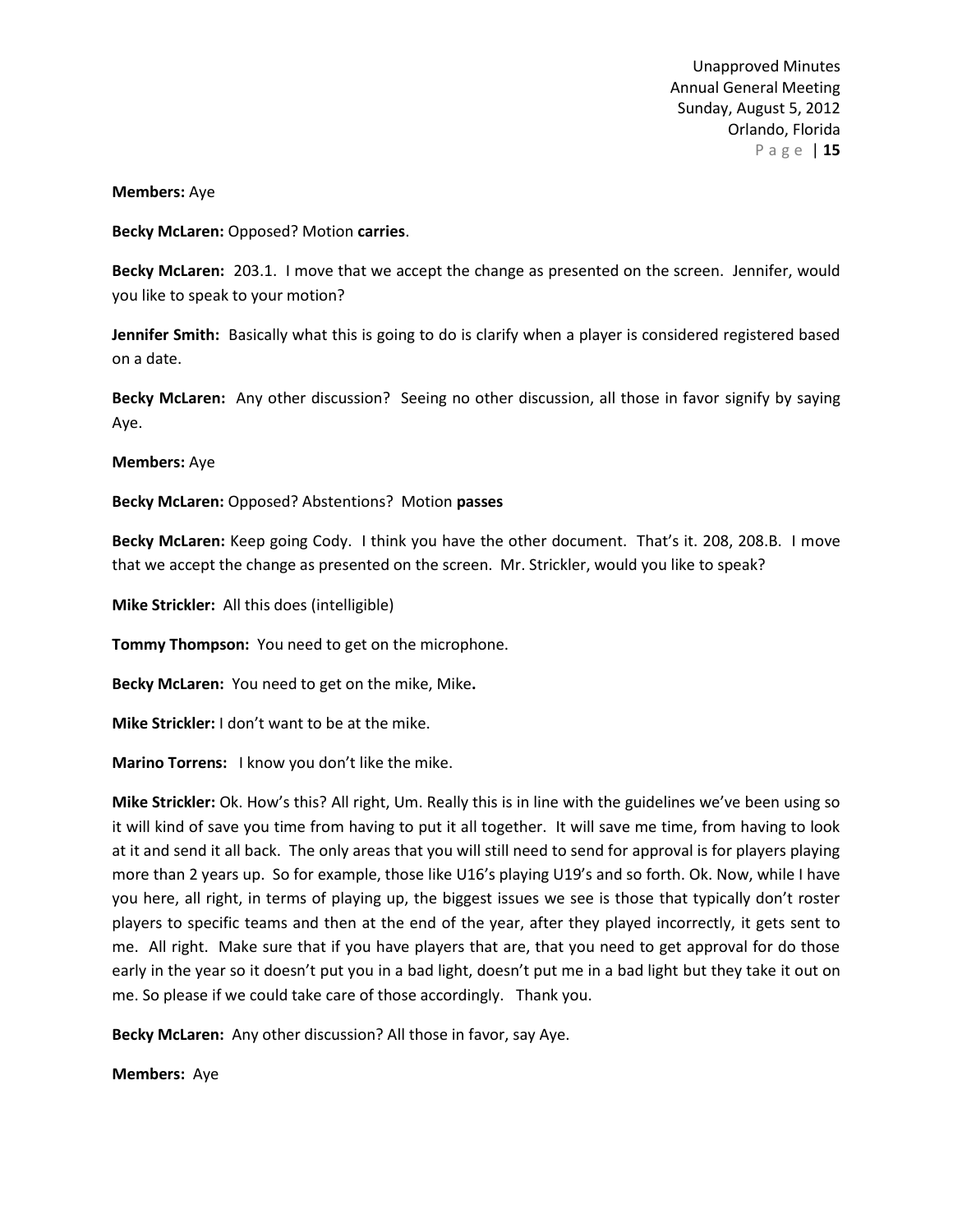**Becky McLaren:** Opposed? Abstentions? Motion **passes**.

**Becky McLaren:** Mike, you should have stayed there. 211.3. I move that we accept the changes proposed on the screen. Mike, do you have anything else you'd like to say for this? Any other discussion? All those in favor signify by saying Aye.

**Members:** Aye

**Becky McLaren**: Opposed? Abstentions? Motion **passes**.

**Becky McLaren**: 301.4 I move that we accept the changes proposed on the screen. Any discussion on the motion? Seeing no discussion, all those in favor signify by saying Aye.

**Members:** Aye

**Becky McLaren:** Opposed? Abstentions? Motion **passes**.

**Becky McLaren**: 302 I move that we accept the changes as presented on the screen. Jennifer, would you like to speak to your proposed change? Did she step out too? All those in favor signify by saying Aye.

#### **Members:** Aye

**Becky McLaren**: Opposed? Abstentions? Motion **passes**.

**Becky McLaren:** This one, 401.6, we do have a change after yesterday's proposed rule change meeting. Um, I will read the change and the suggested changes. It is adding in after where we struck BOD "date first scheduled for completion of the U13 to U18 FYSA State Championships or Memorial Day whichever shall occur later."

**Member:** Could you read that again?

**Becky McLaren:** Ok. One second. Is Barry still in the room? Can you step to the mike please? We're believing that the last line should be whichever shall occur "earlier" instead of "later." So that that way

**Barry Witlin:** No. The reason why is because we, the reason why we tried to word it this way was because if you schedule the last round of State Cup to end the first, to end the week before Memorial Day, but you don't want playoffs to start until after Memorial Day,

**Becky McLaren:** You mean the tryouts.

**Barry Witlin:** I'm sorry. I'll start again. If you scheduled State Cup to end before Memorial Day but you don't want tryouts to start until after Memorial Day, this lets everybody know that Memorial Day is the first day you can have tryouts, no matter what happens with State Cup so long as they have scheduled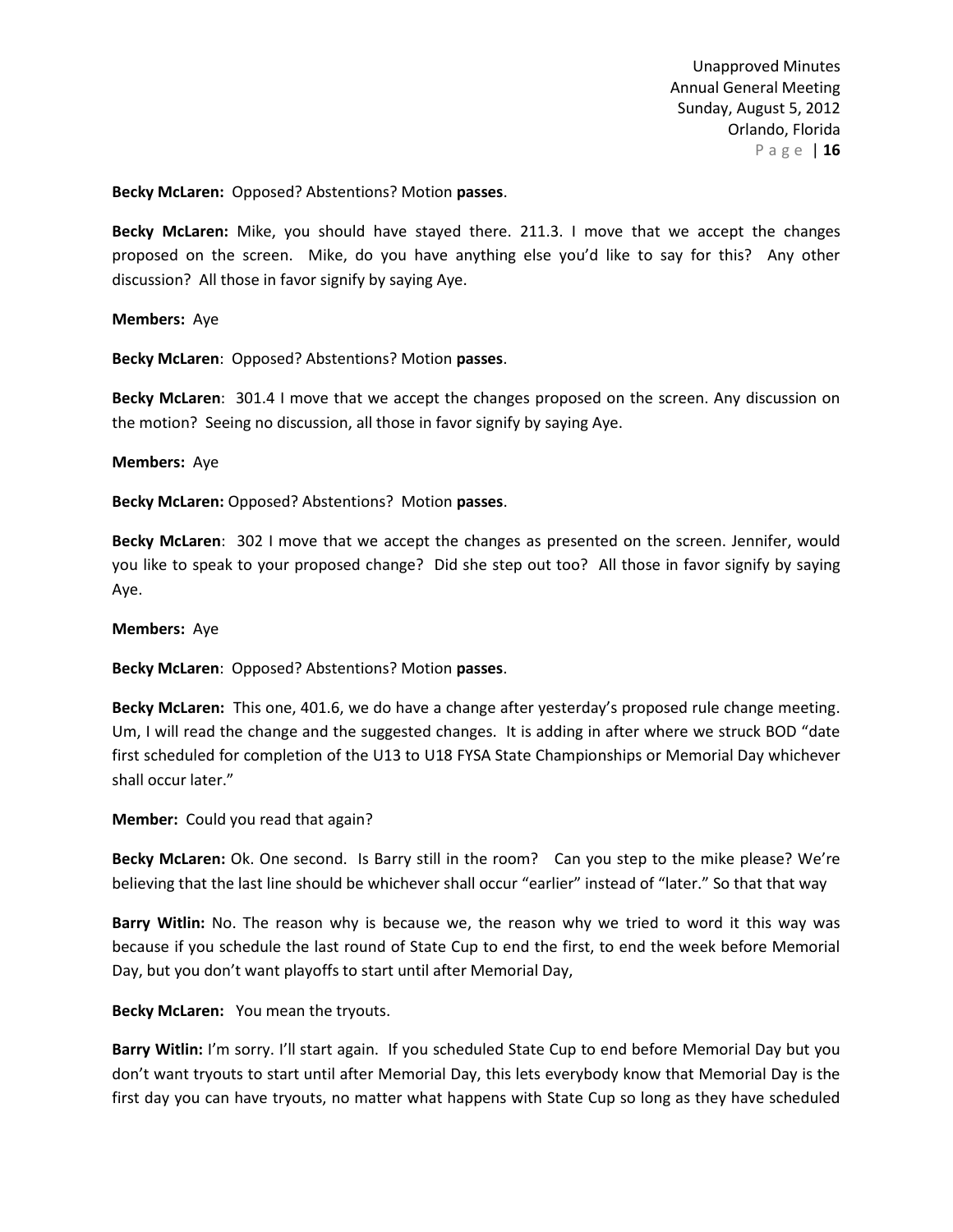the end of State Cup before Memorial Day. The problem the way it was written before was that you could schedule U13 to U18 State Cup Championships to end before Memorial Day. Let's say they get rained out. They have to go to the next week which becomes Memorial Day Weekend. If for some reason they can't get through all of them because of another weather delay, then nobody could do tryouts until State Cup ended which could be the first or second week of June, depending on the weather. So what this does is let everybody know that so long as the Scheduled end of State Cup is before Memorial Day, that after Memorial Day, you can start tryouts.

**Becky McLaren:** Ok. Speaking for or against, Sir?

**John O'Grady:** What did he do?

**Becky McLaren:** He spoke for.

**John O'Grady:** Ok. I'm against. John O'Grady, Maitland Soccer. My whole issue with this is it either purposely it is vague on Super Y. Because Super Y they have tryouts right in the middle of the league

**Becky McLaren:** Super Y. Super Y is not part of FYSA.

John O'Grady: Ok, but can FYSA address it?

**Becky McLaren:** Not part of our organization.

**John O'Grady:** Ok.

**Becky McLaren:** Any other discussion? All those in favor, signify by saying Aye.

**Members:** Aye

**Becky McLaren:** Opposed? Abstensions? **Passes**.

**Becky McLaren:** 402.4. I move that we accept the change as presented on the screen. Mr. Strickler, would you like to speak to your proposal? You have to go to the mike.

**Mike Strickler:** What we wanted to do here is, when the Waterbreak Policy came into place, it basically came into place because we had two different fields doing two different things, and one felt the weather was excessive, the other did not. And it's, it's evolved to the State of Florida soccer plays four quarters of soccer ok, in our older age groups. So what we wanted to do was clearly define who gets to, who make those determinations. It will either be referees, the referee in charge of the game, or it will be the site director, whether it is State Cup, the tournament, or whatever. I, I, I think what we've done is we've this has evolved this isn't something that I have noticed just over a weekend or something, I've noticed it over several years which we've had this rule in place is we've almost used it as a crutch in terms of giving the right information to our players in terms of how to properly hydrate. We've given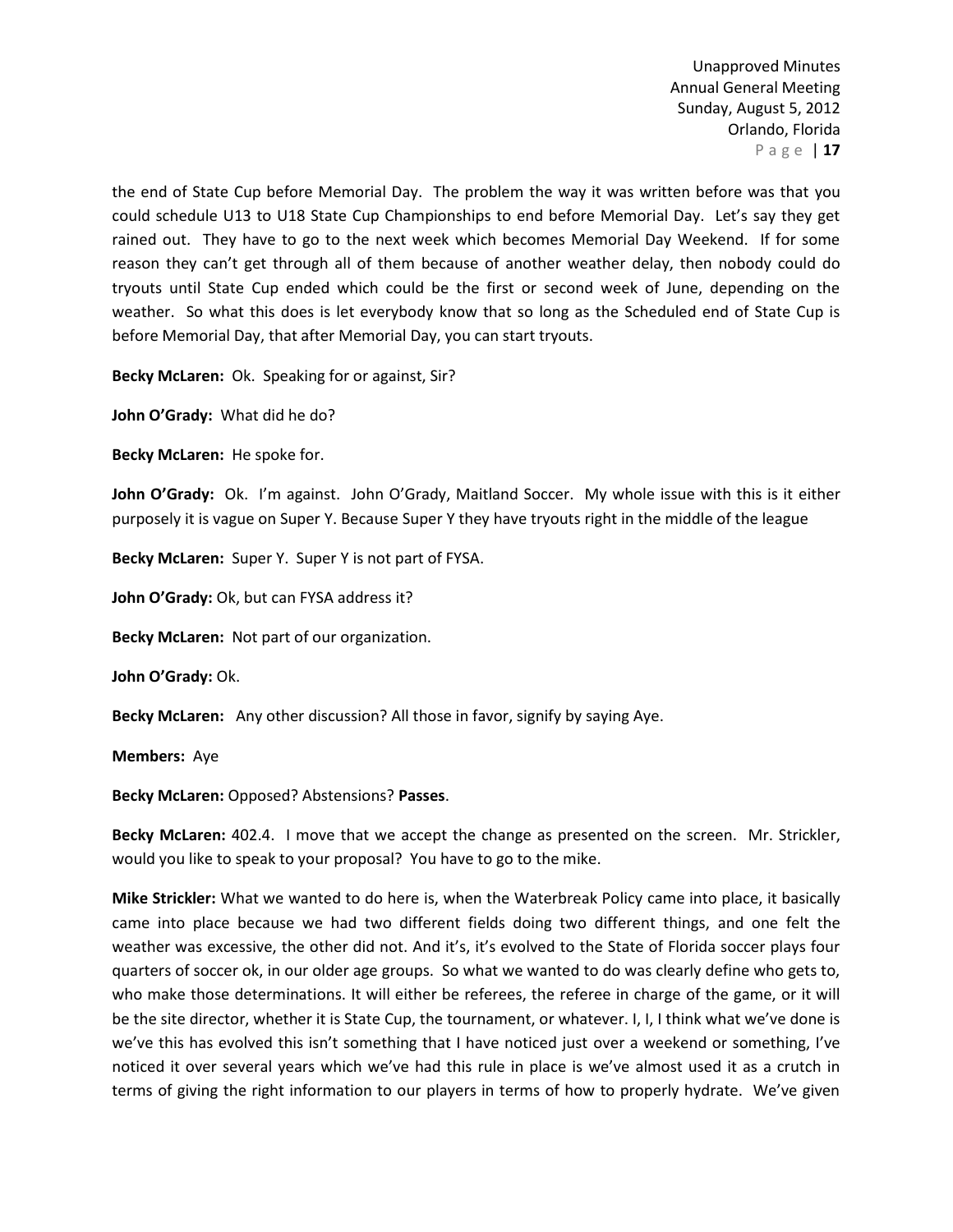crutches to our coaches because they don't use it as a waterbreak, they use it as a timeout. Ok. So we want to clearly define who does that. Now there'll be procedures that will be given to the referees and the affiliates in terms of what they're doing and how they're doing it. That's separate from the rule. The other piece that you do need to consider and that will also go out and kind of like the procedures and such, is what do you do with your younger age players? Ok, because younger age players, really the sixes, eights, tens, you can play quarters, ok. So that that builds in the waterbreak. Now you don't have to, say the halftime lasts a minute. Ok, we'll kind of put those recommendations, those guidelines out there, but the rule here is to clearly define who make those decisions. Thank you.

**Marino Torrens:** Stay there, Mike.

## **Becky McLaren:** Stay. Freeze.

**Member:** Mike, the only problem I've got with your rule change here is the words, "if deemed necessary". Our number one concern as administrators, referees everything is the safety of the players. When you says "if deemed necessary" in Florida with heat and humidity indexes reaching over 100 degrees somewhere, now it becomes arbitrary if it is deemed necessary or not. With the old rule, with the 85 degrees, that was hard and fast, if it's over 85 degrees, you give a waterbreak. If we're going to err, let's err on the side of the safety of the players and put something in here, I don't know what you what it is, rather than "if deemed necessary" because there are old-school people out there that say, we're going to play 90 minutes 110 degrees, 100% humidity under 7's. And we know that. But our responsibility as administrators is the safety and welfare of the players, and I think this removes a huge safety factor from our players.

**Mike Strickler:** Stand here. We're still buddies. The reason, and we discussed this yesterday in the coaches meeting is do we have a clearly set temperature because really really it's the heat index that effects it more than the pure temperature and that was something that we were going to have in the guidelines as opposed to putting it in a hard and fast piece of the rule. So you know, do you, see I'm bad with the Robert's Rules of Order stuff so you'll have to bear with me, ok. So, then why don't you make an amendment, a friendly amendment?

**Becky McLaren:** There's no such thing as a friendly amendment.

**Mike Strickler:** Ok, whatever.

**Becky McLaren:** You can make an amendment.

**Member:** Maybe he has one, the gentleman right behind you guys

**Mike Strickler: (**Unintelligible)

**Tommy Thompson:** Microphone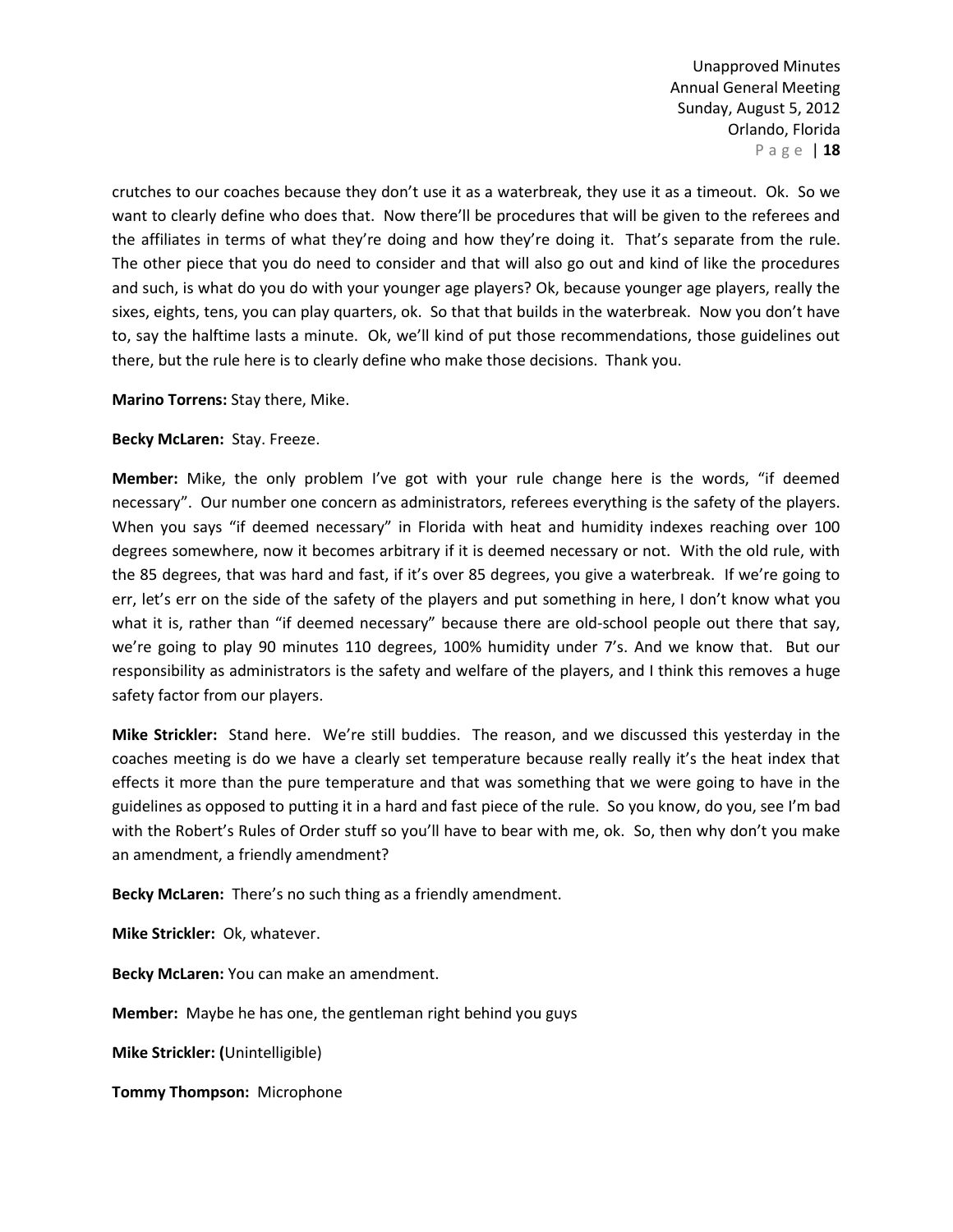### **Becky McLaren:** Microphone Mr. Strickler

**Mike Hyatt:** I'm Mike Hyatt, from um, the President of Greater Central Florida Youth Soccer League and I'm also a referee and Um, I think the waterbreak, I agree 1000% that, you know, we need to err on the side of protecting our kids. Um, being as I am a referee, and I don't have a thermometer on the field with me when I am starting at 8:00 in the morning and reffing until 3:00 in the afternoon, you don't know. We just, we just made it simple at GCF we just, we give a waterbreak and that way it takes, it makes it easy on our referees, especially our younger referees, you know that's just one less thing they have to worry about. So, you know we, we took a little step further and just made it, I'd like to see it with FYSA because summertime in Florida you're not going to be far off 85 I don't think any given weekend. So I personally would like to see it go just a straight waterbreak and be done with it. Thank you.

**Tommy Thompson:** Mike just said that he will agree to reinsert the 85 degrees in there, rather than try to reword it right now and here. If we pass this we will put the 85 degree hard stop back into the rule and Becky can write it in the proper language to get it done, ok? There was some other verbiage added at the bottom that wasn't in the original rule. So if we will pass, if we vote on it and pass the change we will insert the 85 degree point in here and use the rest of the as language proposed.

**Mike Strickler:** What that means is that if it is 85 degrees, you have a waterbreak. If it's not 85 degrees, you don't have a waterbreak.

**Beck McLaren:** You don't have to.

**Mike Strickler:** See, see here's the thing, folks. Let me, I mean really. This is, I'm coming at this from a perspective of, I want our players to be safe. Don't get me wrong, ok, but but we are doing a disservice to our players at these ages that, that they're playing in, that we're playing four quarter soccer. Soccer isn't meant to be played in four quarters. It's meant to be played in half's. Now, if there's times where the temperature gets 85 degrees and there's times when the temperature gets 85 degrees and we can play without waterbreaks. Ok, but if it's over 85 degrees, and we deem it's necessary for waterbreaks, that's fine, I don't have an issue with that, if that's what you choose to do, but I don't wanna, I don't want us to get to the point where we're playing four quarter soccer in Florida because it's just not appropriate. The one, the one, the one piece though and that's what we'll set out in the guidelines and that I am a proponent of four quarter soccer for U10's and below. So that you can factor in that waterbreak because if you understand the dynamics of a player's physiology, they're not adults yet, so they do have heat issues much faster than adults. So, that will go out in the guidelines, but um, I think that's it.

### **Becky McLaren:** Ok.

**Marino Torrens:** Yeah, he, that's what I was trying to get at.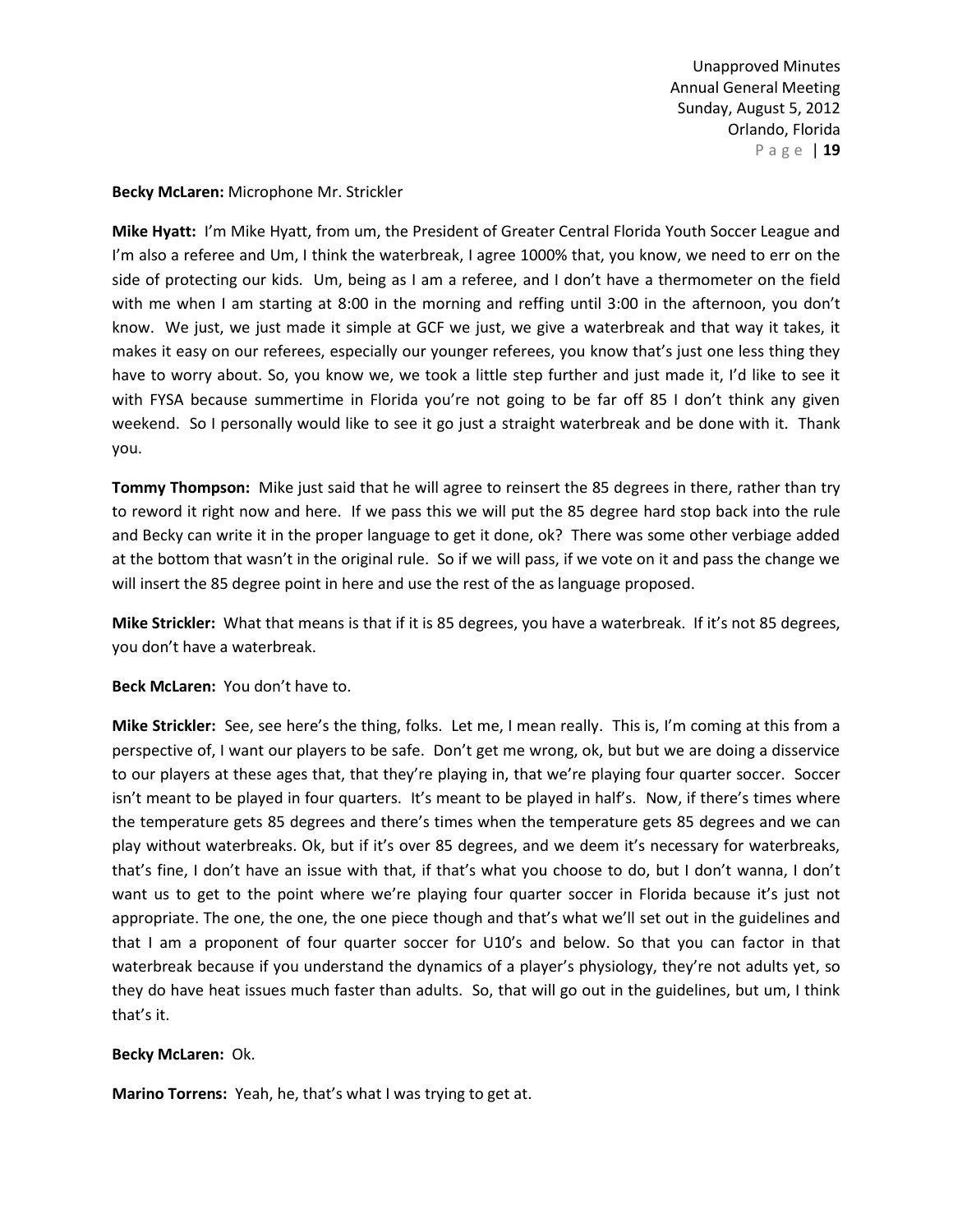**Becky McLaren:** Don, if you want to go ahead.

**Don Bohnet:** I'm Don Behnet, Risk Manager for Region 3. Just want of share with you from a Regionals and Nationals perspective. When we go to President's Cup, National Cup, the Tournament Director and Risk Management are typically the ones who are coordinating. At some point we say it's going to be hot, we know it's going to be hot, and we we make the call. Eighty degrees, 90 degrees, 100 degrees, we were in Phoenix last summer, you know, where we had greater than 100 degrees. Waterbreaks are, in our way, we define it at tournament level as the Competition Administrator, so I don't think there's a subjectivity of temperature, ever. They make the call, that's what we're going to do. And that's how it works from a USYS perspective. And obviously we're looking at it for the safety of the kids, and it's not uncommon, I live in South Texas, we'll have 102, 107 degrees, 114 degrees, we may do two waterbreaks. I just want you to be aware that, that those dynamics do happen, so just for your information, that's how things work from going up above. Thank you.

**Becky McLaren:** Are we talking for or against?

**Member:** I'm not even sure where we're at right now in terms of what we're voting on. So.

**Marino Torrens:** Typical Attorney.

**Member:** How about comments?

#### **Becky McLaren:** OK

**Allen Degan:** Allen Degan, South Florida United. The problem with 85 degrees is, if it is 84 degrees and 100% humidity, no one knows what that means they're supposed to do. You have youth referees who certainly don't bring thermometers with them, just as the other gentleman said. It might be simpler to make a bright line rule. We all know that, especially in Central South Florida, when we're playing, it's almost always hot and humid and it's almost always beneficial for the kids, and this is what we're here for, the safety of the kids, to have the waterbreak. Why don't you just have a bright line rule? Without a temperature gauge, so that you're making people make decisions on the field that they're not capable of making. Thank you.

**Becky McLaren:** Here. Um, uh huh.

**Gerald Morin:** I'm Gerald Morin, DOC of Pinellas Park United. I actually agree with Mike, of what he is saying. Soccer actually has gone down to be a four quarter game. I ah, miss the fact that players can actually know the time when the game comes to a stop, that they can actually hydrate themselves. They also need to understand the fact that, and coaches, we all have to do that, I sent an email to my coaches, that hydration as we know, it doesn't start during the day of the game, it starts prior to the game. We have to teach the players these things, but whatever you guys decide today, one thing I want you to look at is the younger age group. That's going to have to be Mike to talk about an exception,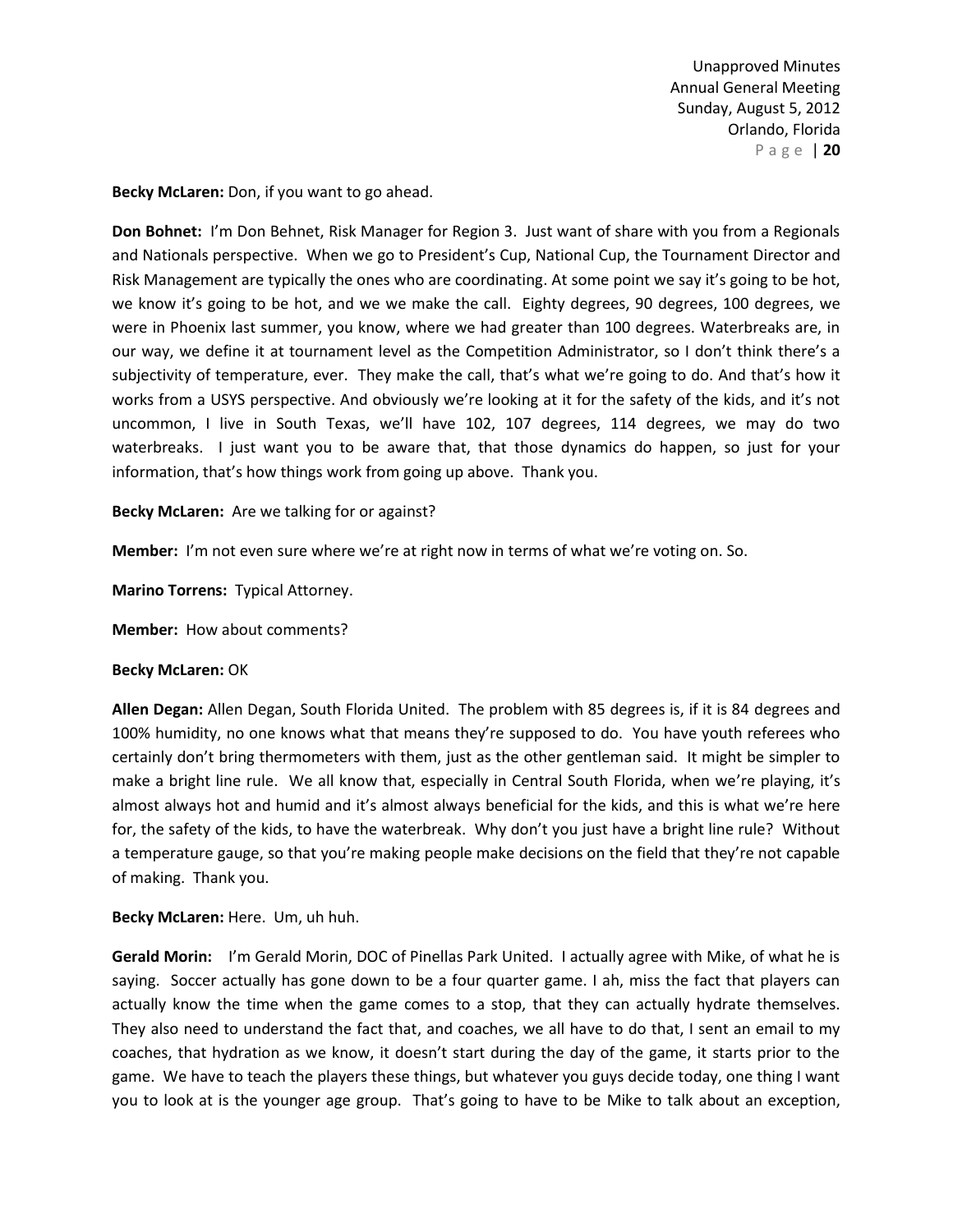because their body, uh they work a lot faster than the older age groups so that would have to be excluded, I would say from the U8's, U9, U10's, but that's all I have to say. Thank you.

### **Becky McLaren:** Yes.

**Tommy Thompson:** Yes, I'd like to propose an amendment to the motion.

**Becky McLaren**: Do you have it written down for me please, after you propose it?

**Tommy Thompson:** I will be glad to right after I write it down for you. I think we're getting off track of what we're trying to do with it. We're not trying to debate about the waterbreak and we're not trying to debate about um when it should happen or not happen. What we're trying to dictate is the waterbreak becoming a true waterbreak. So I would like to make a motion that we get rid of the entire suggested change, go back to the original rule and at the end of "85 degrees" on the original rule, add the line that says, "This break will be given at a normal stoppage of play and limited to 1 to 2 minutes maximum." And then that will get what Mike wants into our system so we can get back to playing half's of soccer, but at the same time, it will not change where the waterbreaks are currently being given, just how they are administered.

**Becky McLaren:** Ok. Do I have a second to the amendment? Ok, it has been seconded. If you can give it to Cody over here so he can put it on the screen that would help us tremendously. Ok. Are you leaving the bottom line that reads, "Violation may result in charges under Code Of Ethics."? Yeah. Are you leaving, are you just changing, going completely back to the old rule leaving that "a Violation may result in charges under the Code Of Ethics."? Ok. Give us one second while he adds that there. Mario, are you discussing for or against the?

**Mario Martinez:** Ah, I just have a comment first; basically on the last rule amendment. Mario Martinez, Referee Liaison. But at this time I trying to talk more as a coach than a referee. One of the things that you see throughout the whole season is that referees using the waterbreak, which is no problem, but they do not add time at the end of the half and the end of the game. What happens as a result is that sometimes in the Under 9, Under 10 games, they're cutting 4 to 6 minutes each game. Ok, and when you have 10 kids or 15 kids sitting on the bench, they all want to play. We cheating those guys that they don't have enough time to play, so I might suggest to be put on the rule that the waterbreak must be added to the time. Thank you.

**Marino Torrens:** I'm sorry, Mario, but we cannot dictate to the referees on the rules. That part of the rules, the referees and if I'm not mistaken, it is in the rules for referees to add extra time at the discretion of the referees, so we cannot dictate that to them.

**Chris Wolf:** Chris Wolf, Florida Keys Soccer Club. I guess I just have a Point of Order question. On my packet it says the reason for this amendment is to better determine who will administer the waterbreak policy at FYSA sanctioned events.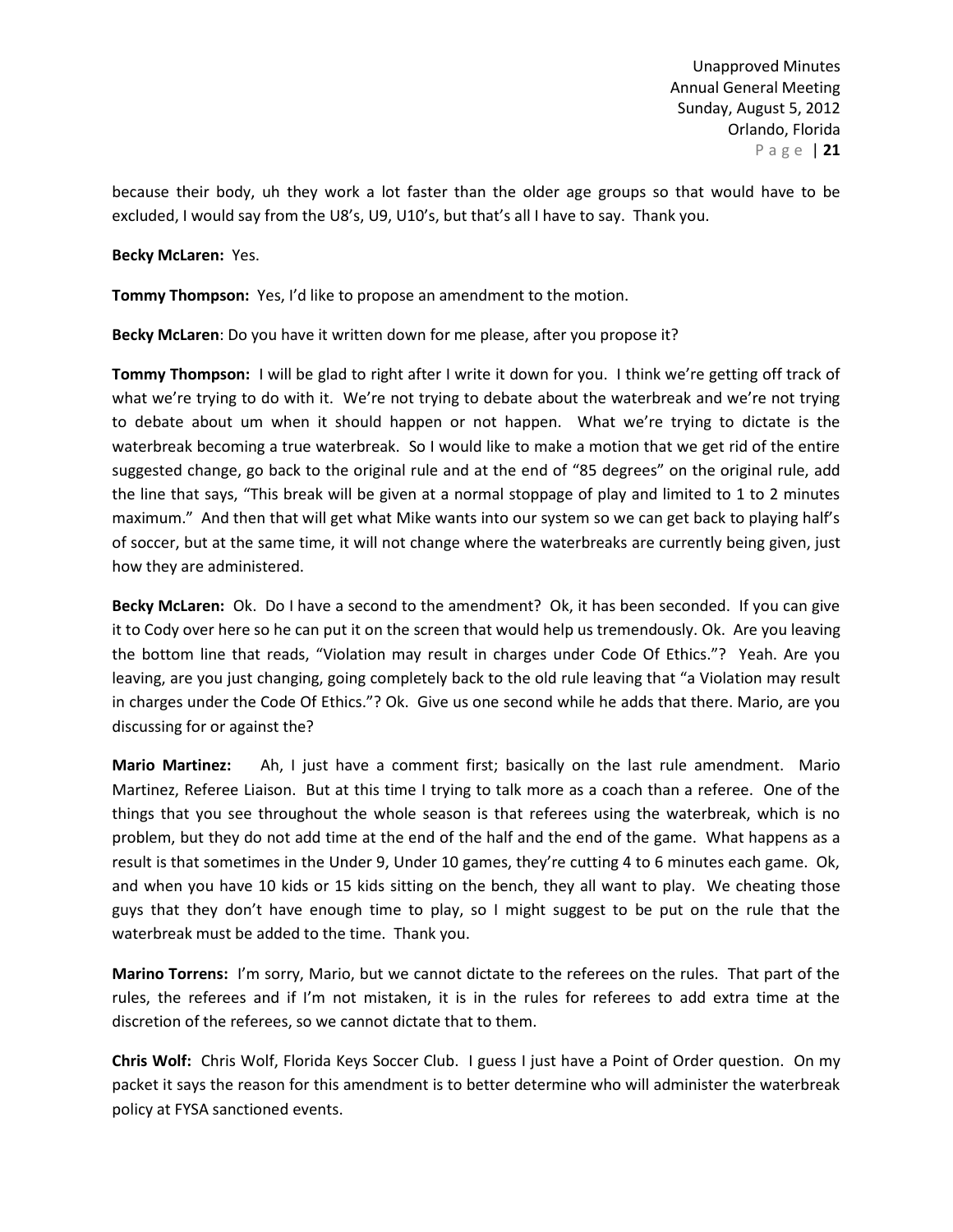**Becky McLaren:** Uh, uh.

**Chris Wolf:** And we're talking about, right now we're arguing about the FYSA waterbreak policy which this amendment, or this part of the bylaws calls to, so to me, I'm we're talking about two different things. I'm not not quite sure what's going on as far as right now how this was proposed. We're supposed to be talking about who is administering it, not the details of the waterbreak policy itself. So, I'm not clear where we're going

**Becky McLaren:** The original, the original proposal was to say to add to to put in at the bottom you notice the Supervising Authority would be the Event Coordinator, Field Coordinator or referee if available. That was the original proposal but with the amendment on the floor, it has been changed. With the friendly amendment that was with the amendment on the floor that was made to it, now it has gone back to the original rule.

**Chris Wolf:** I mean if this is something, if this a friendly amendment that's, are, the DOC's call there, but to me we're doing something that's not in the original intent of what this was submitted for. So, I

**Becky McLaren:** But an amendment was made. I know

**Chris Wolf:** I would be against this because this is a discussion for our waterbreak policy, and not our bylaw amendment.

**Becky McLaren:** Ok. Barry.

**Barry Witlin**: Barry Witlin, South Florida United. It says "Violation may result in charges under FYSA's Code of Ethics."

**Becky McLaren:** Uh huh.

**Barry Witlin:** Against who? We have a league that has a rule if a referee doesn't give the waterbreak when we as a league says they do, who are you going up against on a Code of Ethics violation? Because the only person who can give you a waterbreak is the referee. I don't think you're going that route are you?

**Becky McLaren:** The violation is still in the old rule. You can

**Barry Witlin:** Ok, but again, I'm just trying to get a question as to why is it there because I don't know who you are going up against as a Code of Ethics violation. As long as a league or a governing body or

**Becky McLaren:** Whoever makes the determination not to give the waterbreak.

**Barry Witlin:** Well, the only person who can do that is the referee, so are you saying that if a referee doesn't give a waterbreak in accordance with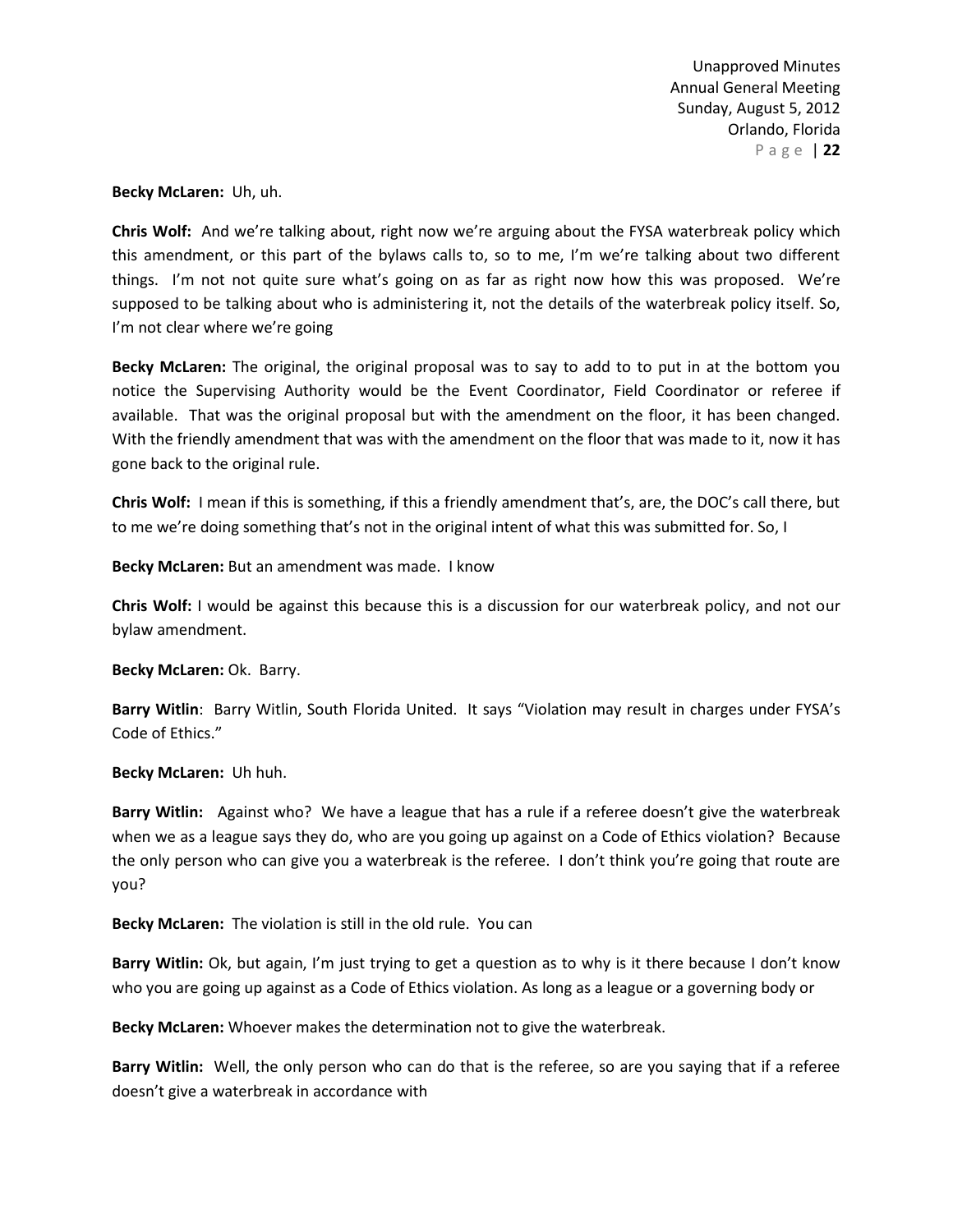## **Becky McLaren:** The rule

**Barry Witlin:** the League directive or in accordance with some temperature directive, then the referee is facing a Code of Ethics violation and do we have a Code of Ethics in FYSA about referees that

**Becky McLaren:** Yes, we do have a Code of Ethics for referees.

**Barry Witlin:** That stretches to that extent?

**Becky McLaren:** Yes. We have a referee Code of Ethics.

**Barry Witlin:** Ok. So, as long it is the referee. You're saying it's the referee who would have a Code of Ethics issue?

**Becky McLaren:** Whoever makes the decision, if it's the referee that made the decision not to give the waterbreak based on the rule, then yes. If it was the coaches that said that they didn't want the rule, didn't want the waterbreak, and told that, it would go to the coach. It is whoever decides not to give the waterbreak.

**Barry Witlin:** But. They. How can it be anybody but the referee, the referee is the only person who can say, the coach can say we don't want it, and the referee has to say we have this. The referee decides, not the coaches.

**Becky McLaren:** According to the rule it says that it has to be, right now, the temperature is or is expected to reach eighty-five degrees. If the temperature is 70 degrees and the referee says, "I'm not giving a waterbreak " he would not have to give a waterbreak according to the rule the way it is. Coaches try to override that, and we've all see it.

### **Barry Witlin:** Ok.

**Larry Reisman:** Larry Reisman**,** Indian River Soccer Association. I thought Mike had a really good rule up here that we had. A very simple thing we've just drawn this out into about a 20 minute discussion. I'm not sure what I think the amendment – is there an amendment on the floor, is that it?

**Becky McLaren:** Yes, the amendment

**Larry Reisman**: I would**,** Can I just call the question?

**Becky McLaren:** Yes, you can.

**Marino Torrens:** Thank you.

**Larry Reisman:** Ok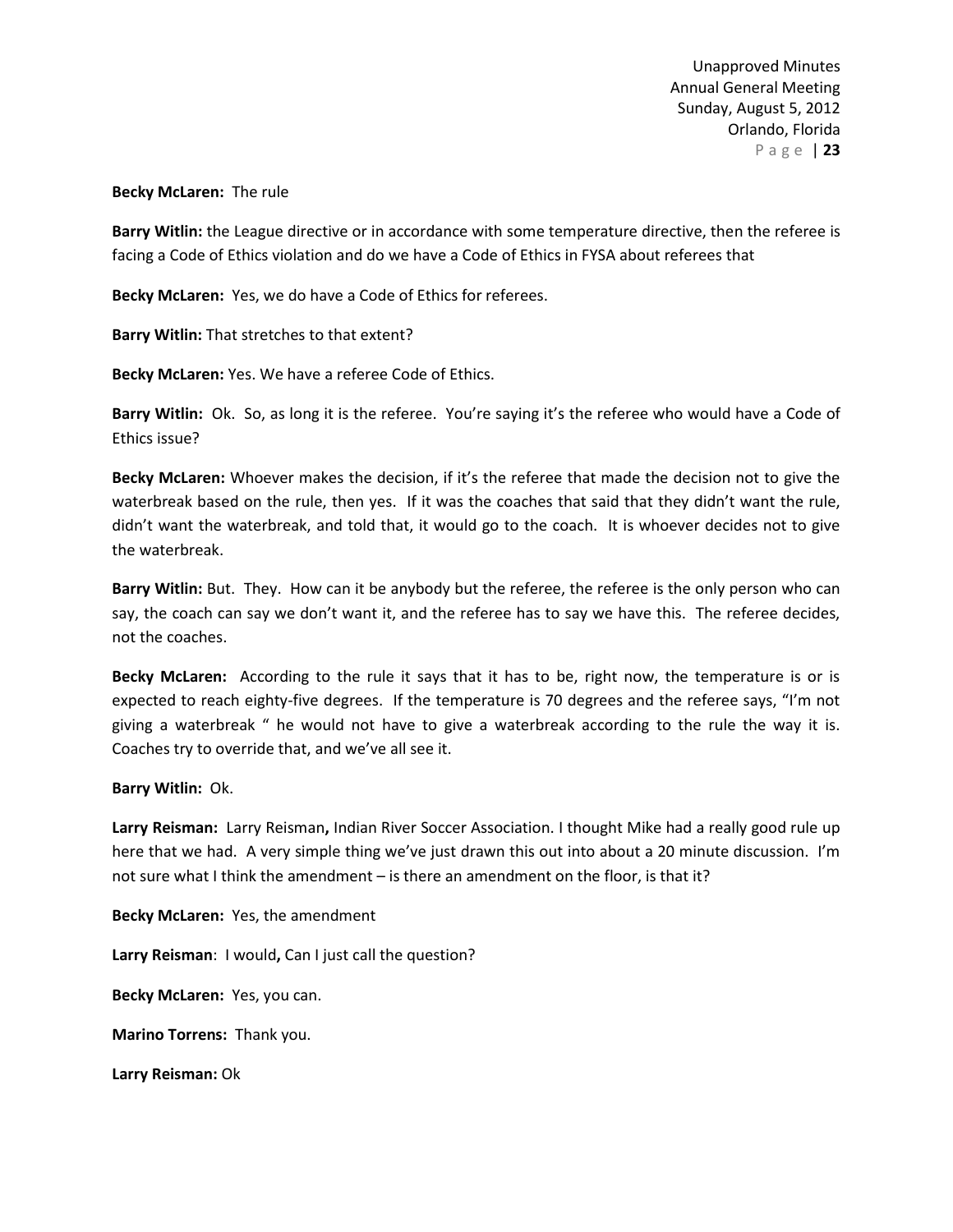**Becky McLaren:** The question has been called on the amendment to the motion. We will vote on the amendment to the original motion first. Which would be "In any FYSA sanctioned match a break will be given at the midpoint of each half of regulation time and at the end of each overtime period (if played) for player hydration. This break will be given at a normal stoppage of play and it is mandatory for any FYSA sanctioned match during which the air temperature is or is expected to reach eighty-five (85) degrees. This break will be given with a maximum of 1 to 2 minutes of time." Will be limited to, Cody can we change that to "limited to" please. This break will be given with, will be limited to a maximum of 1 to 2 minutes. This break will be a, will be a maximum of 1 to 2 minutes of time. Ok. Ok?

**Becky McLaren:** All those in favor of the amendment to the original motion, signify by saying aye.

**Members:** Aye

**Becky McLaren:** Opposed?

**Members:** Nay

**Becky McLaren:** Abstentions?

**Becky McLaren:** Gentlemen? Paper ballots? Because we cannot tell by the voice vote, I need you to take out paper ballot letter B, as in Boy. Paper ballot letter B, as in Boy. If you vote Yes you're for the proposed amendment. If you vote No, you are against.

**Marino Torrens:** Again, please, when you are finished, pass them to the end. Um, in the middle. So they can collect them.

**Becky McLaren:** If the amendment passes, then we have to vote

**Marino Torrens:** We have to vote

**Becky McLaren:** We technically have to vote again,

**Marino Torrens:** We technically have to vote on the other. Technically if they like the amendment

**Marino Torrens:** Ok, all the ballots have been picked up? Raise your hand if you still got the ballot please, so we can continue. Ok.

**Becky McLaren:** Ok, while they are tallying the votes we are going to go on to the next proposal so we can keep things moving. Mia, behind you. While they are collecting those, we are going to go on to the next proposal. As soon as Cody gets back up there.

**Becky McLaren:** The next proposal is on 502.3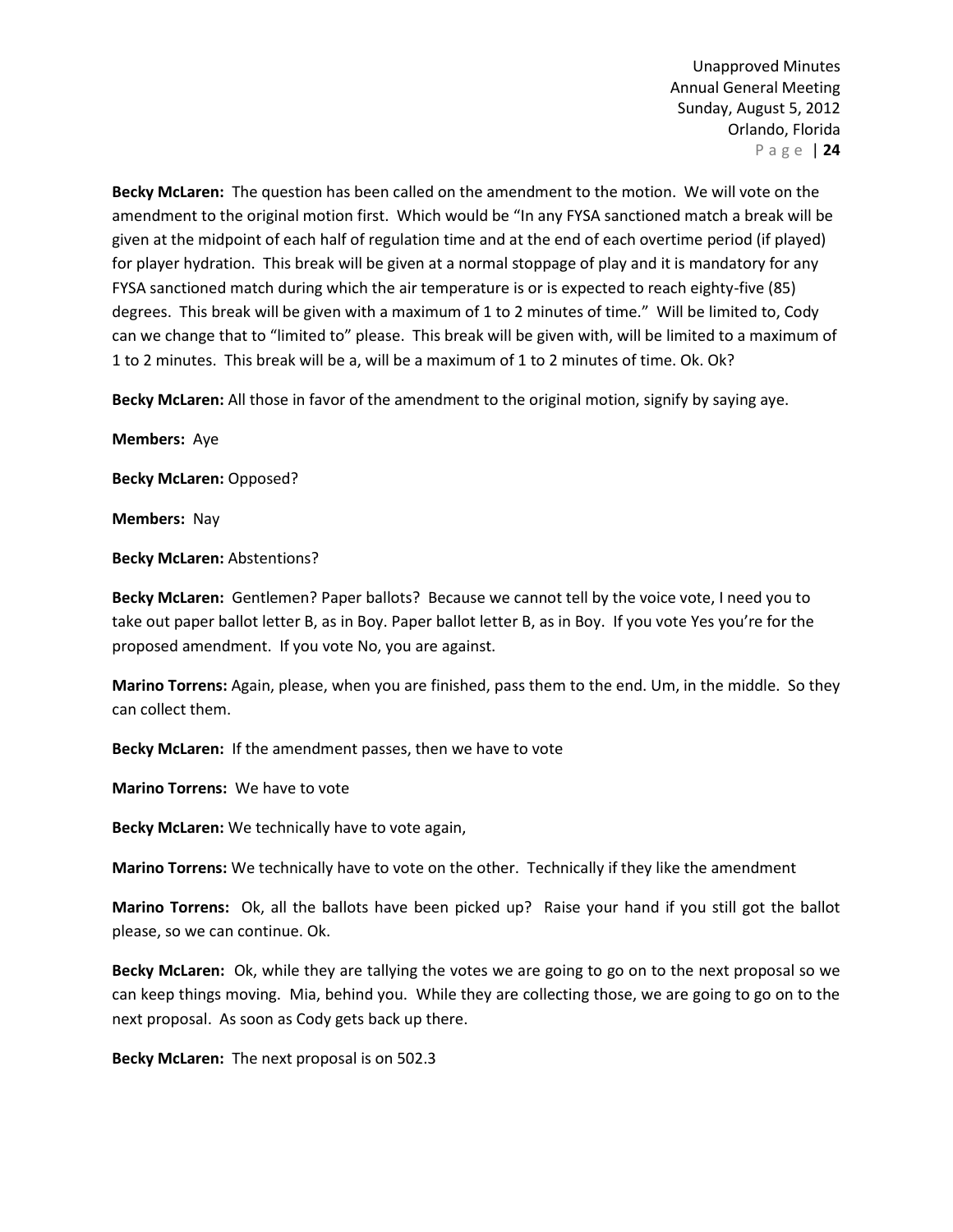**Becky McLaren:** This has been adjusted since yesterday. Ah, Mike or Jeff, would you like to please speak to this please? Well, they can. Huh? You didn't do the adjustment? Ok. I stand corrected. I move to accept it as presented. They didn't get their adjustment in.

**Mike Strickler:** Ok, Jeff and I, Jeff, come up. I'm tired of talking by myself. What we've done is is I do the tournament reports within the office in terms of getting the referee reports and verifying that the proper number of games are given out. I think Jeff does the same thing for South Florida United and then he also does, was it Review and Discipline?

## **Becky McLaren:** Yeah

## **Jeff Kurzner:** Yeah.

**Mike Strickler:** Yes, so we kind of jointly, jointly tried to rework the rule that if you remember several years ago, we sat here and we were making changes left and right from the floor. I mean, there was so much overlap it was very difficult to do. The only adjustment that we made after sitting in our meeting yesterday that that we haven't, we haven't moved on the screen yet was part

**Jeff Kurzner:** part 3d - on gestures with any part of the body that imply a threat

**Mike Strickler:** Yeah, that would be under two instead of 3. Instead of 4. Take out d, add that to two and then we're done. Yeah, we'll have a 2a and 2b. And then b would be the when not challenging for the ball. Poor Cody.

**Female Member:** Could you read it? We can't see it that far.

**Mike Strickler:** Really, if you've got it in your book, Claudia, if you got it in the book. If you take 3d, yeah 3d and move it up to 2, so 2 has two parts to it, an a and a b. Ok, so, so, so this will allow us where when we're reviewing the red card reports and all the like, there will be clear distinctions instead of a lot of overlap that we had in the original rule.

### **Female Member:** Thank you

**Tommy Thompson:** Here I go again.I like the old rule, it's very clear. If you make contact with another player, it's four games. If you don't make contact, it's one game. The way they put in here right now under a one game suspension "use excessive force to push". Now that's an interpretation later on by whoever is reading the red card report. What is excessive force and did I put my hands to his face to push him out of my way? I like the old rule that said if you make contact you're going to get this, if you don't make contact, you're gonna get this.

**Mike Strickler:** What the definition, the definition in number 1, that's serious foul play. Ok, serious foul play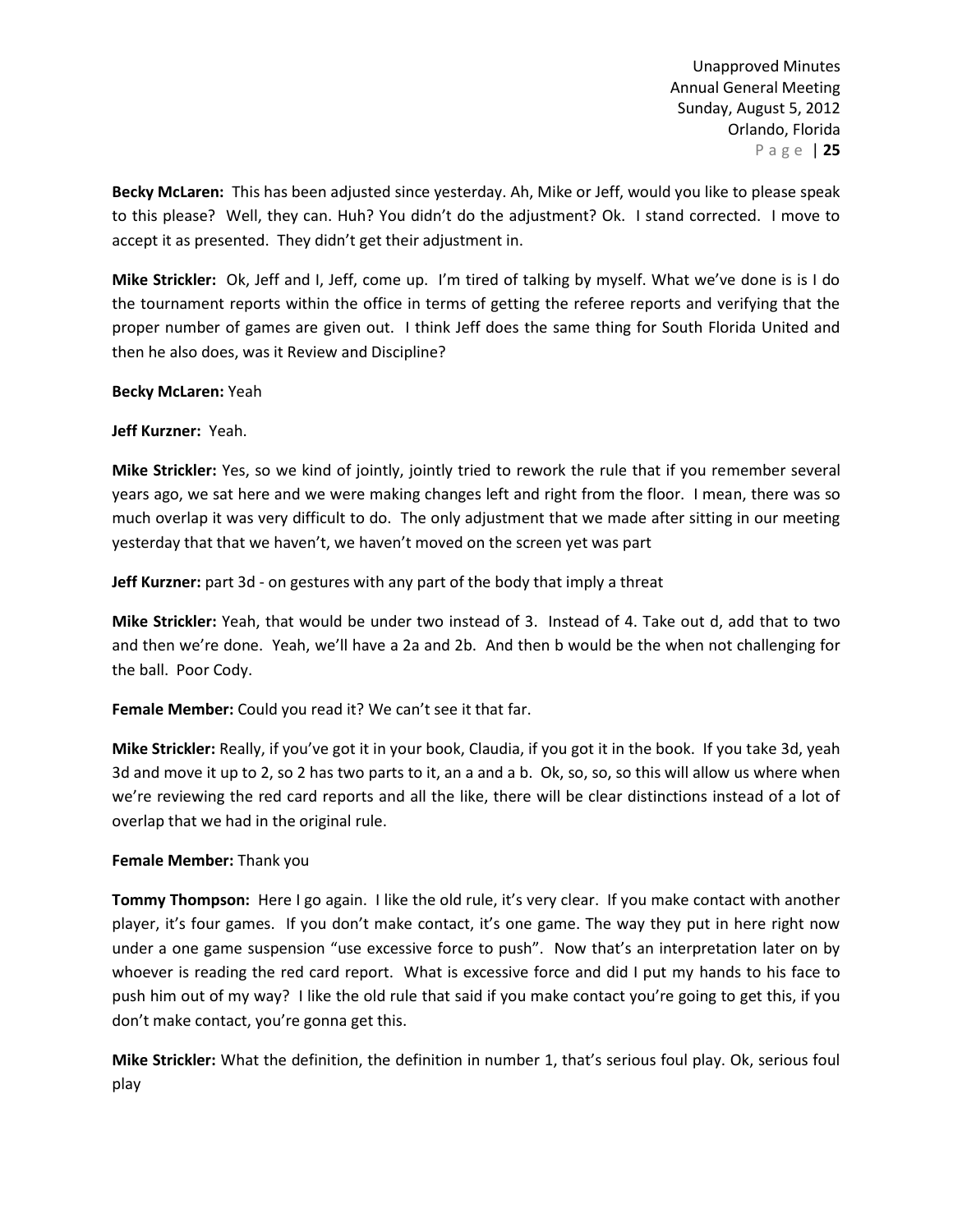**Tommy Thompson:** No, it's not. Serious foul play is making a play for the ball.

**Becky McLaren:** Do you want to amend it? Is there any other discussion?

**Tommy Thompson:** Mike, this is less of a discussion and more of a question. I see 4a says when not challenging for the ball, a player strikes, spits on blah, blah, blah another player. What if I am challenging for the ball and I punch you in the face to get the ball? I don't see that anywhere up there. Where would that fall?

**Becky McLaren:** That would fall under 4b, violent conduct, that would fall under violent conduct.

**Tommy Thompson:** I'm, I'm sorry where?

**Becky McLaren:** It should fall under violent, it would fall under violent conduct.

**Tommy Thompson:** But that's entering the field of play and committing an additional offense.

**Mike Strickler:** I come in, I'm going for the ball, and I'm punching you at the same time?

**Tommy Thompson:** Right.

**Mike Strickler:** You punch me in order to get the ball. If I punch you that is serious foul play, right? Now it's up to the referee discretion, is that a strike or a foul?

**Male Member1:** From my old refereeing days, serious foul play is the use of excessive force while playing for the ball. Mike, Tommy, can I clarify, for serious foul play you must be challenging for the ball, that is simple as that. Anything beyond that is violent conduct.

**Tommy Thompson:** And currently with the old rule number 3, four game suspension, it is strike with the intent to injure regardless if you're challenging for the ball. It's pure and simple. Now under the new rule four game suspension, it's only striking when not challenging for the ball. That's really the point of clarification that I'm looking for.

**Male Member1:** In the example that you provided, you're going to get serious foul play for your first part of that tackle and then you're going to get violent conduct part 3a because you're not challenging for the ball anymore when you're just trying to strike them even when the ball is nearby.

**Lou Confessore:** Lou Confessore from The Soccer Academy of the Americas. I move to table this.

**Becky McLaren:** Ok. Do I have a second? It's been moved and seconded to table this. Is there any discussion? All those in favor signify by saying Aye.

**Members:** Aye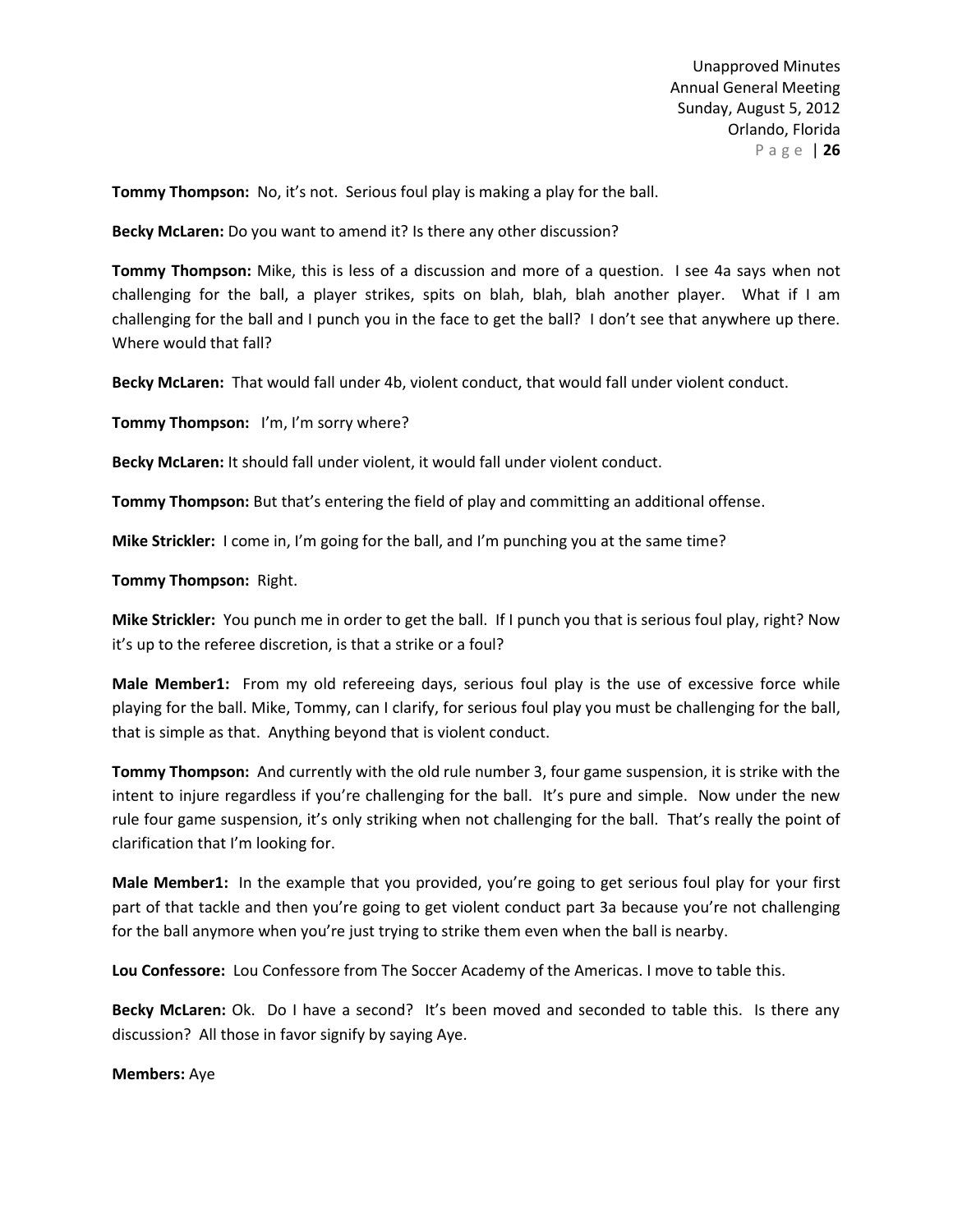### **Becky McLaren:** Opposed?

**Members:** No.

**Becky McLaren:** Abstentions? It will be tabled and we'll let the two of them take it back.

**Becky McLaren:** Cody, you can go to the next one. It doesn't matter.

**Becky McLaren:** 502.5 – Mr. Thompson. I move that we accept this change as presented. Actually,

**Tommy Thompson:** I think it's pretty clear

**Becky McLaren:** No, keep going. 502.5.1. Cody move down. I think he had the wrong document. That's Jeff's. There we go. No? No. Go back Cody; I think you had the right one. I don't have this document. It doesn't look right. That's Jeff's. That's too much wording. This is 502.5.1. No, you're missing it. I'll read it from the book. Suggested change "Any player who removes his or her jersey in an attempt to conceal their identity either before, during or post game, shall be suspended for a minimum of sixty days or eight games whichever is longer."

**Tommy Thompson:** I think my reason is very clear. The first thing players do when an altercation starts is they rip their jersey off.

**Becky McLaren:** Any other discussion? Yes? Can you go to the microphone for me please?

**Male:** Unintelligible

**Becky McLaren:** But it won't pick up on the recording.

**Doug Sayre:** No, the question was that I have is, Why would it say if they just remove their jersey? Why wouldn't it just say if they attempted to conceal their identity? Because there are a lot of ways to conceal your identity, that way it would cover any contingency, if I put a jacket on or picked up another player's jersey and threw it on or something.

**Becky McLaren:** Would you like to make an amendment to the motion?

**Doug Sayre:** I would like to make an amendment to the motion.

**Becky McLaren:** Ok.

**Doug Sayre:** I think that it should say "Any player who attempts to conceal their identity" and then let the rest of the statement stand.

**Becky McLaren:** Ok, so you want to remove "who removes his or her jersey."

**Doug Sayre:** Yes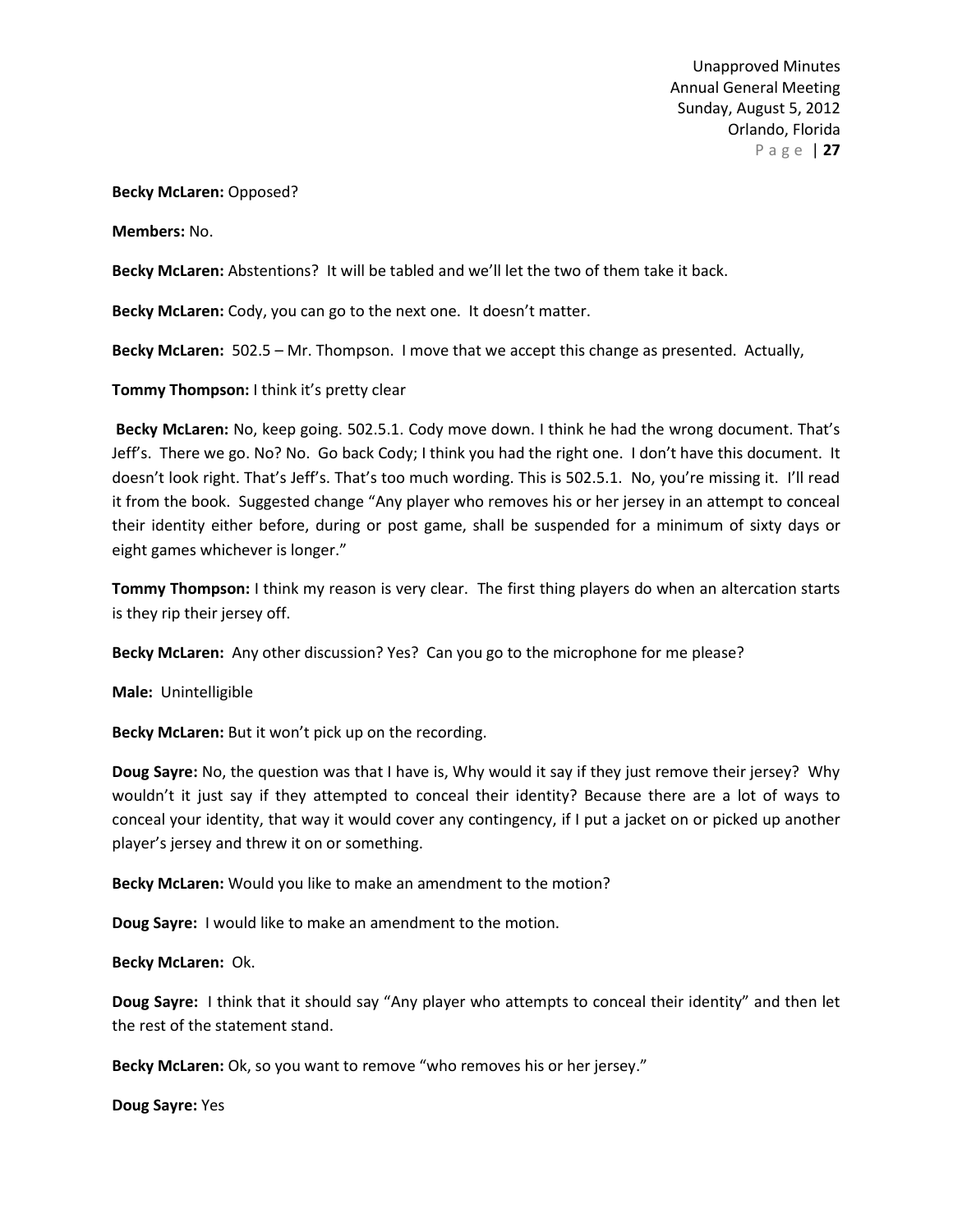**Becky McLaren**: Just want "any player"

**Doug Sayre**: Yes. Any Player

**Becky McLaren:** Who attempts to conceal. I have it. Your name, please?

**Doug Sayre:** Doug Sayre, Amelia Island Youth Soccer.

**Becky McLaren:** Is there a second to the amendment on the floor? We're voting on the amended motion now, which is "Any player who attempts to conceal their identity either before, during or post game, shall be suspended for a minimum of sixty days or eight games whichever is longer." Any other discussion? All those in favor signify by saying Aye.

### **Members:** Aye

**Becky McLaren:** Opposed? Abstentions? It **passes**.

**Becky McLaren:** Now we have to vote on it. The amendment passes, now we have to vote on the amended motion. "Any player who attempts to conceal their identity either before, during or post game, shall be suspended for a minimum of sixty days or eight games whichever is longer." All those in favor?

**Members:** Aye.

**Becky McLaren:** Opposed? **Passes.**

**Becky McLaren:** 503.1 This is yours.

**Marino Torrens:** Yeah.

**Becky McLaren:** I move that we accept the change as presented on the screen, this is a housekeeping issue. Any discussion? Seeing no discussion, all those in favor signify by saying aye.

**Members:** Aye

**Becky McLaren:** Opposed? Motion **passes**.

**Becky McLaren:** 502.5 That's where. Yeah, it's out of order. I move that we accept the change as presented on the screen. Jeff, would you like to speak to your motion?

**Jeff Kurzner:** Jeff Kurzner, Committee for Review and Discipline. The, um, the 502.5 or kind of the Death Penalty rule doesn't have an administrative component to it, as to who is responsible. So this change would leave the administration of it to the FYSA office with the affiliates, the affiliates reporting to them. It's really just a clarification on housekeeping.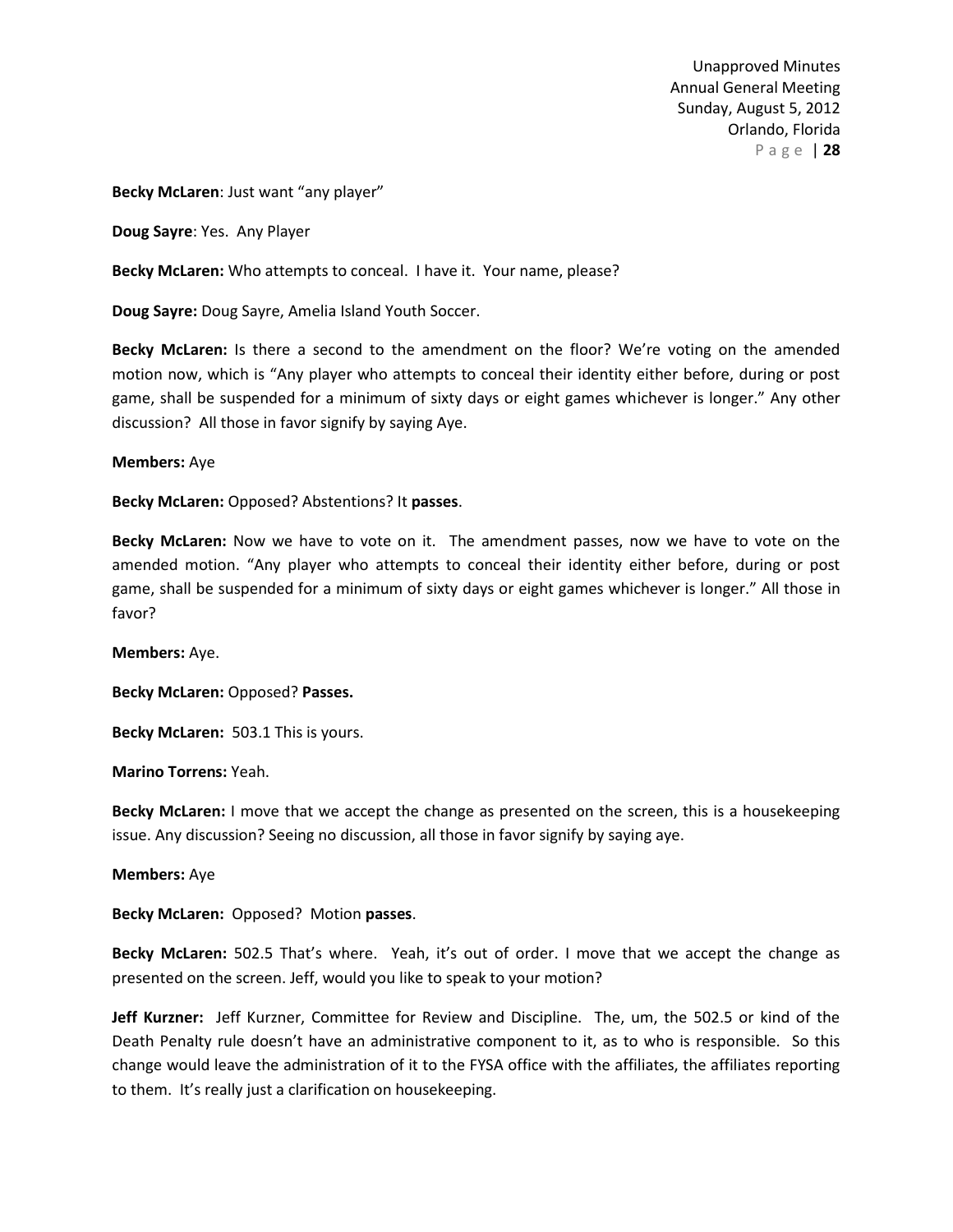**Becky McLaren:** Any other discussion? Seeing no other discussion, all those in favor signify by saying aye.

**Members:** Aye.

**Becky McLaren:** Opposed? Motion **passes**.

**Becky McLaren:** 3012.1 I move that we accept the change as presented on the screen. Tommy, would you like to speak to this?

**Tommy Thompson:** I think it's self-explanatory.

**Becky McLaren:** Any other discussion? All those in favor signify by saying aye.

**Members:** Aye

**Becky McLaren:** Opposed? Abstentions? Motion **passes**.

**Becky McLaren:** 903.6 I move that we accept the proposed change as presented on the screen which would remove the word notarized from medical releases. Dale, would you like to speak to your motion? Yes. Make sure to identify yourself and your club, please.

**Engrid Spence:** Engrid Spence, Weston FC. It says here "while travelling outside the State of Florida and nationally or internationally", what about inside the State of Florida? Can we add that, that also inside the State Of Florida it is not needed to notarize?

**Becky McLaren:** I'm sorry? You gotta go to the mike, Dale.

**Dale Burke:** Dale Burke, Executive Director, Florida Youth Soccer. The notarization was taken out about ten years ago by United States Youth Soccer and the Federation and we just, this is more for housecleaning or housekeeping. We can add in the State of Florida, but it is for any travel, any tournament that is sanctioned by United States Youth Soccer, actually by the Federation, and therefore by Florida Youth Soccer. Any competition. Do not have to be notarized. We're behind the time, this happened about 10 years ago. It was passed by the Federation and United States Youth Soccer. It is just housekeeping that I noticed when looking at the rules.

**Marino Torrens:** So, so, so we can take out "outside the State of Florida." Take out and put within

**Becky McLaren:** I can do, Well, I need to leave, while travelling, I need to leave inside or outside the State of Florida either nationally or internationally. I can say inside or outside. Ok, then we will add. Dale, are you agreeing to add inside or outside? Ok, it has been agreed to by the maker of the motion to

**Marino Torrens:** I'm sorry. You might, Go ahead before we do that.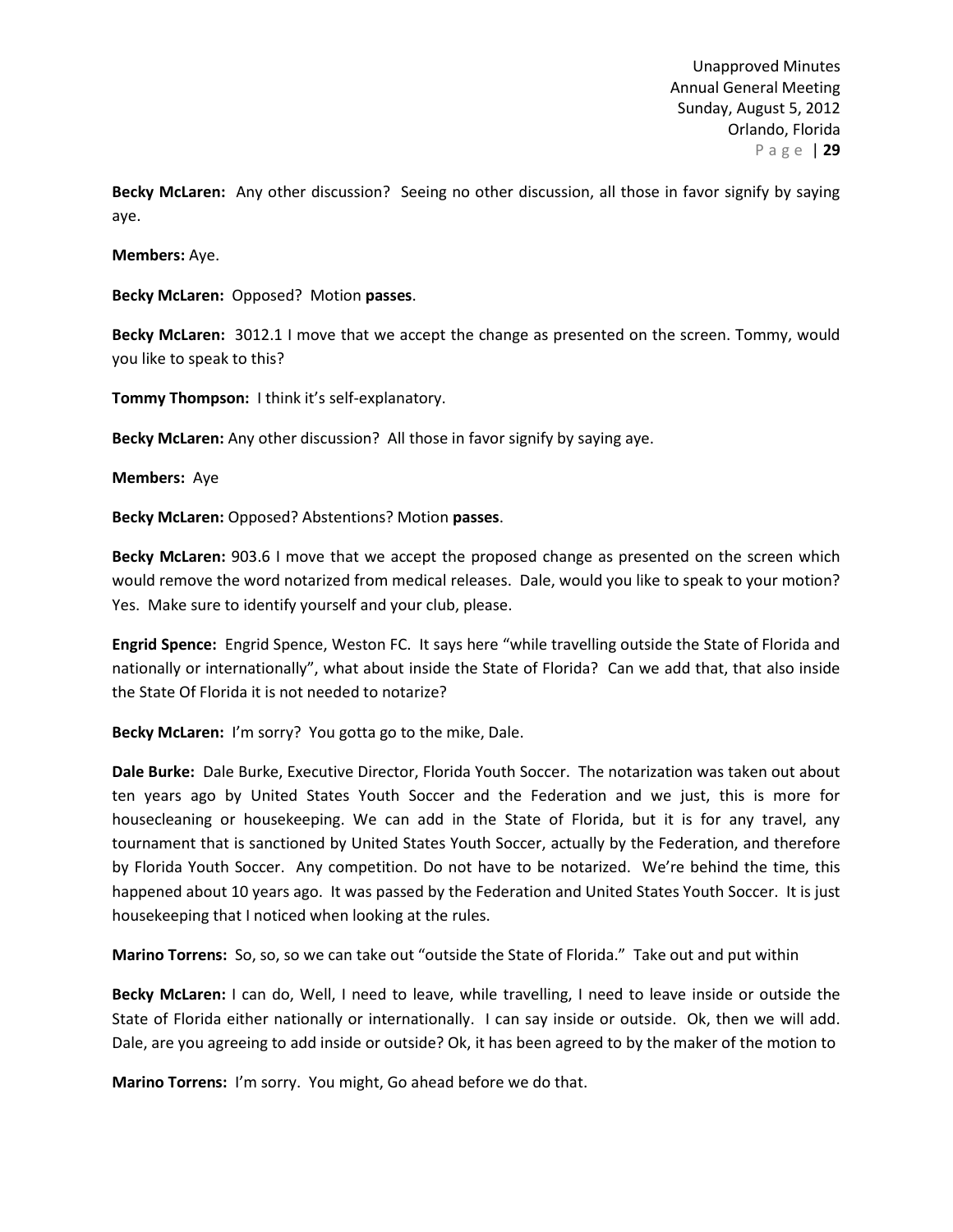**Becky McLaren:** Go ahead.

**Carrie Chase:** Hi there, I guess I was confused about the 10 years. I've been expecting all these years that all of our medical releases be notarized. My name is Carrie, I'm the President of Southwest Florida Soccer Association. As a mom, I've been taking kids with me for 15 years and have had the incident, even having them notarized, going to the emergency room and not having them honored because it wasn't a soccer related injury while we're away at a tournament. We cannot take away the notarizing of these forms when we don't know if hospitals are going to honor them if they're not notarized.

**Member:** Unintelligible

**Carrie Chase:** It does. I mean

**Member:** Our position is it has no bearing if they are notarized or not.

**Carrie Chase:** Ok, well

**Becky McLaren:** Can you please come to the microphone so we can get it on the minutes?

**Carrie Chase:** You, it may not make a bearing to you yourself, but I have taken a child that needed stitches and the parents had to drive 3 ½ hours to have them done because the hospital did not allow it, and that was notarized, not even being unnotarized. So, I'm asking that we, you know, reconsider.

**Dale Burke:** That is obviously an issue with that particular circumstance, whether they accept a notarized or non-notarized. This has been tested. The United States Soccer Federation, which is our ruling body, legally has been tested. It's been tested in United States Youth Soccer. None of these organizations require it; we are a part of them. We are their affiliate.

**Carrie Chase:** So are we going to find out when we get to the hospital room that it's not being accepted?

**Dale Burke:** Yours was not accepted notarized. You just stated it wasn't, so

**Carrie Burke:** Because it was a non-soccer related injury.

**Dale Burke:** We're talking about a soccer related injury.

**Carrie Chase:** Ok, well nobody else has

**Becky McLaren:** Ok.

**David Griffiths**: David Griffiths, Miami Premier Soccer. Just one question with that, I do have an issue. I think it pertains to specific tournaments also. I did have an issue in Castle last year where out of my team or club, I should say, we had one medical release that was not notarized. That kid was travelling with us to Castle and the Tournament Committee would not let her play unless the parents showed up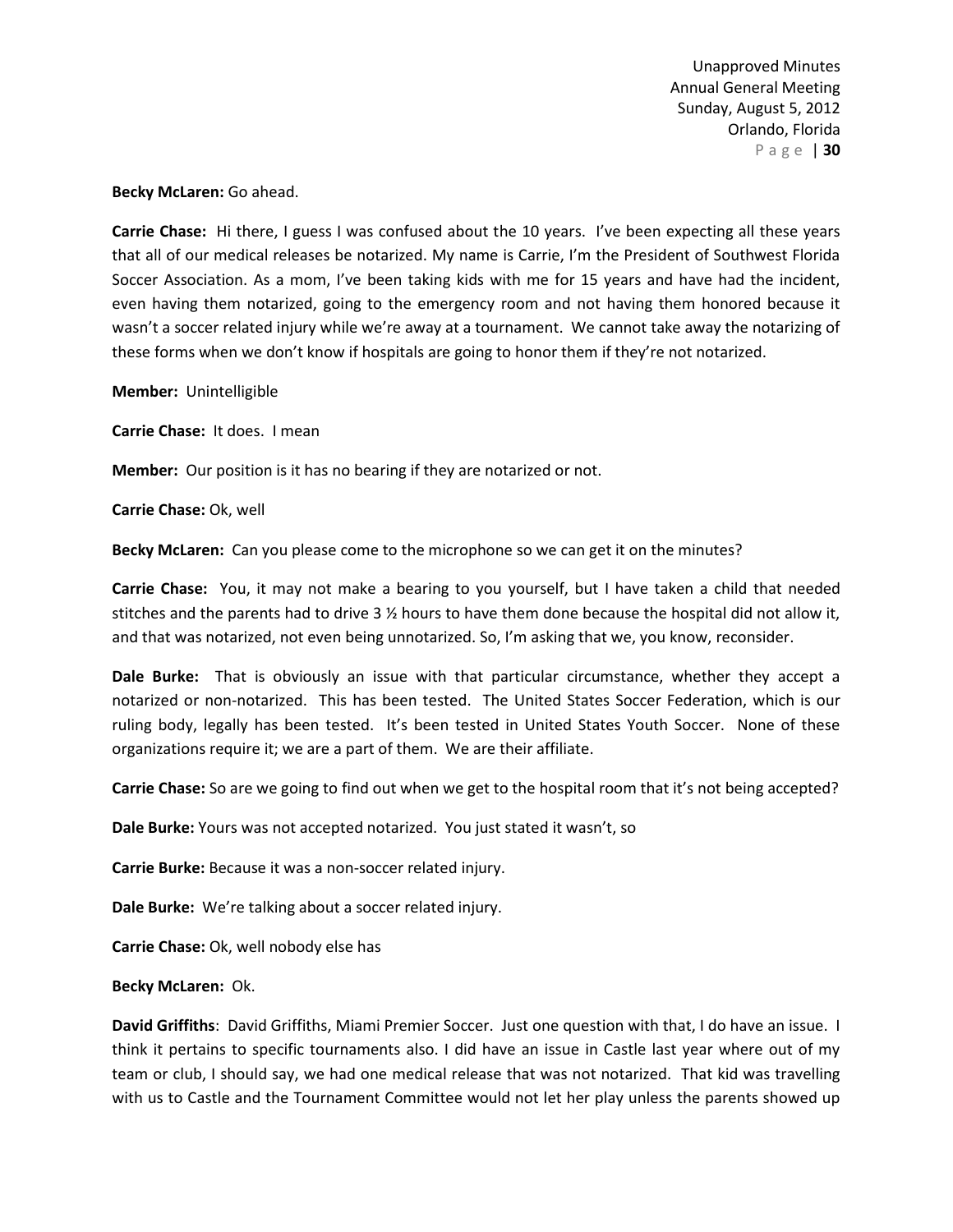and signed it in front of them since it was not signed. So my only concern is, believe me, I prefer not to have them notarized, because it is more of a burden on the clubs to get it done. But my concern is that if we're travelling and say that parent was not with us at Castle, that kid would not have been able to play. She would have travelled to North Carolina and not had an opportunity to play. So that's my only concern with individual tournaments not accepting medical releases if they are not notarized.

**Dale Burke:** Ok, to answer your question. That is the rules of the competition. You need to check with Castle, or Capitol, or WAGS, for whatever their requirements are going to be. They have the right to be more strict. All we're saying here is based on US Youth and USYS or USF or something, notarization is no longer required. That doesn't say that if you're going somewhere else, and they say, "We want them notarized", you have to have them notarized.

# **David Griffiths:** Gotcha, thank you.

**Tim Froeling:** Time Froeling, A5 PBG. To address the issue about getting medical treatment for children or for anybody else that's in your care without the parents. The notarized medical releases or releases whether notarized or not, yes, the hospital can refuse service. You need to have a Medical Power of Attorney from parents if they release a child into your custody, that's the best thing for you to do for your own security and safety and to make sure it's done, but that's between you and the parents and the medical association. This has nothing whatsoever to do with our medical release forms. That's for internal use of FYSA, US Youth Soccer and so forth. As far as the hospitals go, we can't control them.

**Don Bohnet:** Don Bohnet with US Team Soccer. The point of order relative to UST Soccer organizational events, i.e. Regionals, your State's Cup, President's Cup, etcetera all fall under that jurisdiction. We do not require medical release be notarized. We do require that you have medical releases when you attend but notarization is not a requirement and I've cleared multiple teams at each of the regionals, so and Nationals, just to bring clarity to that. Thank you.

# **Becky McLaren:** Yes.

**Male Member:** For point of clarification, we've heard the words competition and travelling. Would this apply to affiliates who are requiring notarized forms for tryouts and for academies that do not involve competition?

**Becky McLaren:** That's based on your club, that's not here. That's going to be what your club requires. Dale, Ok? So we have "While travelling inside or outside of the State of Florida either nationally or internationally all teams of players/coaches/volunteers must carry with them the following:" we have stricken "notarized" from number four. All those in favor signify by saying aye.

# **Members:** Aye.

**Becky McLaren:** Opposed?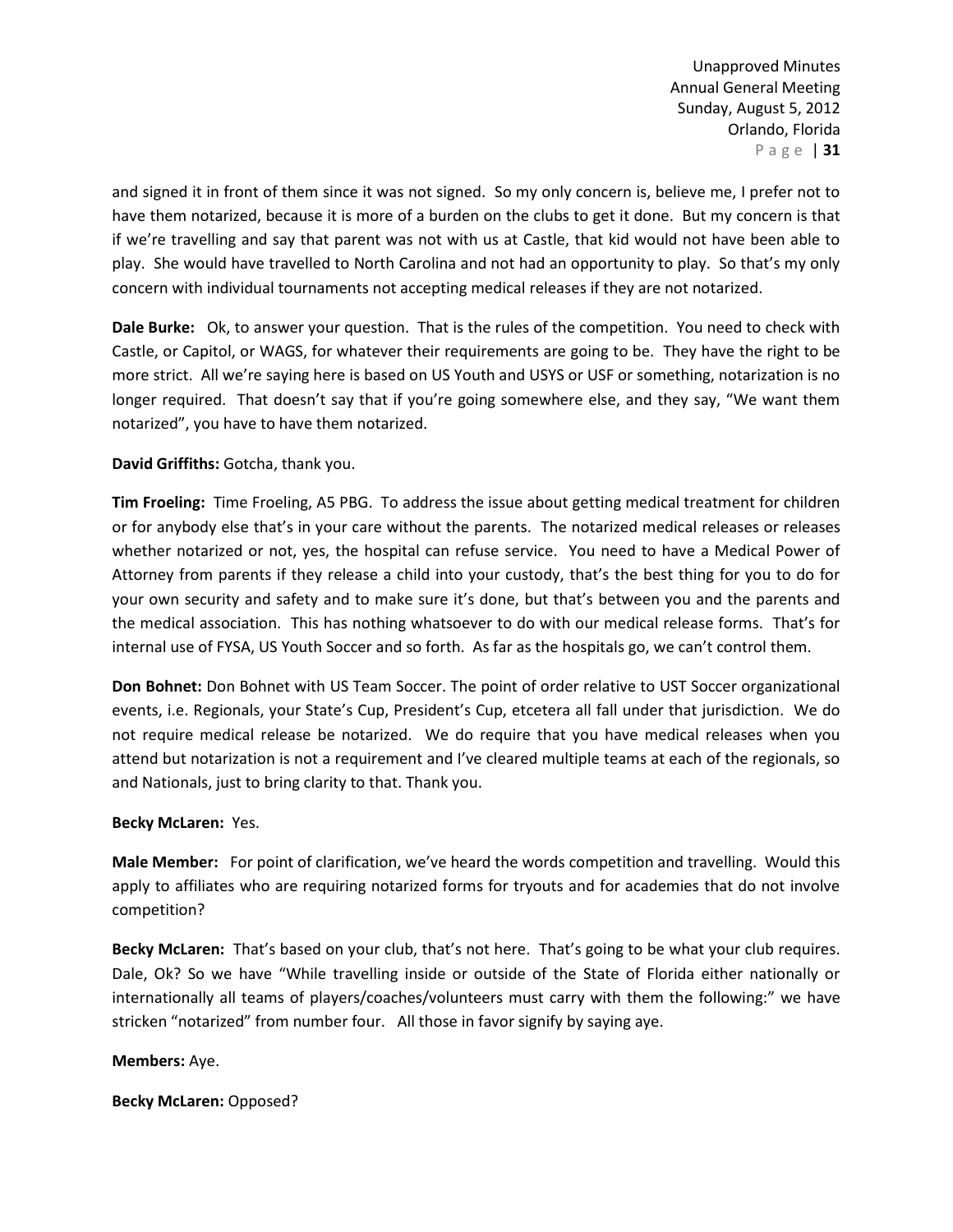### **Members:** No

**Becky McLaren:** Abstentions? **Passes**.

**Becky McLaren:** This is for the entire document. It's a housekeeping issue. I already did that one. This is to search the entire document to, because we changed the name from Director of Operations to Executive Director. We changed the title of the job. It's a housekeeping issue. All those in favor signify by saying aye.

### **Members:** Aye

**Becky McLaren:** Opposed? Abstentions? Now we're going to go back to 402.4. I need Tommy. No, it's a rule. Ok, the amendment to the motion which was to go back to the original rule and put in "this break will be a maximum of 1 to 2 minutes of time." **Passes** with a Yes vote, 3,713, No, 1,530. So the amendment passes to go back to the original with the additions and now we will vote on the new amended proposal which would be as presented on the screen under the old bylaw rule with the addition in yellow. Any other discussion? All those in favor signify by saying aye.

#### **Members:** Aye

**Becky McLaren:** Opposed? Abstentions? **Passes.**

**Becky McLaren:** We have completed the rule changes for the AGM.

### **Members:** Yeah!

**Marino Torrens:** Ok, we're going to take a 25 minute break so you can checkout or whatever you need, because it is getting close to, I think checkout is eleven, Carmen? Oh, twelve, but let's go ahead and if you need to. I think they have a special checkout for us at twelve o'clock. Double-check it with her. So, it is, according to my watch, we gonna, we start at 11:20. That's about 25 minutes from now.

**Member:** What time are we coming back?

**Marino Torrens:** 25 minutes from now.

**Marino Torrens:** You can please have your seat. Thank you. Hello. Mr. Weber. Ok, we back on? Is that back on? Ok, ready to go? Ok, here we go.

**Marino Torrens:** Ok, as my opening remarks I just want to thank everybody for taking your time to come out and express your opinions. That's what we're here for. Um, I also want to acknowledge, even though they had to leave already, John Sutter, Jim Cosgrove and Don Bohnet for showing up this year and joining us here. In the last four or five years we hadn't been able to do it because our AGM was the same time as the National AGM also the US Youth Nationals and the AGM so by us changing back to the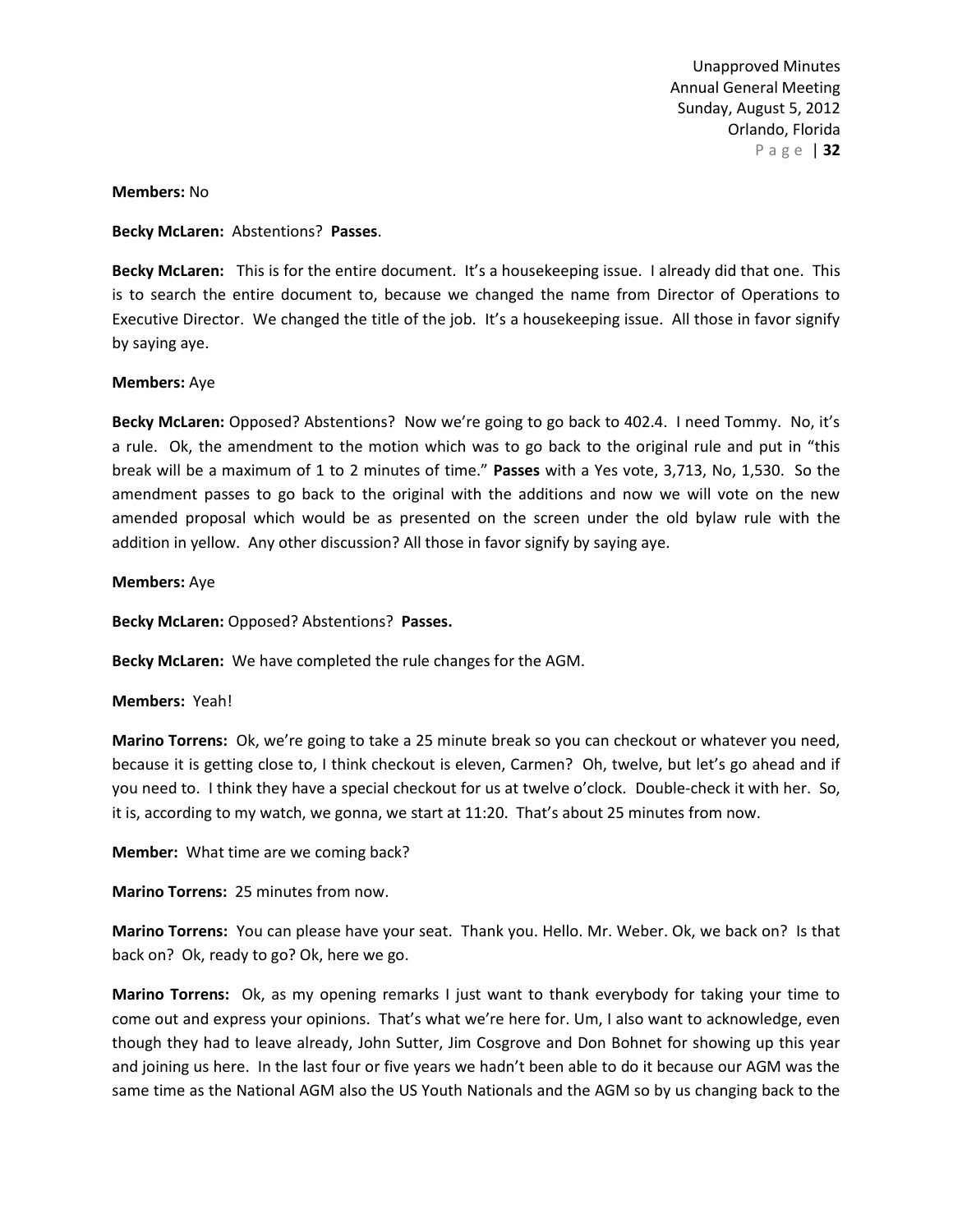first weekend in October they were able to join us and hopefully they will be able to join us in the next few years. Ok, now the next thing on the agenda is the approval of the 2011 AGM minutes that are in your books. Anybody needs to make a correction? An adjust, anything in those minutes? Seen none. Anyone move to approve the minutes from the 2011 AGM. Minutes **passed.** All those in favor of the minutes as reported in your books say aye.

### **Members:** Aye

**Marino Torrens:** Opposed? Abstain?

**Marino Torrens:** Ok, do we have any letters? Correspondence? No. The reports of the Officers and Committees are also in the books. Any of your officers or Committee Members want to address any of them? Um, good. Diana, welcome the proposed budget. It should be in the book.

**Diana Robertson:** A very cold, Diana. Ok, it's on the pink page in your book, which is just before the amendments. For 2013, as you can see, we're at 3.7 million of Revenue, 3.6 million for Expense, with a Net Proposed Income of 55,615 for next year. Ah, if you all had a chance to review it, it anyone does have any questions? If not, I move that

**Marino Torrens:** Is she coming to the mike?

**Diana Robertson:** I don't know. Ok.

**Heather McDonough:** Heather McDonough, Space Coast United. Last year there was discussion in the minutes about providing the actual results from the prior year, and I know it doesn't end until August 31<sup>st</sup>. But the most recent report that you have out on the website is from February, and I'm just concerned because They're, we're showing 55 to 80 thousand of income and on the last 3 years 990 forms there's been 435,000, 693,000, and 585,000 of income. And I would just like to know, as a nonprofit organization, what is the intention of the use of the funds that are accumulating within FYSA?

**Diana Robertson:** As I stated in my Treasurer seminar yesterday, we are putting over \$1,000,000 into a foundation which will be, um used in perpetuity based on earnings of those funds and maybe some other reserves we might find. Ah, we're going to allow applications in three categories. The applications will be available October  $1<sup>st</sup>$  through the website and we will all the details there. There's like I said, three categories, you can read all about it, you can apply for them, whichever one or all of them. Um, so we're just trying to find ways to give back because, yes, there was that accumulation. The budget is a best-guess estimate based on input from all the departments and sometimes it works out that way and sometimes it doesn't. Any other questions? Can I hear a motion to approve the budget for next year?

### **Male Member:** Move

**Female Member:** Second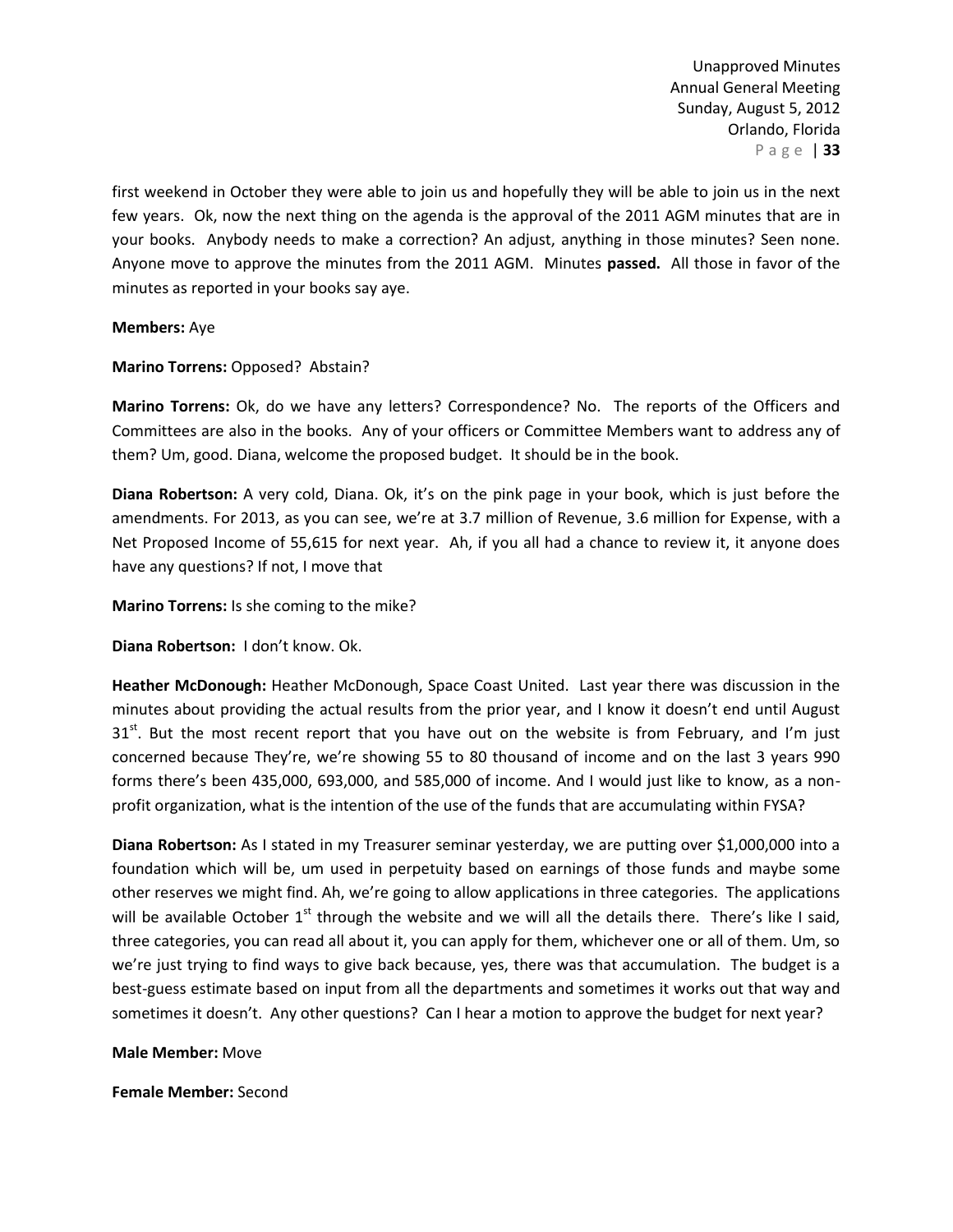### **Diana Robertson:** All in favor?

**Members:** Aye

**Diana Robertson:** Opposed? Abstain? Thank you. Oh, and a comment. There is no fee increases for next year, as I heard that rumor.

**Marino Torrens**: Ok. Do we have any unfinished business from last year? I don't remember any but does anybody? I don't. Ok, on the new business, ah Sandy, Miss Parker. Sandy. New Business, you wanted to address something about the Club Pass.

**Sandy Parker:** Those of you who had teams that participated in State Cup, which is part of the National Championship competition, know that from this year Nationals made a change from last year about the same time we were having our AGM to allow the use of Club Pass play and it was instituted in the National Championship play. Most states in the Southern Region did not adopt anything within their own State competitions for last year, while they allowed that to play out. We talked about it a bit yesterday in the Rules of Competition versus Registration, and the EC did have a conference call and talked about what our recommendations were going to be, but I was indicated with a Point of Order from our Secretary and Rules Chair that because the rule was not formulated with the input that we had formulated from the other Southern Regions States 30 days prior to this AGM, we cannot bring it to the floor of this AGM, that it has to go to the Board of Directors first, and there is a Board of Directors meeting immediately following the adjournment of this General Session and it will be brought up at that time. And we will notify the affiliates after that as to what the recommendations are so that we can include that opportunity for competitions that wish to do so to allow Club Pass play for your regular events, as well.

**Marino Torrens:** Ok, the next item on the agenda is Approval of the Actions of the Board of Directors for the 2011-2012 seasonal year. Do I have a motion?

**Member:** Motion to approve.

**Marino Torrens:** Second?

**Member:** Second

**Marino Torrens:** Any comments? Any questions? Seeing none, I'll ask for the vote. All those in favor say aye.

**Members:** Aye

**Marino Torrens:** Opposed? Abstain?

**Marino Torrens:** Now I'm going to turn it over to Tommy Thompson for the elections.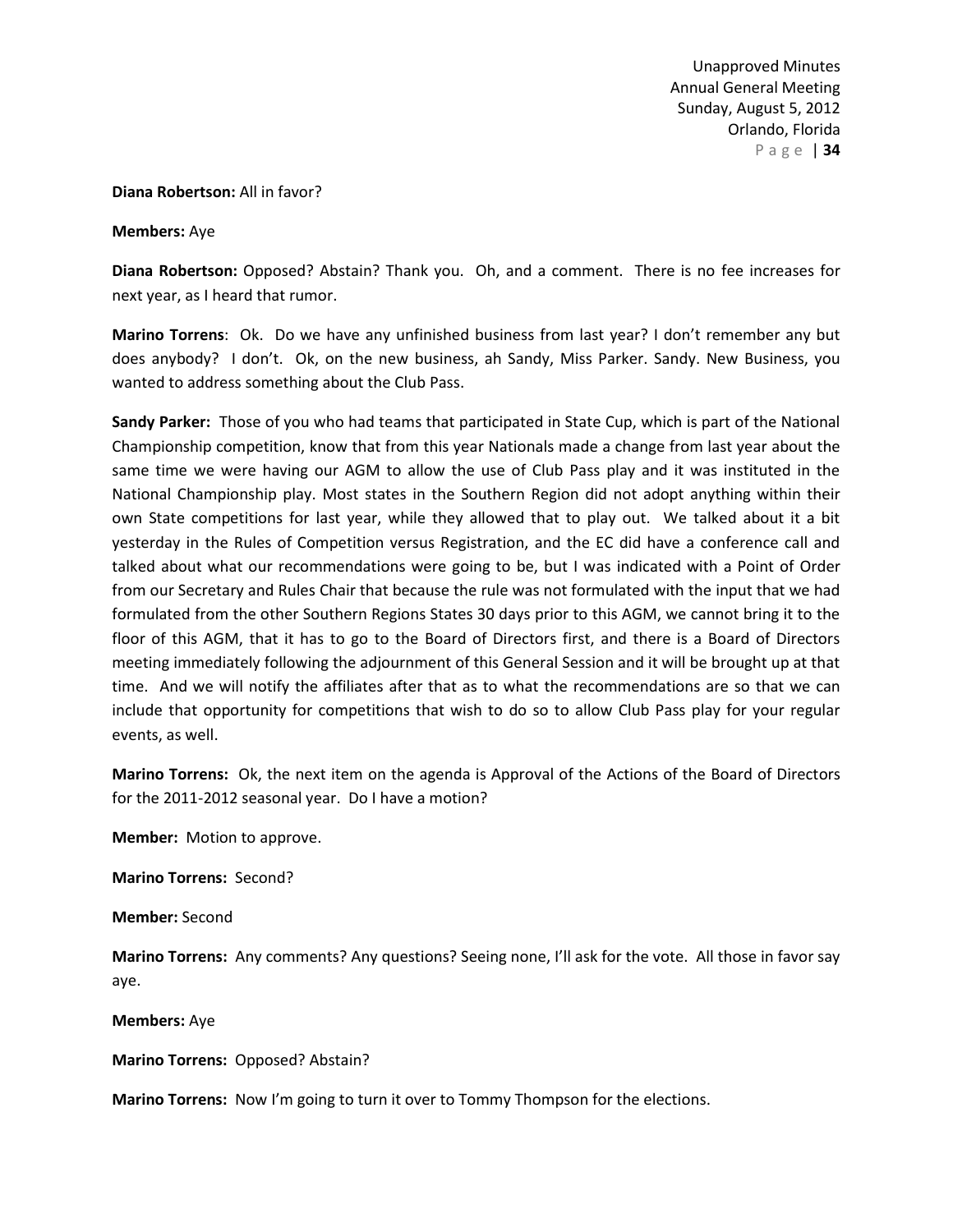**Tommy Thompson:** Ok, the ground rules for elections are going to be, the person making the nomination can have up to 2 minutes to speak. The person seconding the nomination can have 2 minutes to speak. The candidate can have up to 5 minutes to speak on his behalf.

**Marino Torrens:** Sorry. I'm Sorry.

**Tommy Thompson:** Other than that, we'll vote. The order in the book is wrong. We normally start our elections from the top down, so at this time I will obtain nominations for the office of President.

**Marcos Ortega:** I would like to nominate Mr. Marino Torrens.

**Becky McLaren:** I second the nomination.

**Tommy Thompson:** The nomination was by Marcos, seconded by Becky. Are there any other nominations for the office of President? Seeing none I move that nominations be closed.

**Member:** Second.

**Tommy Thompson:** All those in favor?

**Members:** Aye

**Tommy Thompson:** Opposed? Then I move that we elect Mr. Torrens again by acclamation. All in favor?

**Members:** Aye

**Tommy Thompson:** Opposed? I heard one vote right here.

**Marino Torrens:** Thank you. Thank you very much.

**Tommy Thompson:** Ok. Nominations are now open for the office of Treasurer. Are there any nominations for Treasurer?

**Rhonda Link-Cummings:** I would like to nominate Diana Robertson.

**Tommy Thompson:** Diana Robertson has been nominated be Rhonda Link-Cummings. Is there a second?

**Members:** Second.

**Tommy Thompson:** Second from the floor. Any other nominations for the office of Treasurer? Seeing none, I move that nominations be closed.

**Member:** Second.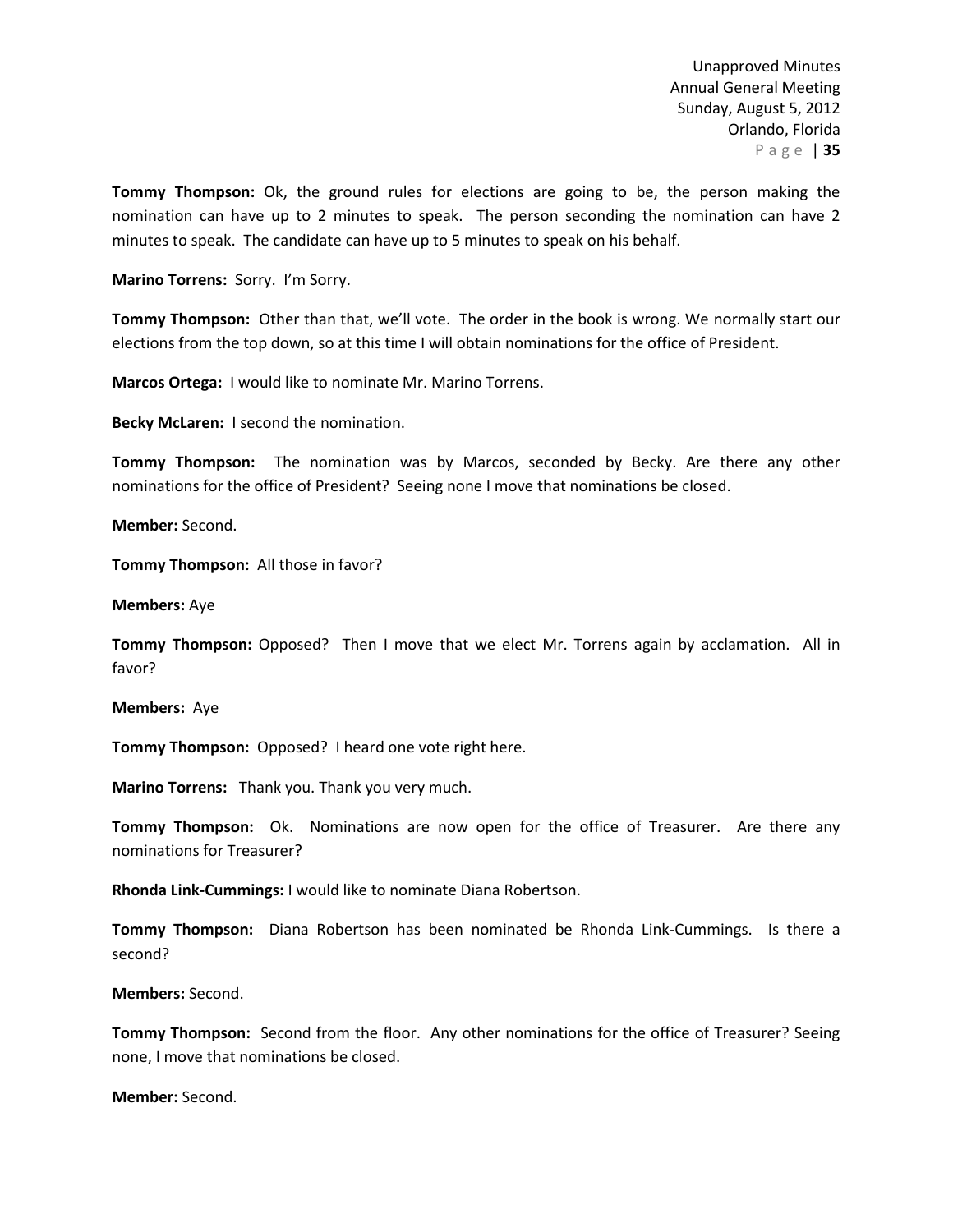### **Tommy Thompson:** All those in favor?

**Members:** Aye

**Tommy Thompson:** Any opposed? Just open it up and shut it off. I have a nomination for President! Ok, nominations have been moved and closed. Then I move we elect Miss Diana Robertson Treasurer by acclamation.

**Member:** Second.

**Tommy Thompson:** All those in favor?

**Members:** Aye

**Tommy Thompson:** Any opposed? Ok.

**Diana Robertson:** Thank you.

**Tommy Thompson:** I will now entertain nominations for the office of Vice President of Administration and Communications.

**Usha Vargas:** I nominate Becky McLaren for Vice President of Administration and Communications.

**Tommy Thompson:** Your name is? For the record, Usha.

**Usha Vargas:** You know me, Usha Vargas DC for Region A5.

**Member:** I second

**Tommy Thompson:** Any other nominations for the office of Vice President of Administration and Communications? Hearing none, I move nominations be closed.

**Member:** Second.

**Tommy Thompson:** All those in favor?

#### **Members:** Aye

**Tommy Thompson:** Any opposed? Again I move that we elect Miss Becky McLaren Vice President of Administration and Communications by acclamation.

**Member:** Second.

**Tommy Thompson:** All those in favor?

**Members:** Aye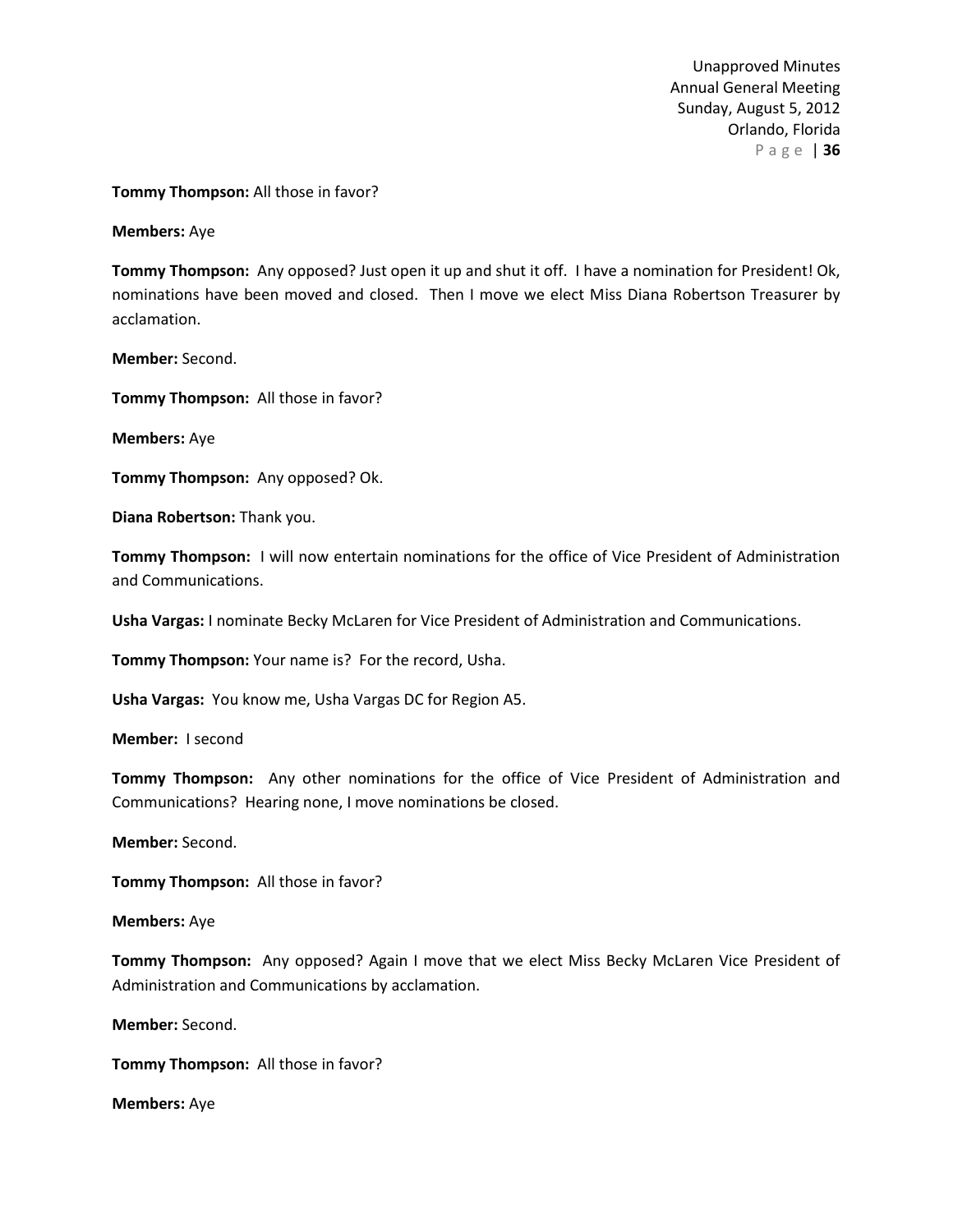### **Tommy Thompson:** Any opposed?

**Tommy Thompson:** Now we'll move on to, now we'll move to the two Regional Vice Presidents up for election this year. Only those people within the region can vote and nominate. So at this time I will open nominations for the position of Vice President of Region B. Only region B.

**Chris Neeley:** Chris Neeley, CAA Soccer. I'd like to nominate Rhonda Link-Cummings.

**Tommy Thompson:** Is there a second for Rhonda Link? Second

**Kevin Neighbor:** Kevin Neighbor, Brevard Youth Soccer League. I would like to nominate Steve Sassman.

**Tommy Thompson:** Did we get a second on that nomination?

### **Member:** Second

**Tommy Thompson:** Ok, Are there any other nominations for the position of Vice President of Region B? As we have in the past, each candidate will be allowed 5 minutes to address us, we do them in Alphabetical order. So I believe Rhonda, you're up first.

**Rhonda Link-Cummings:** At least I'm not as short as Usha is, though. I am Rhonda Link-Cummings and I have served as your Regional Vice President for four years. I would like to continue in that position. As your Regional Vice President I have served on the EC Committee, the Competition Committee and the Awards Committee. I have actually run Regional Cup for 11 years both as the RVP and as DC. When Bruce Dotten was VP back in 1998, he asked me to run the Regional Cup and I did it beginning in 1999. I enjoy what I do. I am a volunteer. I give volunteer hours every evening during Regional Cup competition and doing schedules, I'm on the computer answering emails, talking with people on the telephone. That's who I am. I have also served 10 years as a District Commissioner. Two years coordinating summer Club 6b6 program. I coordinated the first TOPS, a raffle here at this AGM. I was the one that made all of the afghans that some of you won. Because that's what I do, I sit at meetings, I sit at League meetings, I'll crochet. That is part of my mission outreach to FYSA.

I am also a professional. I teach for St. Leo University. I am also a USSF referee, and a high school referee, and I do assigning. I'm very proud. There's one other thing that I am very proud of and that is my son who came through FYSA as a player. He played for the old IUS that merged with Florida Rush. He is now a Graduate Assistant at Rawlins College with their Soccer Men's program because he came through this organization, and that's what I'm proud of because we teach young men and women to play soccer, to be a part of who we are and to volunteer their time. Thank you

**Tommy Thompson:** Steve, You're up.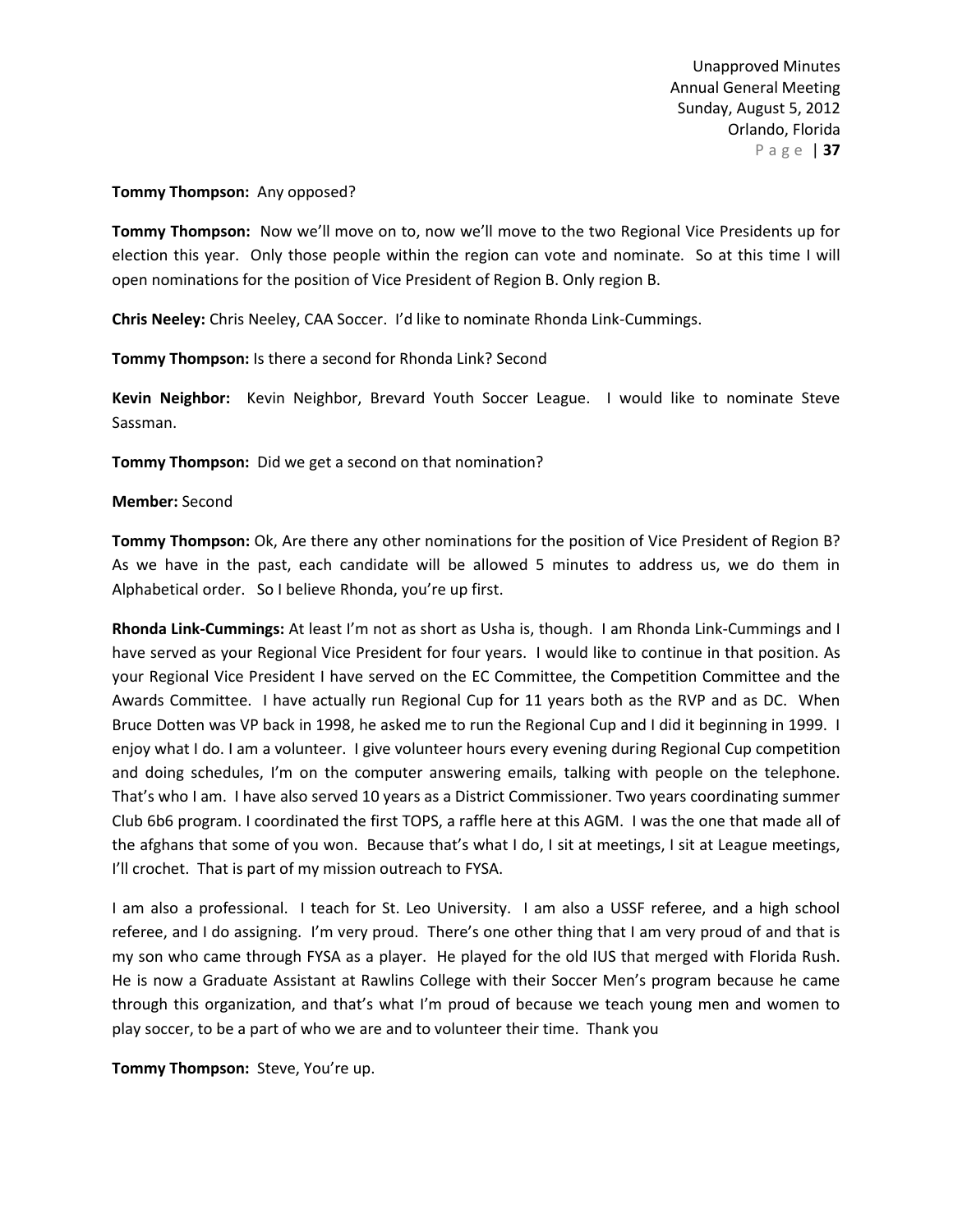**Steve Sassman:** Good morning, my name is Steve Sassman. I'm the current District Commissioner for B5. I'd like to thank Kevin and Larry and everyone else in my district for nominating me and putting me forward today. I'm humbled. I've been an active volunteer for over 25 years, including the last ten in soccer. It's the way I was brought up. I started as a team manager and quickly got involved in the club as the Treasurer, Assistant Registrar, whatever they needed, website, whatever. I've coached and I am also a referee. Folks describe me as fair minded, organized and a good communicator. I ask other folks for their opinions and I listen to what you tell me. It's about you. I work for the people I serve. I disseminate information frequently and appropriately, I don't overload your email box. I am proactive and I try to address issues before they become really deep problems. I'm tech-savvy - I'm up here with my IPAD, right? I understand computers and social media.

**Marino Torrens:** Closer to the microphone.

**Steve Sassman:** And I can, I'm sorry, I can implement simple technical solutions to most computer problems. I've been involved with tournaments at the Club, State Cup, Regional Cup levels, DC Cup. I ran my first DC Cup this year, but I've helped for the last 4 or 5 years at Palm Bay Regional with Region Cup and State Cup events. And I was Site Director for two Region Cup events out there this year. There are 4 key areas I would address as your Region VP. Communication first and foremost. I want to hear from folks. Every one of my B5 affiliates have my email and my cell and they were apprehensive at first to contact me. They found out that I respond very quickly. I will work to improve the flow of information down from FYSA and up from the affiliates. I think you guys are important. Ask my B5 folks. I'll work with the clubs to facilitate inter-club communication. We have some stuff that goes on at the club to club level and if I can help I will. I'll attend elections and other meetings in each district as needed, but I'll rely on the District Commissioners to run their districts. That's what you elect them for. I'll be as transparent as possible and provide visibility into things like budget and spending.

The second key component - Region Cup play. I'd like to open up the Region Cup draw the way we did State Cup this year. I thought it was a great idea. Publicize it, invite you guys in, get your input. I would also like to look at involving more teams in Region Cup into a two tier of Region Cup similar to what they do in Regions A and C. TOPS has a special place for me. I haven't gotten as involved as I could but I had a special thing happen this weekend and while I was on vacation in Orlando that's going to change that. We did a special section in the DC Cup last year for TOPS kids. I'd like to spread that around to all the DC Cups.

And lastly, registration and related topics, I'll continue to work with the office to hold registration events. In B5, we've already started a group to get the registrars together, we call it a RUG – Registrars Users Group – so they can share information. Got Soccer is not an easy tool to use.

In closing, I've got no hidden agenda, volunteering is simply my way of giving back, what you see is what you get. It's something my parents kind of instilled in me at an early age, and I am blessed with two kids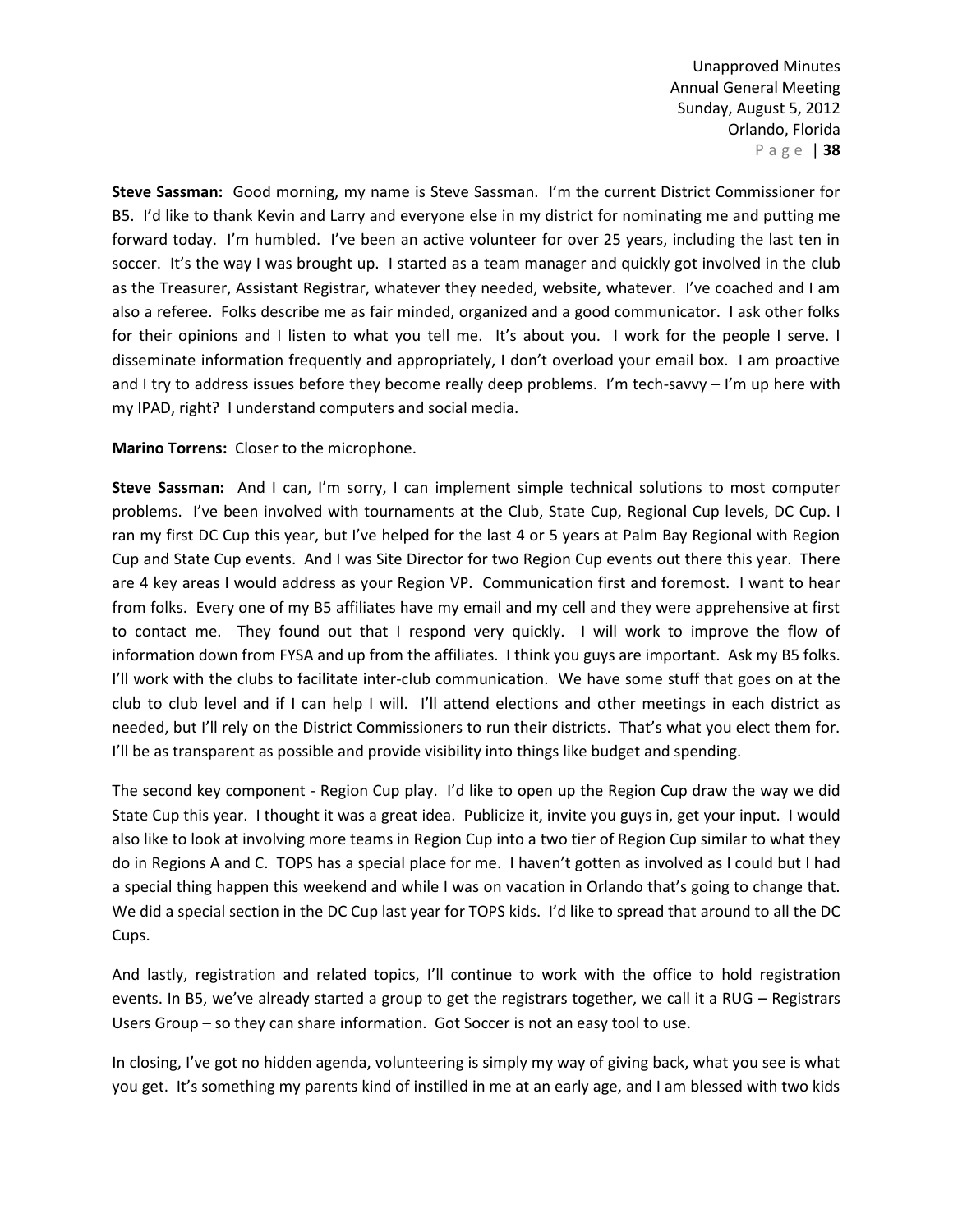who are following my lead. In fact some might have seen my son around, he's helping, he came here because he wanted to, he asked me to come. Shocked me. So the message is getting out. Hope you'll consider what I have brought to the table. Thank you for your time and consideration. The only request I have at this point is that Colin not be involved in collecting votes please. Thank you.

**Tommy Thompson:** Ok, for those from Region B if you look at the last page of your ballot. It should be, I think ballot X and it should have a B stamped on it. Region B only. Is that correct, Ballot X has a B stamped on it? Ok, then you're voting for Rhonda or Steve. R or S. Just make sure we have no doubt which one you're voting for. Pass them to the middle, and Dale and Cody will collect them. And Carmen and Mia.

**Marino Torrens:** Pass them to the center like we did before.

**Tommy Thompson:** Cody, Cody, Steve's gonna have his. He has a handful of them. Any more ballots? Ok, well they are counting those, we will go to the Region D VP election.

**Tommy Thompson:** Are there any nominations for the Region D VP position? Again this is only for Region D now.

**Marino Torrens:** Who's going to get there first?

**Theresa Goicoechea:** Tessie Goicoechea I would like to nominate William (Bill) Modrow for VP of Region D.

**Tommy Thompson:** There's a second

**Tommy Thompson:** Any other nominations for the position of Region D VP? Hearing none, I move nominations be closed. No Dave you cannot run for Region D.

**Member:** Second.

**Tommy Thompson:** All those in favor from Region D?

**Members:** Aye

**Tommy Thompson:** You don't have a vote, you're not in Region D. Any opposed? Again I move that we elect Bill Modrow as Region D VP by acclamation.

**Member:** Second.

**Tommy Thompson:** All those in favor from Region D only?

**Members:** Aye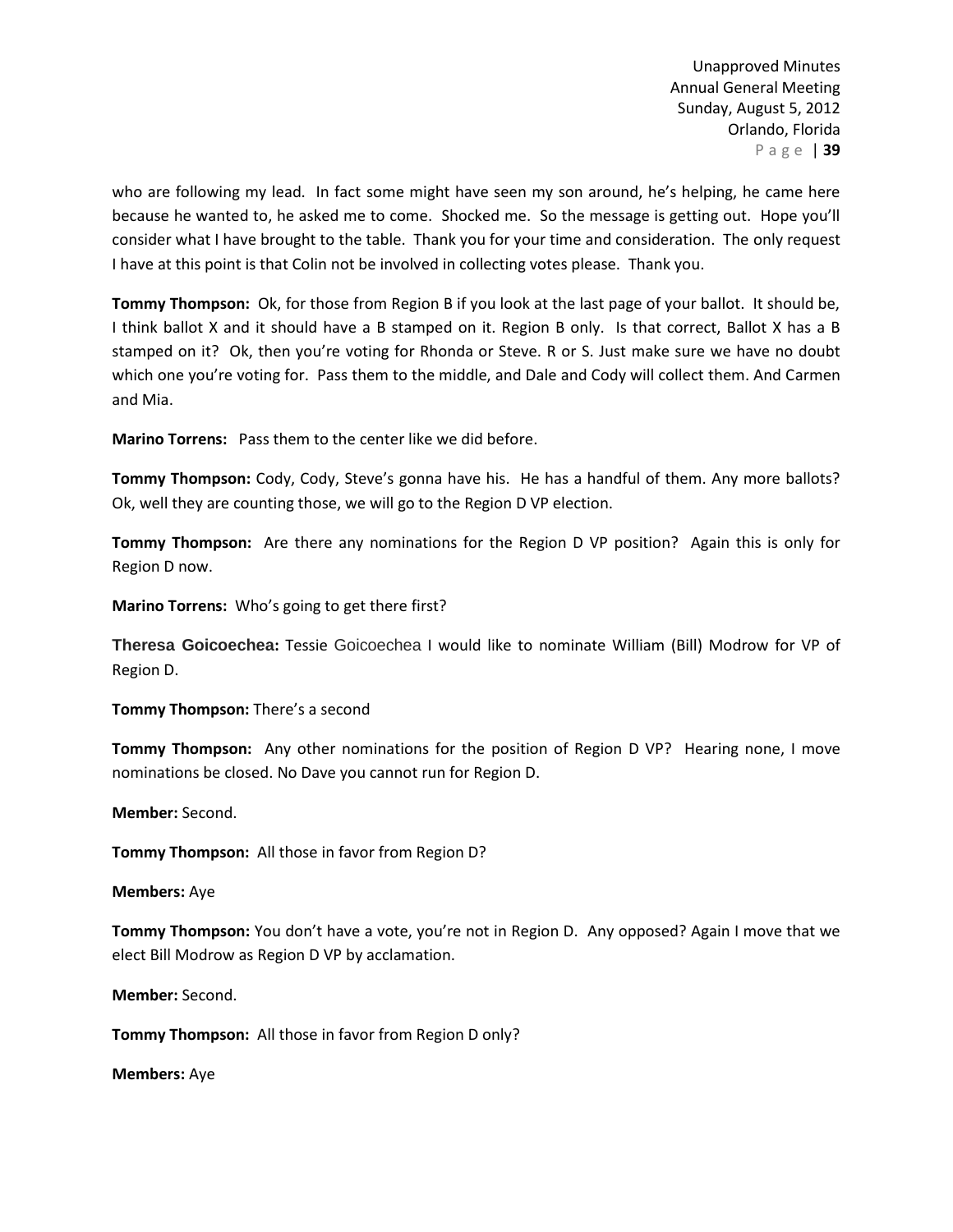**Tommy Thompson:** Any opposed? Congratulations, Bill.

**Tommy Thompson:** I'm done. We have to wait

**Marino Torrens:** First of all thank you, thank you for your support. And thanks to my wife for letting me do what I like to do for another two years. For the good of the game. First thing I want to say and I guess I've said it a few time over the weekend, congratulations to the Clay County United Girls and to the Ross U19 Boys for being the champions. Congratulations again. Anybody else? For the good of the game.

**Carrie Chase:** Hi, Carrie Chase Again for Southwest Florida Soccer Association, Competitive Scheduling League. What we just voted on earlier today, I have a few concerns which I didn't have the opportunity earlier to clarify. For 20 – 25 years as a league we have paid our dues into FYSA and I believe that now it seems to be a little bit of a conflict of interest because I am still paying my dues into FYSA and now I'm competing against FYSA, and I believe that there needs to be some clarification for the leagues out there. We have a small league down in Cape Coral, Fort Meyers, Lehigh area, mostly for the younger players, but I still feel that I'm paying into FYSA and if you felt like, or the area feels like we needed to do more, that I'm looking to you for support, rather than to compete against you for that.

**Marino Torrens:** Thank you. Anybody else? For the good of the game. We need something, we can't close until we get those votes, so. Oh, excuse me.

**Becky McLaren:** I just want to say thank you once again for your support. I truly enjoy what I do and I look forward to serving you for another two years. And I also want to remind everybody that these rules that we passed today and the changes those are your rules, they're not our rules, they're your rules. Please go back, I challenge you to go back as I do each year and to look at them and propose changes. Send them in and send them in early.

**Tommy Thompson:** I want to dispel a rumor that I heard last night. There was a rumor flying around on Friday. There was a rumor that the Board of Directors has allocated \$150,000 to the new state-wide league it is not true. The Board of Directors allocated \$150,000 to Mike Strickler's ODP revamp program. Has nothing to do with the State-wide league. So we are not putting money into the statewide league.

**Marino Torrens:** Just a reminder that there is Board of Directors meeting after our brief break. Right in here. So don't go nowhere. Here comes Carmen with a bodyguard.

Ok, for the Region B VP Rhonda – 1374, Steve – 557, Congratulations Rhonda.

I need a motion to destroy all ballots.

**Member**: I so move